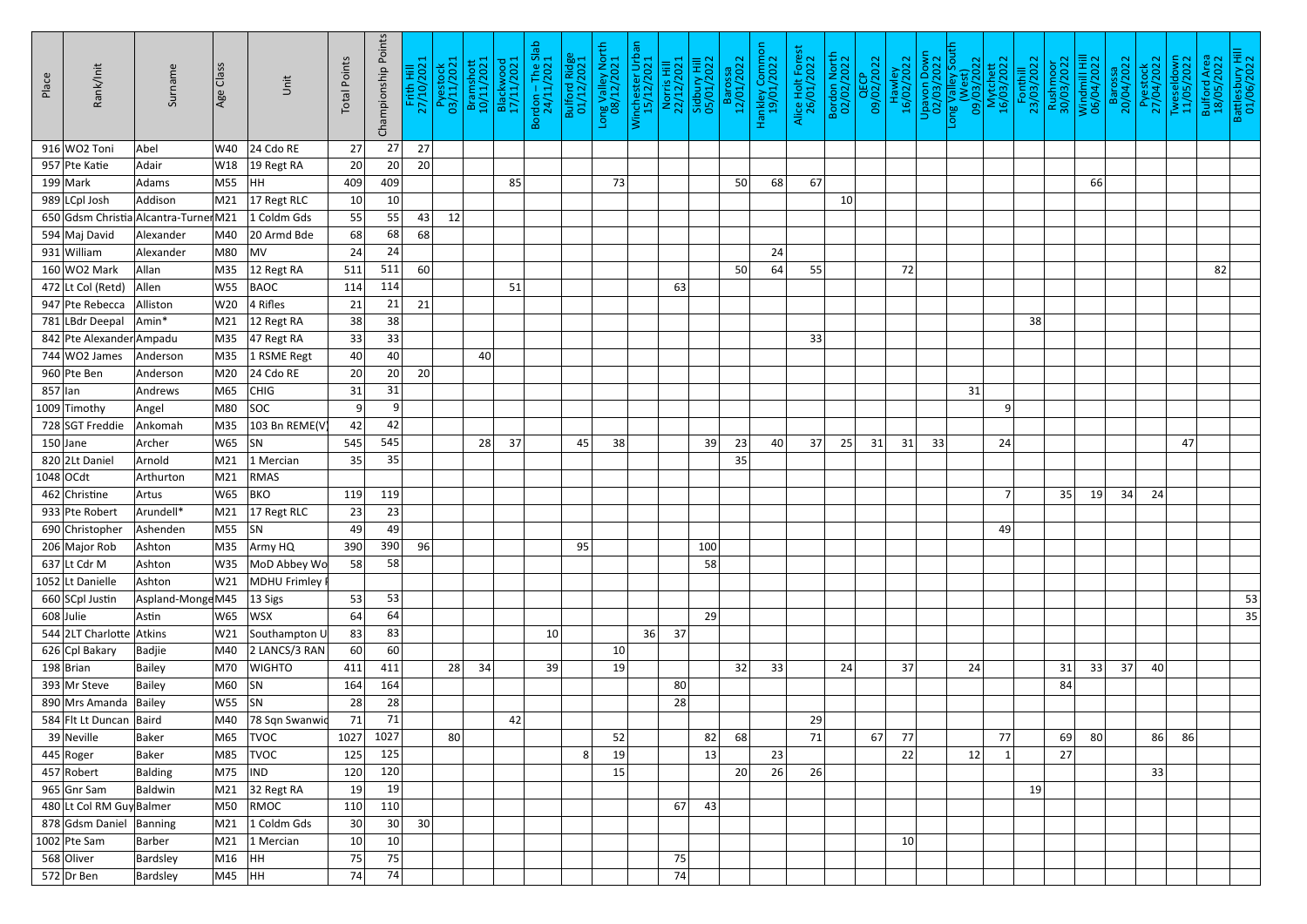| 304<br>39<br>44<br>51<br>258 Sgt Andy<br>Barker-Pilswort M50<br><b>RAFO</b><br>304<br>39<br>43<br>40<br>101<br>492 Mr. Nick<br>101<br>M45<br><b>SYO</b><br>101<br>Barrable<br>4 Maj Richard<br>101 Op Sust Bde<br>102<br>90<br>100<br>79<br>93<br>82<br>91<br>99<br>96<br>88<br>M50<br>1961<br>1627<br>101<br>96<br>85<br>100<br>89<br>88<br>99<br>91<br>98<br>Barrett<br>W18<br><b>SN</b><br>85<br>85<br>40<br>538 Laura<br>45<br>Barrett<br>28<br>612<br>38<br>37<br>40 <sup>1</sup><br>44<br>49<br>$129$ Chris<br><b>BAOC</b><br>612<br>38<br>46<br>42<br>38<br>42<br>46<br>Barrington Bro   M60<br>369<br>31<br>34<br>36<br>23<br>34<br>33<br>30<br>220 Peter<br>Bartlett<br><b>WIGHTO</b><br>369<br>14<br>29<br>34<br>41<br>M65<br>40<br>745 Capt Martin<br><b>Worthy Down S</b><br>40 <sup>°</sup><br>40<br>M21<br>Bartram<br>780 Bdr Adam<br>38<br>38<br>Artillery Centre<br>38<br>M35<br>Basnett<br>708 Maj Shelley<br>47<br>47<br>47<br><b>Worthy Down S</b><br>W40<br>Bates<br>692<br>54<br>$107$ David<br>SARUM<br>692<br>49<br>46<br>52<br>38<br>33<br>46<br>32<br>43<br>40<br>43<br>M75<br>44<br>25<br>40<br>43<br>Battison<br>498 Phillip<br>100<br><b>CLOK</b><br>100<br>M60<br>100<br>Batts<br>1 Coldm Gds<br>20<br>955 Gdsm Joseph<br>M20<br>20<br>Beadle<br>20<br>52<br>665 Kevin<br>M60<br>NWO<br>52<br>37<br>Beale<br>15<br>227<br>323 Csjt David<br>227<br>40<br>M35<br>War Gar<br>Beard<br>225<br>26<br> 22 <br>27<br>35<br>26<br>327 Charlie<br>M60<br><b>SN</b><br>33<br>19<br>13<br>24<br>Beck<br>225<br>68<br>68<br>50<br>595 Pte Peter<br>Beckett<br>M21<br>1 Mercian<br> 18 <br>67<br>58<br>$183$ Alice<br>W60<br><b>BOK</b><br>448<br>59<br>48<br>81<br>64<br>71<br>Bedwell<br>448<br>230 WO1 David<br>349<br>39<br>35<br>61<br>39<br>20<br>52<br>Bell<br>M50<br><b>CRHQ AGC</b><br>53<br>20<br>30 <sup>1</sup><br>349<br>Bell<br>M55<br> SN<br>80<br>$555$  lain<br>80<br>80 <sup>2</sup><br>$\overline{9}$<br>1011 LBdr Bell Trist Bell<br>9<br>32 Regt RA<br>$\vert 9 \vert$<br>M21<br>122<br>42 Engr Regt<br>122<br>59<br>450 Capt Dom<br>M50<br>Belletty<br>$10$ Keith<br>M50<br> SN<br>1510<br>93<br>78<br>94<br>70<br>91<br>71<br>90 <sup>°</sup><br>87<br>90 <br>86<br>77<br>93<br>86<br>89<br>-89<br>84<br><b>Belsey</b><br>1889<br>89<br>84<br>91<br>84<br>90 <sub>l</sub><br>208<br>33<br> SN<br>32<br>24<br>28<br>22<br>342 Joanna<br>Belsey<br>W55<br>208<br>11<br>31<br>27<br>230<br>70<br>70<br>90 <br>M21<br>SARUM<br>230<br>$319$ Jack<br> Benham<br>33 Mike<br>72<br>1125<br>59<br>60<br>81<br>80<br>38<br>70<br>69<br>55<br>75<br>79<br>M65<br>HH.<br>62<br>58<br>66<br>69<br>64<br>1125<br>Bennett<br>36<br>329<br>37<br>37<br>27<br>37<br>39<br>W65<br> SO<br>329<br>28<br>31<br>17<br>$243$ Jasmine<br>17<br>Bennett<br>38<br>48<br> SN<br>541<br>83<br>38<br>43<br>45<br>45<br>50<br>49<br>$151$ Sue<br>Bett<br>W50<br>541<br>41<br>210 Katherine<br>$W21$ SN<br>383<br>383<br>50<br>83<br>70<br>95<br>Bett<br>$527$ Alex<br>$\mid$ M21 $\mid$ SN<br>89<br>89<br>89<br>Bett<br>56<br>645 OCdt Megan Bett<br>W21<br><b>OUOTC</b><br>56<br>56<br>59<br>50<br>188 Captain Laura Bettison<br>438<br>438<br>36<br>35<br>17<br>28<br>47<br>35<br>60<br>W21<br><b>Worthy Down S</b><br>47<br>192<br>28<br>39<br>36<br>$357$ Steve<br><b>NATO</b><br>192<br>45<br>M65<br>Beverley<br>417 Capt George Bignold<br>144<br>War Gar<br>144<br>49<br> M21<br>36<br>808 Sgt Thomas<br>36<br>26 Regt RA<br>36<br>Binks<br>M21<br>55<br>649 Gdsm Keiron Binnie<br> M21 <br>1 Coldm Gds<br>55<br>43<br>2 <br>35<br>817 Gnr Calum<br>Bird<br>32 Regt RA<br>M21<br>35<br>35<br>225<br>328 Robin<br>M50<br><b>TVOC</b><br>225<br>65<br>80<br>Bishop<br>167<br>$390$ Craig<br><b>BADO</b><br>Blackford<br>M50<br>167<br>89<br>78<br>$515$ Katie<br>93<br>Blackford<br>BADO<br>93<br>93<br>W21<br>90<br>$522$ Jane<br>W50<br><b>BADO</b><br>90 <br>51<br>39<br>Blackford<br>5 <sup>1</sup><br>5 <sup>1</sup><br>$1025$ Mark<br>M75<br>$ $ BOK<br>5<br>Blackstone<br>94<br>$514$ Paul<br>$ M75 $ $ MV $<br>94<br>29<br>12<br>26<br>10<br>Blagbrough*<br>3<br>54<br>814<br>62<br>53<br>32<br>54<br>50<br>66<br>70<br>66 Colin<br>59<br>43<br>50<br>43<br>47<br>45<br> M40  SN<br>814<br>Blanchard<br>92<br>$7$ Axel<br> M65  SN<br>1551<br>90<br>89<br>77<br>86<br>75<br>90<br>92<br>90<br>87<br>87<br>91<br>2123<br>93<br>100<br>87<br>89<br>81<br>81<br>86<br>91<br>86<br>Blomquist<br>104<br>486 Ocdt Dane<br>RMAS<br>104<br>M21<br>104<br>Blomquist<br>27<br>898 Sarah<br>W60  <br>DFOK<br>27<br>27<br>Blundell<br>224<br>78<br>71<br>329 Maj Fred<br>224<br>75<br>M45<br>Army HQ<br>Boardman<br>63<br>26<br>10 <sup>1</sup><br>615 Cpl Samuel<br>M21 27 Regt RLC<br>10 <sup>°</sup><br>63<br>17<br>Boateng | $1045$ Vicki | Barkaway | W65 | SOC |  |  |  |  |  |  |  |  |  |  |  |  |  |  |
|--------------------------------------------------------------------------------------------------------------------------------------------------------------------------------------------------------------------------------------------------------------------------------------------------------------------------------------------------------------------------------------------------------------------------------------------------------------------------------------------------------------------------------------------------------------------------------------------------------------------------------------------------------------------------------------------------------------------------------------------------------------------------------------------------------------------------------------------------------------------------------------------------------------------------------------------------------------------------------------------------------------------------------------------------------------------------------------------------------------------------------------------------------------------------------------------------------------------------------------------------------------------------------------------------------------------------------------------------------------------------------------------------------------------------------------------------------------------------------------------------------------------------------------------------------------------------------------------------------------------------------------------------------------------------------------------------------------------------------------------------------------------------------------------------------------------------------------------------------------------------------------------------------------------------------------------------------------------------------------------------------------------------------------------------------------------------------------------------------------------------------------------------------------------------------------------------------------------------------------------------------------------------------------------------------------------------------------------------------------------------------------------------------------------------------------------------------------------------------------------------------------------------------------------------------------------------------------------------------------------------------------------------------------------------------------------------------------------------------------------------------------------------------------------------------------------------------------------------------------------------------------------------------------------------------------------------------------------------------------------------------------------------------------------------------------------------------------------------------------------------------------------------------------------------------------------------------------------------------------------------------------------------------------------------------------------------------------------------------------------------------------------------------------------------------------------------------------------------------------------------------------------------------------------------------------------------------------------------------------------------------------------------------------------------------------------------------------------------------------------------------------------------------------------------------------------------------------------------------------------------------------------------------------------------------------------------------------------------------------------------------------------------------------------------------------------------------------------------------------------------------------------------------------------------------------------------------------------------------------------------------------------------------------------------------------------------------------------------------------------------------------------------------------------------------------------------------------------------------------------------------------------------------------------------------------------------------------------------------------------------------------------------------------------------------------------------------------------------------------------|--------------|----------|-----|-----|--|--|--|--|--|--|--|--|--|--|--|--|--|--|
|                                                                                                                                                                                                                                                                                                                                                                                                                                                                                                                                                                                                                                                                                                                                                                                                                                                                                                                                                                                                                                                                                                                                                                                                                                                                                                                                                                                                                                                                                                                                                                                                                                                                                                                                                                                                                                                                                                                                                                                                                                                                                                                                                                                                                                                                                                                                                                                                                                                                                                                                                                                                                                                                                                                                                                                                                                                                                                                                                                                                                                                                                                                                                                                                                                                                                                                                                                                                                                                                                                                                                                                                                                                                                                                                                                                                                                                                                                                                                                                                                                                                                                                                                                                                                                                                                                                                                                                                                                                                                                                                                                                                                                                                                                                                            |              |          |     |     |  |  |  |  |  |  |  |  |  |  |  |  |  |  |
|                                                                                                                                                                                                                                                                                                                                                                                                                                                                                                                                                                                                                                                                                                                                                                                                                                                                                                                                                                                                                                                                                                                                                                                                                                                                                                                                                                                                                                                                                                                                                                                                                                                                                                                                                                                                                                                                                                                                                                                                                                                                                                                                                                                                                                                                                                                                                                                                                                                                                                                                                                                                                                                                                                                                                                                                                                                                                                                                                                                                                                                                                                                                                                                                                                                                                                                                                                                                                                                                                                                                                                                                                                                                                                                                                                                                                                                                                                                                                                                                                                                                                                                                                                                                                                                                                                                                                                                                                                                                                                                                                                                                                                                                                                                                            |              |          |     |     |  |  |  |  |  |  |  |  |  |  |  |  |  |  |
|                                                                                                                                                                                                                                                                                                                                                                                                                                                                                                                                                                                                                                                                                                                                                                                                                                                                                                                                                                                                                                                                                                                                                                                                                                                                                                                                                                                                                                                                                                                                                                                                                                                                                                                                                                                                                                                                                                                                                                                                                                                                                                                                                                                                                                                                                                                                                                                                                                                                                                                                                                                                                                                                                                                                                                                                                                                                                                                                                                                                                                                                                                                                                                                                                                                                                                                                                                                                                                                                                                                                                                                                                                                                                                                                                                                                                                                                                                                                                                                                                                                                                                                                                                                                                                                                                                                                                                                                                                                                                                                                                                                                                                                                                                                                            |              |          |     |     |  |  |  |  |  |  |  |  |  |  |  |  |  |  |
|                                                                                                                                                                                                                                                                                                                                                                                                                                                                                                                                                                                                                                                                                                                                                                                                                                                                                                                                                                                                                                                                                                                                                                                                                                                                                                                                                                                                                                                                                                                                                                                                                                                                                                                                                                                                                                                                                                                                                                                                                                                                                                                                                                                                                                                                                                                                                                                                                                                                                                                                                                                                                                                                                                                                                                                                                                                                                                                                                                                                                                                                                                                                                                                                                                                                                                                                                                                                                                                                                                                                                                                                                                                                                                                                                                                                                                                                                                                                                                                                                                                                                                                                                                                                                                                                                                                                                                                                                                                                                                                                                                                                                                                                                                                                            |              |          |     |     |  |  |  |  |  |  |  |  |  |  |  |  |  |  |
|                                                                                                                                                                                                                                                                                                                                                                                                                                                                                                                                                                                                                                                                                                                                                                                                                                                                                                                                                                                                                                                                                                                                                                                                                                                                                                                                                                                                                                                                                                                                                                                                                                                                                                                                                                                                                                                                                                                                                                                                                                                                                                                                                                                                                                                                                                                                                                                                                                                                                                                                                                                                                                                                                                                                                                                                                                                                                                                                                                                                                                                                                                                                                                                                                                                                                                                                                                                                                                                                                                                                                                                                                                                                                                                                                                                                                                                                                                                                                                                                                                                                                                                                                                                                                                                                                                                                                                                                                                                                                                                                                                                                                                                                                                                                            |              |          |     |     |  |  |  |  |  |  |  |  |  |  |  |  |  |  |
|                                                                                                                                                                                                                                                                                                                                                                                                                                                                                                                                                                                                                                                                                                                                                                                                                                                                                                                                                                                                                                                                                                                                                                                                                                                                                                                                                                                                                                                                                                                                                                                                                                                                                                                                                                                                                                                                                                                                                                                                                                                                                                                                                                                                                                                                                                                                                                                                                                                                                                                                                                                                                                                                                                                                                                                                                                                                                                                                                                                                                                                                                                                                                                                                                                                                                                                                                                                                                                                                                                                                                                                                                                                                                                                                                                                                                                                                                                                                                                                                                                                                                                                                                                                                                                                                                                                                                                                                                                                                                                                                                                                                                                                                                                                                            |              |          |     |     |  |  |  |  |  |  |  |  |  |  |  |  |  |  |
|                                                                                                                                                                                                                                                                                                                                                                                                                                                                                                                                                                                                                                                                                                                                                                                                                                                                                                                                                                                                                                                                                                                                                                                                                                                                                                                                                                                                                                                                                                                                                                                                                                                                                                                                                                                                                                                                                                                                                                                                                                                                                                                                                                                                                                                                                                                                                                                                                                                                                                                                                                                                                                                                                                                                                                                                                                                                                                                                                                                                                                                                                                                                                                                                                                                                                                                                                                                                                                                                                                                                                                                                                                                                                                                                                                                                                                                                                                                                                                                                                                                                                                                                                                                                                                                                                                                                                                                                                                                                                                                                                                                                                                                                                                                                            |              |          |     |     |  |  |  |  |  |  |  |  |  |  |  |  |  |  |
|                                                                                                                                                                                                                                                                                                                                                                                                                                                                                                                                                                                                                                                                                                                                                                                                                                                                                                                                                                                                                                                                                                                                                                                                                                                                                                                                                                                                                                                                                                                                                                                                                                                                                                                                                                                                                                                                                                                                                                                                                                                                                                                                                                                                                                                                                                                                                                                                                                                                                                                                                                                                                                                                                                                                                                                                                                                                                                                                                                                                                                                                                                                                                                                                                                                                                                                                                                                                                                                                                                                                                                                                                                                                                                                                                                                                                                                                                                                                                                                                                                                                                                                                                                                                                                                                                                                                                                                                                                                                                                                                                                                                                                                                                                                                            |              |          |     |     |  |  |  |  |  |  |  |  |  |  |  |  |  |  |
|                                                                                                                                                                                                                                                                                                                                                                                                                                                                                                                                                                                                                                                                                                                                                                                                                                                                                                                                                                                                                                                                                                                                                                                                                                                                                                                                                                                                                                                                                                                                                                                                                                                                                                                                                                                                                                                                                                                                                                                                                                                                                                                                                                                                                                                                                                                                                                                                                                                                                                                                                                                                                                                                                                                                                                                                                                                                                                                                                                                                                                                                                                                                                                                                                                                                                                                                                                                                                                                                                                                                                                                                                                                                                                                                                                                                                                                                                                                                                                                                                                                                                                                                                                                                                                                                                                                                                                                                                                                                                                                                                                                                                                                                                                                                            |              |          |     |     |  |  |  |  |  |  |  |  |  |  |  |  |  |  |
|                                                                                                                                                                                                                                                                                                                                                                                                                                                                                                                                                                                                                                                                                                                                                                                                                                                                                                                                                                                                                                                                                                                                                                                                                                                                                                                                                                                                                                                                                                                                                                                                                                                                                                                                                                                                                                                                                                                                                                                                                                                                                                                                                                                                                                                                                                                                                                                                                                                                                                                                                                                                                                                                                                                                                                                                                                                                                                                                                                                                                                                                                                                                                                                                                                                                                                                                                                                                                                                                                                                                                                                                                                                                                                                                                                                                                                                                                                                                                                                                                                                                                                                                                                                                                                                                                                                                                                                                                                                                                                                                                                                                                                                                                                                                            |              |          |     |     |  |  |  |  |  |  |  |  |  |  |  |  |  |  |
|                                                                                                                                                                                                                                                                                                                                                                                                                                                                                                                                                                                                                                                                                                                                                                                                                                                                                                                                                                                                                                                                                                                                                                                                                                                                                                                                                                                                                                                                                                                                                                                                                                                                                                                                                                                                                                                                                                                                                                                                                                                                                                                                                                                                                                                                                                                                                                                                                                                                                                                                                                                                                                                                                                                                                                                                                                                                                                                                                                                                                                                                                                                                                                                                                                                                                                                                                                                                                                                                                                                                                                                                                                                                                                                                                                                                                                                                                                                                                                                                                                                                                                                                                                                                                                                                                                                                                                                                                                                                                                                                                                                                                                                                                                                                            |              |          |     |     |  |  |  |  |  |  |  |  |  |  |  |  |  |  |
|                                                                                                                                                                                                                                                                                                                                                                                                                                                                                                                                                                                                                                                                                                                                                                                                                                                                                                                                                                                                                                                                                                                                                                                                                                                                                                                                                                                                                                                                                                                                                                                                                                                                                                                                                                                                                                                                                                                                                                                                                                                                                                                                                                                                                                                                                                                                                                                                                                                                                                                                                                                                                                                                                                                                                                                                                                                                                                                                                                                                                                                                                                                                                                                                                                                                                                                                                                                                                                                                                                                                                                                                                                                                                                                                                                                                                                                                                                                                                                                                                                                                                                                                                                                                                                                                                                                                                                                                                                                                                                                                                                                                                                                                                                                                            |              |          |     |     |  |  |  |  |  |  |  |  |  |  |  |  |  |  |
|                                                                                                                                                                                                                                                                                                                                                                                                                                                                                                                                                                                                                                                                                                                                                                                                                                                                                                                                                                                                                                                                                                                                                                                                                                                                                                                                                                                                                                                                                                                                                                                                                                                                                                                                                                                                                                                                                                                                                                                                                                                                                                                                                                                                                                                                                                                                                                                                                                                                                                                                                                                                                                                                                                                                                                                                                                                                                                                                                                                                                                                                                                                                                                                                                                                                                                                                                                                                                                                                                                                                                                                                                                                                                                                                                                                                                                                                                                                                                                                                                                                                                                                                                                                                                                                                                                                                                                                                                                                                                                                                                                                                                                                                                                                                            |              |          |     |     |  |  |  |  |  |  |  |  |  |  |  |  |  |  |
|                                                                                                                                                                                                                                                                                                                                                                                                                                                                                                                                                                                                                                                                                                                                                                                                                                                                                                                                                                                                                                                                                                                                                                                                                                                                                                                                                                                                                                                                                                                                                                                                                                                                                                                                                                                                                                                                                                                                                                                                                                                                                                                                                                                                                                                                                                                                                                                                                                                                                                                                                                                                                                                                                                                                                                                                                                                                                                                                                                                                                                                                                                                                                                                                                                                                                                                                                                                                                                                                                                                                                                                                                                                                                                                                                                                                                                                                                                                                                                                                                                                                                                                                                                                                                                                                                                                                                                                                                                                                                                                                                                                                                                                                                                                                            |              |          |     |     |  |  |  |  |  |  |  |  |  |  |  |  |  |  |
|                                                                                                                                                                                                                                                                                                                                                                                                                                                                                                                                                                                                                                                                                                                                                                                                                                                                                                                                                                                                                                                                                                                                                                                                                                                                                                                                                                                                                                                                                                                                                                                                                                                                                                                                                                                                                                                                                                                                                                                                                                                                                                                                                                                                                                                                                                                                                                                                                                                                                                                                                                                                                                                                                                                                                                                                                                                                                                                                                                                                                                                                                                                                                                                                                                                                                                                                                                                                                                                                                                                                                                                                                                                                                                                                                                                                                                                                                                                                                                                                                                                                                                                                                                                                                                                                                                                                                                                                                                                                                                                                                                                                                                                                                                                                            |              |          |     |     |  |  |  |  |  |  |  |  |  |  |  |  |  |  |
|                                                                                                                                                                                                                                                                                                                                                                                                                                                                                                                                                                                                                                                                                                                                                                                                                                                                                                                                                                                                                                                                                                                                                                                                                                                                                                                                                                                                                                                                                                                                                                                                                                                                                                                                                                                                                                                                                                                                                                                                                                                                                                                                                                                                                                                                                                                                                                                                                                                                                                                                                                                                                                                                                                                                                                                                                                                                                                                                                                                                                                                                                                                                                                                                                                                                                                                                                                                                                                                                                                                                                                                                                                                                                                                                                                                                                                                                                                                                                                                                                                                                                                                                                                                                                                                                                                                                                                                                                                                                                                                                                                                                                                                                                                                                            |              |          |     |     |  |  |  |  |  |  |  |  |  |  |  |  |  |  |
|                                                                                                                                                                                                                                                                                                                                                                                                                                                                                                                                                                                                                                                                                                                                                                                                                                                                                                                                                                                                                                                                                                                                                                                                                                                                                                                                                                                                                                                                                                                                                                                                                                                                                                                                                                                                                                                                                                                                                                                                                                                                                                                                                                                                                                                                                                                                                                                                                                                                                                                                                                                                                                                                                                                                                                                                                                                                                                                                                                                                                                                                                                                                                                                                                                                                                                                                                                                                                                                                                                                                                                                                                                                                                                                                                                                                                                                                                                                                                                                                                                                                                                                                                                                                                                                                                                                                                                                                                                                                                                                                                                                                                                                                                                                                            |              |          |     |     |  |  |  |  |  |  |  |  |  |  |  |  |  |  |
|                                                                                                                                                                                                                                                                                                                                                                                                                                                                                                                                                                                                                                                                                                                                                                                                                                                                                                                                                                                                                                                                                                                                                                                                                                                                                                                                                                                                                                                                                                                                                                                                                                                                                                                                                                                                                                                                                                                                                                                                                                                                                                                                                                                                                                                                                                                                                                                                                                                                                                                                                                                                                                                                                                                                                                                                                                                                                                                                                                                                                                                                                                                                                                                                                                                                                                                                                                                                                                                                                                                                                                                                                                                                                                                                                                                                                                                                                                                                                                                                                                                                                                                                                                                                                                                                                                                                                                                                                                                                                                                                                                                                                                                                                                                                            |              |          |     |     |  |  |  |  |  |  |  |  |  |  |  |  |  |  |
|                                                                                                                                                                                                                                                                                                                                                                                                                                                                                                                                                                                                                                                                                                                                                                                                                                                                                                                                                                                                                                                                                                                                                                                                                                                                                                                                                                                                                                                                                                                                                                                                                                                                                                                                                                                                                                                                                                                                                                                                                                                                                                                                                                                                                                                                                                                                                                                                                                                                                                                                                                                                                                                                                                                                                                                                                                                                                                                                                                                                                                                                                                                                                                                                                                                                                                                                                                                                                                                                                                                                                                                                                                                                                                                                                                                                                                                                                                                                                                                                                                                                                                                                                                                                                                                                                                                                                                                                                                                                                                                                                                                                                                                                                                                                            |              |          |     |     |  |  |  |  |  |  |  |  |  |  |  |  |  |  |
|                                                                                                                                                                                                                                                                                                                                                                                                                                                                                                                                                                                                                                                                                                                                                                                                                                                                                                                                                                                                                                                                                                                                                                                                                                                                                                                                                                                                                                                                                                                                                                                                                                                                                                                                                                                                                                                                                                                                                                                                                                                                                                                                                                                                                                                                                                                                                                                                                                                                                                                                                                                                                                                                                                                                                                                                                                                                                                                                                                                                                                                                                                                                                                                                                                                                                                                                                                                                                                                                                                                                                                                                                                                                                                                                                                                                                                                                                                                                                                                                                                                                                                                                                                                                                                                                                                                                                                                                                                                                                                                                                                                                                                                                                                                                            |              |          |     |     |  |  |  |  |  |  |  |  |  |  |  |  |  |  |
|                                                                                                                                                                                                                                                                                                                                                                                                                                                                                                                                                                                                                                                                                                                                                                                                                                                                                                                                                                                                                                                                                                                                                                                                                                                                                                                                                                                                                                                                                                                                                                                                                                                                                                                                                                                                                                                                                                                                                                                                                                                                                                                                                                                                                                                                                                                                                                                                                                                                                                                                                                                                                                                                                                                                                                                                                                                                                                                                                                                                                                                                                                                                                                                                                                                                                                                                                                                                                                                                                                                                                                                                                                                                                                                                                                                                                                                                                                                                                                                                                                                                                                                                                                                                                                                                                                                                                                                                                                                                                                                                                                                                                                                                                                                                            |              |          |     |     |  |  |  |  |  |  |  |  |  |  |  |  |  |  |
|                                                                                                                                                                                                                                                                                                                                                                                                                                                                                                                                                                                                                                                                                                                                                                                                                                                                                                                                                                                                                                                                                                                                                                                                                                                                                                                                                                                                                                                                                                                                                                                                                                                                                                                                                                                                                                                                                                                                                                                                                                                                                                                                                                                                                                                                                                                                                                                                                                                                                                                                                                                                                                                                                                                                                                                                                                                                                                                                                                                                                                                                                                                                                                                                                                                                                                                                                                                                                                                                                                                                                                                                                                                                                                                                                                                                                                                                                                                                                                                                                                                                                                                                                                                                                                                                                                                                                                                                                                                                                                                                                                                                                                                                                                                                            |              |          |     |     |  |  |  |  |  |  |  |  |  |  |  |  |  |  |
|                                                                                                                                                                                                                                                                                                                                                                                                                                                                                                                                                                                                                                                                                                                                                                                                                                                                                                                                                                                                                                                                                                                                                                                                                                                                                                                                                                                                                                                                                                                                                                                                                                                                                                                                                                                                                                                                                                                                                                                                                                                                                                                                                                                                                                                                                                                                                                                                                                                                                                                                                                                                                                                                                                                                                                                                                                                                                                                                                                                                                                                                                                                                                                                                                                                                                                                                                                                                                                                                                                                                                                                                                                                                                                                                                                                                                                                                                                                                                                                                                                                                                                                                                                                                                                                                                                                                                                                                                                                                                                                                                                                                                                                                                                                                            |              |          |     |     |  |  |  |  |  |  |  |  |  |  |  |  |  |  |
|                                                                                                                                                                                                                                                                                                                                                                                                                                                                                                                                                                                                                                                                                                                                                                                                                                                                                                                                                                                                                                                                                                                                                                                                                                                                                                                                                                                                                                                                                                                                                                                                                                                                                                                                                                                                                                                                                                                                                                                                                                                                                                                                                                                                                                                                                                                                                                                                                                                                                                                                                                                                                                                                                                                                                                                                                                                                                                                                                                                                                                                                                                                                                                                                                                                                                                                                                                                                                                                                                                                                                                                                                                                                                                                                                                                                                                                                                                                                                                                                                                                                                                                                                                                                                                                                                                                                                                                                                                                                                                                                                                                                                                                                                                                                            |              |          |     |     |  |  |  |  |  |  |  |  |  |  |  |  |  |  |
|                                                                                                                                                                                                                                                                                                                                                                                                                                                                                                                                                                                                                                                                                                                                                                                                                                                                                                                                                                                                                                                                                                                                                                                                                                                                                                                                                                                                                                                                                                                                                                                                                                                                                                                                                                                                                                                                                                                                                                                                                                                                                                                                                                                                                                                                                                                                                                                                                                                                                                                                                                                                                                                                                                                                                                                                                                                                                                                                                                                                                                                                                                                                                                                                                                                                                                                                                                                                                                                                                                                                                                                                                                                                                                                                                                                                                                                                                                                                                                                                                                                                                                                                                                                                                                                                                                                                                                                                                                                                                                                                                                                                                                                                                                                                            |              |          |     |     |  |  |  |  |  |  |  |  |  |  |  |  |  |  |
|                                                                                                                                                                                                                                                                                                                                                                                                                                                                                                                                                                                                                                                                                                                                                                                                                                                                                                                                                                                                                                                                                                                                                                                                                                                                                                                                                                                                                                                                                                                                                                                                                                                                                                                                                                                                                                                                                                                                                                                                                                                                                                                                                                                                                                                                                                                                                                                                                                                                                                                                                                                                                                                                                                                                                                                                                                                                                                                                                                                                                                                                                                                                                                                                                                                                                                                                                                                                                                                                                                                                                                                                                                                                                                                                                                                                                                                                                                                                                                                                                                                                                                                                                                                                                                                                                                                                                                                                                                                                                                                                                                                                                                                                                                                                            |              |          |     |     |  |  |  |  |  |  |  |  |  |  |  |  |  |  |
|                                                                                                                                                                                                                                                                                                                                                                                                                                                                                                                                                                                                                                                                                                                                                                                                                                                                                                                                                                                                                                                                                                                                                                                                                                                                                                                                                                                                                                                                                                                                                                                                                                                                                                                                                                                                                                                                                                                                                                                                                                                                                                                                                                                                                                                                                                                                                                                                                                                                                                                                                                                                                                                                                                                                                                                                                                                                                                                                                                                                                                                                                                                                                                                                                                                                                                                                                                                                                                                                                                                                                                                                                                                                                                                                                                                                                                                                                                                                                                                                                                                                                                                                                                                                                                                                                                                                                                                                                                                                                                                                                                                                                                                                                                                                            |              |          |     |     |  |  |  |  |  |  |  |  |  |  |  |  |  |  |
|                                                                                                                                                                                                                                                                                                                                                                                                                                                                                                                                                                                                                                                                                                                                                                                                                                                                                                                                                                                                                                                                                                                                                                                                                                                                                                                                                                                                                                                                                                                                                                                                                                                                                                                                                                                                                                                                                                                                                                                                                                                                                                                                                                                                                                                                                                                                                                                                                                                                                                                                                                                                                                                                                                                                                                                                                                                                                                                                                                                                                                                                                                                                                                                                                                                                                                                                                                                                                                                                                                                                                                                                                                                                                                                                                                                                                                                                                                                                                                                                                                                                                                                                                                                                                                                                                                                                                                                                                                                                                                                                                                                                                                                                                                                                            |              |          |     |     |  |  |  |  |  |  |  |  |  |  |  |  |  |  |
|                                                                                                                                                                                                                                                                                                                                                                                                                                                                                                                                                                                                                                                                                                                                                                                                                                                                                                                                                                                                                                                                                                                                                                                                                                                                                                                                                                                                                                                                                                                                                                                                                                                                                                                                                                                                                                                                                                                                                                                                                                                                                                                                                                                                                                                                                                                                                                                                                                                                                                                                                                                                                                                                                                                                                                                                                                                                                                                                                                                                                                                                                                                                                                                                                                                                                                                                                                                                                                                                                                                                                                                                                                                                                                                                                                                                                                                                                                                                                                                                                                                                                                                                                                                                                                                                                                                                                                                                                                                                                                                                                                                                                                                                                                                                            |              |          |     |     |  |  |  |  |  |  |  |  |  |  |  |  |  |  |
|                                                                                                                                                                                                                                                                                                                                                                                                                                                                                                                                                                                                                                                                                                                                                                                                                                                                                                                                                                                                                                                                                                                                                                                                                                                                                                                                                                                                                                                                                                                                                                                                                                                                                                                                                                                                                                                                                                                                                                                                                                                                                                                                                                                                                                                                                                                                                                                                                                                                                                                                                                                                                                                                                                                                                                                                                                                                                                                                                                                                                                                                                                                                                                                                                                                                                                                                                                                                                                                                                                                                                                                                                                                                                                                                                                                                                                                                                                                                                                                                                                                                                                                                                                                                                                                                                                                                                                                                                                                                                                                                                                                                                                                                                                                                            |              |          |     |     |  |  |  |  |  |  |  |  |  |  |  |  |  |  |
|                                                                                                                                                                                                                                                                                                                                                                                                                                                                                                                                                                                                                                                                                                                                                                                                                                                                                                                                                                                                                                                                                                                                                                                                                                                                                                                                                                                                                                                                                                                                                                                                                                                                                                                                                                                                                                                                                                                                                                                                                                                                                                                                                                                                                                                                                                                                                                                                                                                                                                                                                                                                                                                                                                                                                                                                                                                                                                                                                                                                                                                                                                                                                                                                                                                                                                                                                                                                                                                                                                                                                                                                                                                                                                                                                                                                                                                                                                                                                                                                                                                                                                                                                                                                                                                                                                                                                                                                                                                                                                                                                                                                                                                                                                                                            |              |          |     |     |  |  |  |  |  |  |  |  |  |  |  |  |  |  |
|                                                                                                                                                                                                                                                                                                                                                                                                                                                                                                                                                                                                                                                                                                                                                                                                                                                                                                                                                                                                                                                                                                                                                                                                                                                                                                                                                                                                                                                                                                                                                                                                                                                                                                                                                                                                                                                                                                                                                                                                                                                                                                                                                                                                                                                                                                                                                                                                                                                                                                                                                                                                                                                                                                                                                                                                                                                                                                                                                                                                                                                                                                                                                                                                                                                                                                                                                                                                                                                                                                                                                                                                                                                                                                                                                                                                                                                                                                                                                                                                                                                                                                                                                                                                                                                                                                                                                                                                                                                                                                                                                                                                                                                                                                                                            |              |          |     |     |  |  |  |  |  |  |  |  |  |  |  |  |  |  |
|                                                                                                                                                                                                                                                                                                                                                                                                                                                                                                                                                                                                                                                                                                                                                                                                                                                                                                                                                                                                                                                                                                                                                                                                                                                                                                                                                                                                                                                                                                                                                                                                                                                                                                                                                                                                                                                                                                                                                                                                                                                                                                                                                                                                                                                                                                                                                                                                                                                                                                                                                                                                                                                                                                                                                                                                                                                                                                                                                                                                                                                                                                                                                                                                                                                                                                                                                                                                                                                                                                                                                                                                                                                                                                                                                                                                                                                                                                                                                                                                                                                                                                                                                                                                                                                                                                                                                                                                                                                                                                                                                                                                                                                                                                                                            |              |          |     |     |  |  |  |  |  |  |  |  |  |  |  |  |  |  |
|                                                                                                                                                                                                                                                                                                                                                                                                                                                                                                                                                                                                                                                                                                                                                                                                                                                                                                                                                                                                                                                                                                                                                                                                                                                                                                                                                                                                                                                                                                                                                                                                                                                                                                                                                                                                                                                                                                                                                                                                                                                                                                                                                                                                                                                                                                                                                                                                                                                                                                                                                                                                                                                                                                                                                                                                                                                                                                                                                                                                                                                                                                                                                                                                                                                                                                                                                                                                                                                                                                                                                                                                                                                                                                                                                                                                                                                                                                                                                                                                                                                                                                                                                                                                                                                                                                                                                                                                                                                                                                                                                                                                                                                                                                                                            |              |          |     |     |  |  |  |  |  |  |  |  |  |  |  |  |  |  |
|                                                                                                                                                                                                                                                                                                                                                                                                                                                                                                                                                                                                                                                                                                                                                                                                                                                                                                                                                                                                                                                                                                                                                                                                                                                                                                                                                                                                                                                                                                                                                                                                                                                                                                                                                                                                                                                                                                                                                                                                                                                                                                                                                                                                                                                                                                                                                                                                                                                                                                                                                                                                                                                                                                                                                                                                                                                                                                                                                                                                                                                                                                                                                                                                                                                                                                                                                                                                                                                                                                                                                                                                                                                                                                                                                                                                                                                                                                                                                                                                                                                                                                                                                                                                                                                                                                                                                                                                                                                                                                                                                                                                                                                                                                                                            |              |          |     |     |  |  |  |  |  |  |  |  |  |  |  |  |  |  |
|                                                                                                                                                                                                                                                                                                                                                                                                                                                                                                                                                                                                                                                                                                                                                                                                                                                                                                                                                                                                                                                                                                                                                                                                                                                                                                                                                                                                                                                                                                                                                                                                                                                                                                                                                                                                                                                                                                                                                                                                                                                                                                                                                                                                                                                                                                                                                                                                                                                                                                                                                                                                                                                                                                                                                                                                                                                                                                                                                                                                                                                                                                                                                                                                                                                                                                                                                                                                                                                                                                                                                                                                                                                                                                                                                                                                                                                                                                                                                                                                                                                                                                                                                                                                                                                                                                                                                                                                                                                                                                                                                                                                                                                                                                                                            |              |          |     |     |  |  |  |  |  |  |  |  |  |  |  |  |  |  |
|                                                                                                                                                                                                                                                                                                                                                                                                                                                                                                                                                                                                                                                                                                                                                                                                                                                                                                                                                                                                                                                                                                                                                                                                                                                                                                                                                                                                                                                                                                                                                                                                                                                                                                                                                                                                                                                                                                                                                                                                                                                                                                                                                                                                                                                                                                                                                                                                                                                                                                                                                                                                                                                                                                                                                                                                                                                                                                                                                                                                                                                                                                                                                                                                                                                                                                                                                                                                                                                                                                                                                                                                                                                                                                                                                                                                                                                                                                                                                                                                                                                                                                                                                                                                                                                                                                                                                                                                                                                                                                                                                                                                                                                                                                                                            |              |          |     |     |  |  |  |  |  |  |  |  |  |  |  |  |  |  |
|                                                                                                                                                                                                                                                                                                                                                                                                                                                                                                                                                                                                                                                                                                                                                                                                                                                                                                                                                                                                                                                                                                                                                                                                                                                                                                                                                                                                                                                                                                                                                                                                                                                                                                                                                                                                                                                                                                                                                                                                                                                                                                                                                                                                                                                                                                                                                                                                                                                                                                                                                                                                                                                                                                                                                                                                                                                                                                                                                                                                                                                                                                                                                                                                                                                                                                                                                                                                                                                                                                                                                                                                                                                                                                                                                                                                                                                                                                                                                                                                                                                                                                                                                                                                                                                                                                                                                                                                                                                                                                                                                                                                                                                                                                                                            |              |          |     |     |  |  |  |  |  |  |  |  |  |  |  |  |  |  |
|                                                                                                                                                                                                                                                                                                                                                                                                                                                                                                                                                                                                                                                                                                                                                                                                                                                                                                                                                                                                                                                                                                                                                                                                                                                                                                                                                                                                                                                                                                                                                                                                                                                                                                                                                                                                                                                                                                                                                                                                                                                                                                                                                                                                                                                                                                                                                                                                                                                                                                                                                                                                                                                                                                                                                                                                                                                                                                                                                                                                                                                                                                                                                                                                                                                                                                                                                                                                                                                                                                                                                                                                                                                                                                                                                                                                                                                                                                                                                                                                                                                                                                                                                                                                                                                                                                                                                                                                                                                                                                                                                                                                                                                                                                                                            |              |          |     |     |  |  |  |  |  |  |  |  |  |  |  |  |  |  |
|                                                                                                                                                                                                                                                                                                                                                                                                                                                                                                                                                                                                                                                                                                                                                                                                                                                                                                                                                                                                                                                                                                                                                                                                                                                                                                                                                                                                                                                                                                                                                                                                                                                                                                                                                                                                                                                                                                                                                                                                                                                                                                                                                                                                                                                                                                                                                                                                                                                                                                                                                                                                                                                                                                                                                                                                                                                                                                                                                                                                                                                                                                                                                                                                                                                                                                                                                                                                                                                                                                                                                                                                                                                                                                                                                                                                                                                                                                                                                                                                                                                                                                                                                                                                                                                                                                                                                                                                                                                                                                                                                                                                                                                                                                                                            |              |          |     |     |  |  |  |  |  |  |  |  |  |  |  |  |  |  |
|                                                                                                                                                                                                                                                                                                                                                                                                                                                                                                                                                                                                                                                                                                                                                                                                                                                                                                                                                                                                                                                                                                                                                                                                                                                                                                                                                                                                                                                                                                                                                                                                                                                                                                                                                                                                                                                                                                                                                                                                                                                                                                                                                                                                                                                                                                                                                                                                                                                                                                                                                                                                                                                                                                                                                                                                                                                                                                                                                                                                                                                                                                                                                                                                                                                                                                                                                                                                                                                                                                                                                                                                                                                                                                                                                                                                                                                                                                                                                                                                                                                                                                                                                                                                                                                                                                                                                                                                                                                                                                                                                                                                                                                                                                                                            |              |          |     |     |  |  |  |  |  |  |  |  |  |  |  |  |  |  |
|                                                                                                                                                                                                                                                                                                                                                                                                                                                                                                                                                                                                                                                                                                                                                                                                                                                                                                                                                                                                                                                                                                                                                                                                                                                                                                                                                                                                                                                                                                                                                                                                                                                                                                                                                                                                                                                                                                                                                                                                                                                                                                                                                                                                                                                                                                                                                                                                                                                                                                                                                                                                                                                                                                                                                                                                                                                                                                                                                                                                                                                                                                                                                                                                                                                                                                                                                                                                                                                                                                                                                                                                                                                                                                                                                                                                                                                                                                                                                                                                                                                                                                                                                                                                                                                                                                                                                                                                                                                                                                                                                                                                                                                                                                                                            |              |          |     |     |  |  |  |  |  |  |  |  |  |  |  |  |  |  |
|                                                                                                                                                                                                                                                                                                                                                                                                                                                                                                                                                                                                                                                                                                                                                                                                                                                                                                                                                                                                                                                                                                                                                                                                                                                                                                                                                                                                                                                                                                                                                                                                                                                                                                                                                                                                                                                                                                                                                                                                                                                                                                                                                                                                                                                                                                                                                                                                                                                                                                                                                                                                                                                                                                                                                                                                                                                                                                                                                                                                                                                                                                                                                                                                                                                                                                                                                                                                                                                                                                                                                                                                                                                                                                                                                                                                                                                                                                                                                                                                                                                                                                                                                                                                                                                                                                                                                                                                                                                                                                                                                                                                                                                                                                                                            |              |          |     |     |  |  |  |  |  |  |  |  |  |  |  |  |  |  |
|                                                                                                                                                                                                                                                                                                                                                                                                                                                                                                                                                                                                                                                                                                                                                                                                                                                                                                                                                                                                                                                                                                                                                                                                                                                                                                                                                                                                                                                                                                                                                                                                                                                                                                                                                                                                                                                                                                                                                                                                                                                                                                                                                                                                                                                                                                                                                                                                                                                                                                                                                                                                                                                                                                                                                                                                                                                                                                                                                                                                                                                                                                                                                                                                                                                                                                                                                                                                                                                                                                                                                                                                                                                                                                                                                                                                                                                                                                                                                                                                                                                                                                                                                                                                                                                                                                                                                                                                                                                                                                                                                                                                                                                                                                                                            |              |          |     |     |  |  |  |  |  |  |  |  |  |  |  |  |  |  |
|                                                                                                                                                                                                                                                                                                                                                                                                                                                                                                                                                                                                                                                                                                                                                                                                                                                                                                                                                                                                                                                                                                                                                                                                                                                                                                                                                                                                                                                                                                                                                                                                                                                                                                                                                                                                                                                                                                                                                                                                                                                                                                                                                                                                                                                                                                                                                                                                                                                                                                                                                                                                                                                                                                                                                                                                                                                                                                                                                                                                                                                                                                                                                                                                                                                                                                                                                                                                                                                                                                                                                                                                                                                                                                                                                                                                                                                                                                                                                                                                                                                                                                                                                                                                                                                                                                                                                                                                                                                                                                                                                                                                                                                                                                                                            |              |          |     |     |  |  |  |  |  |  |  |  |  |  |  |  |  |  |
|                                                                                                                                                                                                                                                                                                                                                                                                                                                                                                                                                                                                                                                                                                                                                                                                                                                                                                                                                                                                                                                                                                                                                                                                                                                                                                                                                                                                                                                                                                                                                                                                                                                                                                                                                                                                                                                                                                                                                                                                                                                                                                                                                                                                                                                                                                                                                                                                                                                                                                                                                                                                                                                                                                                                                                                                                                                                                                                                                                                                                                                                                                                                                                                                                                                                                                                                                                                                                                                                                                                                                                                                                                                                                                                                                                                                                                                                                                                                                                                                                                                                                                                                                                                                                                                                                                                                                                                                                                                                                                                                                                                                                                                                                                                                            |              |          |     |     |  |  |  |  |  |  |  |  |  |  |  |  |  |  |
|                                                                                                                                                                                                                                                                                                                                                                                                                                                                                                                                                                                                                                                                                                                                                                                                                                                                                                                                                                                                                                                                                                                                                                                                                                                                                                                                                                                                                                                                                                                                                                                                                                                                                                                                                                                                                                                                                                                                                                                                                                                                                                                                                                                                                                                                                                                                                                                                                                                                                                                                                                                                                                                                                                                                                                                                                                                                                                                                                                                                                                                                                                                                                                                                                                                                                                                                                                                                                                                                                                                                                                                                                                                                                                                                                                                                                                                                                                                                                                                                                                                                                                                                                                                                                                                                                                                                                                                                                                                                                                                                                                                                                                                                                                                                            |              |          |     |     |  |  |  |  |  |  |  |  |  |  |  |  |  |  |
|                                                                                                                                                                                                                                                                                                                                                                                                                                                                                                                                                                                                                                                                                                                                                                                                                                                                                                                                                                                                                                                                                                                                                                                                                                                                                                                                                                                                                                                                                                                                                                                                                                                                                                                                                                                                                                                                                                                                                                                                                                                                                                                                                                                                                                                                                                                                                                                                                                                                                                                                                                                                                                                                                                                                                                                                                                                                                                                                                                                                                                                                                                                                                                                                                                                                                                                                                                                                                                                                                                                                                                                                                                                                                                                                                                                                                                                                                                                                                                                                                                                                                                                                                                                                                                                                                                                                                                                                                                                                                                                                                                                                                                                                                                                                            |              |          |     |     |  |  |  |  |  |  |  |  |  |  |  |  |  |  |
|                                                                                                                                                                                                                                                                                                                                                                                                                                                                                                                                                                                                                                                                                                                                                                                                                                                                                                                                                                                                                                                                                                                                                                                                                                                                                                                                                                                                                                                                                                                                                                                                                                                                                                                                                                                                                                                                                                                                                                                                                                                                                                                                                                                                                                                                                                                                                                                                                                                                                                                                                                                                                                                                                                                                                                                                                                                                                                                                                                                                                                                                                                                                                                                                                                                                                                                                                                                                                                                                                                                                                                                                                                                                                                                                                                                                                                                                                                                                                                                                                                                                                                                                                                                                                                                                                                                                                                                                                                                                                                                                                                                                                                                                                                                                            |              |          |     |     |  |  |  |  |  |  |  |  |  |  |  |  |  |  |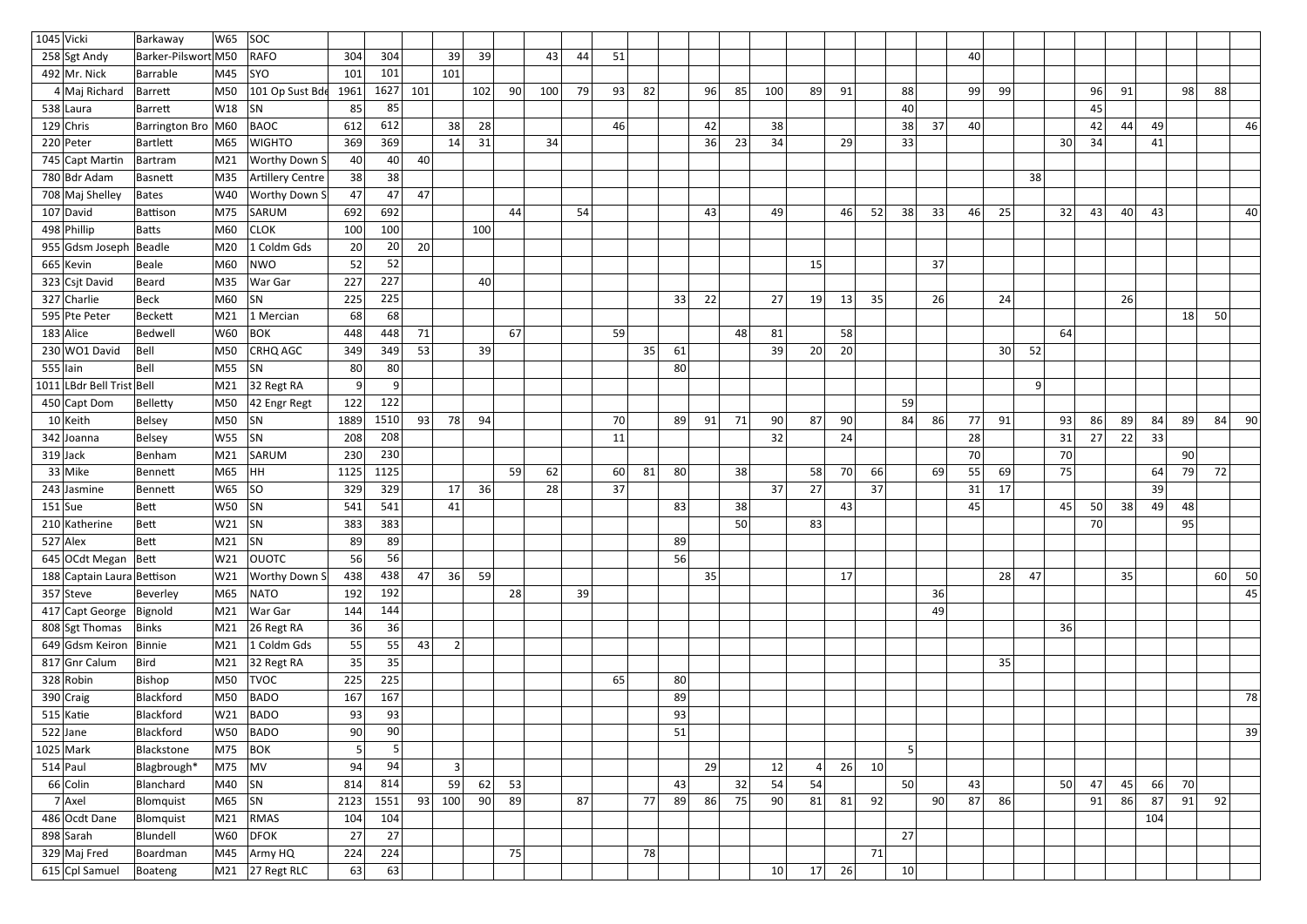| $176$ Mike                           | Bolton             | M70        | $\vert$ MV                | 466            | 466            |                |     |                 |    |     |    | 22 |    |    |    | 29  | 37 | 36 | 29 | 39 |     |    | 32 | 41              |    | 33 | 38  |     | 44  | 41 |    |    |
|--------------------------------------|--------------------|------------|---------------------------|----------------|----------------|----------------|-----|-----------------|----|-----|----|----|----|----|----|-----|----|----|----|----|-----|----|----|-----------------|----|----|-----|-----|-----|----|----|----|
| 887 Spr Jack                         | <b>Bower</b>       | M21        | 28 Engr Regt              | 29             | 29             |                |     | 29              |    |     |    |    |    |    |    |     |    |    |    |    |     |    |    |                 |    |    |     |     |     |    |    |    |
| 903 Pte Lewis                        | Boyd               | M21        | $ 4$ Scots                | 27             | 27             | 27             |     |                 |    |     |    |    |    |    |    |     |    |    |    |    |     |    |    |                 |    |    |     |     |     |    |    |    |
| 127 OCdt Thomas Bradley              |                    | M21        | Southampton U             | 618            | 618            | 72             | 78  | 76              | 90 | 61  |    |    | 78 | 82 |    |     |    |    |    |    |     |    |    |                 |    |    |     |     |     |    |    |    |
| 702 Capt Timothy Branchett           |                    | M21        | RMAS                      | 47             | 47             | 47             |     |                 |    |     |    |    |    |    |    |     |    |    |    |    |     |    |    |                 |    |    |     |     |     |    |    |    |
| 757 OCdt Sophie   Brandon            |                    | W21        | Southampton U             | 40             | 40             |                | 5.  |                 |    |     |    |    |    |    |    |     |    | 12 | 23 |    |     |    |    |                 |    |    |     |     |     |    |    |    |
| 932 WO1 David                        | Branfoot           |            | M45 HQ 16 AA              | 23             | 23             | 23             |     |                 |    |     |    |    |    |    |    |     |    |    |    |    |     |    |    |                 |    |    |     |     |     |    |    |    |
| 372 Christopher                      | Branford           | M75        | <b>WIM</b>                | 182            | 182            |                |     |                 | 44 |     |    |    |    |    |    |     |    |    |    |    |     |    |    |                 | 52 |    |     |     |     |    |    | 39 |
| $850$  Lynn                          | Branford           | W70        | <b>WIM</b>                | 32             | 32             |                |     |                 |    |     |    |    |    |    |    |     |    |    |    |    |     |    |    |                 |    |    |     |     |     |    |    |    |
| 44 B2 ain                            | Brant              | M60        | Army HQ                   | 974            | 968            | 6 <sup>1</sup> | 57  | 72              | 56 | 40  | 56 | 50 |    |    | 48 |     |    |    |    | 49 | 49  | 62 |    | 55              | 66 | 61 |     |     | 65  |    | 44 |    |
| $402$ Harry                          | Bratcher-Howa M16  |            | <b>WIM</b>                | 155            | 155            |                |     |                 |    |     |    |    |    |    |    |     |    |    |    |    |     |    |    |                 |    |    |     | 62  |     |    |    | 93 |
| 697 Monty                            | Bratcher-Howai M14 |            | <b>WIM</b>                | 48             | 48             |                |     |                 |    |     |    |    |    |    |    |     |    |    |    |    |     |    |    |                 |    |    |     |     |     |    |    | 41 |
| $487$ Tom                            | Bray               | M35        | MoD London                | 104            | 104            |                |     |                 |    |     |    |    |    |    |    |     |    |    |    |    |     |    |    |                 |    |    | 104 |     |     |    |    |    |
| 669 Jenny                            | Bray               | W65        | $ $ SN                    | 52             | 52             |                |     |                 |    |     |    |    |    | 31 |    |     |    |    |    |    |     |    | 21 |                 |    |    |     |     |     |    |    |    |
| $1021$ Mike                          | Bray               | M65        | SN                        | $\overline{ }$ | $\overline{7}$ | 7 <sup>1</sup> |     |                 |    |     |    |    |    |    |    |     |    |    |    |    |     |    |    |                 |    |    |     |     |     |    |    |    |
| $260$  Barry                         | Breed              | M75        | HH                        | 302            | 302            |                |     | 30 <sup>°</sup> |    | 24  |    | 17 |    | 49 |    | 15  | 33 | 29 |    |    | 34  |    | 27 | 22              |    |    |     |     |     |    |    |    |
| $378$ Jane                           | Breed              | $W65$ HH   |                           | 174            | 174            |                | 12  |                 |    | 16  |    | 19 |    |    |    | 16  |    | 24 |    |    | 21  |    | 15 | 16              |    | 31 |     |     |     |    |    |    |
| 534 James                            | Breed              | M21        | HH                        | 86             | 86             |                |     |                 |    |     |    |    |    | 86 |    |     |    |    |    |    |     |    |    |                 |    |    |     |     |     |    |    |    |
| 106 Maj Andrew                       | Brett              | M35        | RMAS                      | 698            | 698            | 97             | -99 |                 |    |     |    |    |    |    |    | 105 |    |    |    |    | 101 |    |    |                 |    |    |     | 100 | 98  |    |    |    |
| $549$ Mike                           | Brett              | M55        | $\vert$ BAOC              | 82             | 82             |                | 82  |                 |    |     |    |    |    |    |    |     |    |    |    |    |     |    |    |                 |    |    |     |     |     |    |    |    |
| $967$ LBdr C                         | Brevitt            | M40        | $ 47$ Regt RA             | 18             | 18             |                |     |                 |    |     |    |    |    |    |    |     |    |    |    |    |     |    |    |                 | 18 |    |     |     |     |    |    |    |
| 688 Nigel                            | Britton            | M70        | <b>JOK</b>                | 49             | 49             |                |     |                 |    |     |    |    |    |    |    |     |    |    |    |    |     |    |    |                 |    |    |     |     |     |    |    | 31 |
| 73 Maj Gordy                         | Bromidge           | M45        | 101 Op Sust Bde           | 784            | 784            |                | 82  |                 |    |     |    | 76 |    |    |    |     |    |    |    |    |     |    |    |                 |    | 92 | 75  |     | 80  | 83 | 86 |    |
| 140 Lt Col Charles Bromley Gardn M60 |                    |            | Upavon Stn                | 576            | 576            | 93             |     |                 |    |     |    |    |    |    | 87 | 79  |    |    |    |    |     | 81 |    | 87              |    |    | 79  |     | 70  |    |    |    |
| $318$ Alan                           | Brown              | M70        | NGOC                      | 232            | 232            |                |     |                 |    |     |    |    |    |    |    |     |    |    | 40 |    |     |    | 40 | 48              | 23 |    | 40  |     |     |    |    | 40 |
| 408 Sgt Jonathan Brown               |                    | M21        | $ 42$ Engr Regt           | 151            | 151            |                |     | 29              |    |     |    |    |    |    |    |     |    |    |    |    | 35  |    |    |                 |    |    |     |     |     |    |    |    |
| 738 major Abigail Brown              |                    | W40        | 103 Bn REME(V             | 41             | 41             |                |     |                 |    |     |    |    |    |    |    |     |    |    |    |    |     |    |    |                 |    |    |     | 41  |     |    |    |    |
| 904 LCpl Rebecca Brown               |                    | W21        | HQ 3 UK Div               | 27             | 27             | 27             |     |                 |    |     |    |    |    |    |    |     |    |    |    |    |     |    |    |                 |    |    |     |     |     |    |    |    |
| $647$ Roger                          | Bryan              |            | M55 NWO                   | 56             | 56             |                |     |                 |    |     | 56 |    |    |    |    |     |    |    |    |    |     |    |    |                 |    |    |     |     |     |    |    |    |
| 24 WO1 Glyn                          | Buckley            | M55        | HQRC                      | 1511           | 1253           | 63             | 60  |                 |    | 100 |    |    | 79 | 74 | 72 | 35  | 65 | 46 | 73 | 66 | 75  | 70 | 57 | 60 <sup>2</sup> | 70 | 72 | 66  |     | 100 | 64 |    |    |
| 804 Pte Ramesh V Budga Magar         |                    |            | $\vert$ M21 $\vert$ 1 RGR | 37             | 37             | 37             |     |                 |    |     |    |    |    |    |    |     |    |    |    |    |     |    |    |                 |    |    |     |     |     |    |    |    |
| 996 LCPL Caitlyn                     | Bunkum             | W21        | DSTL                      | 10             | 10             |                |     | 10              |    |     |    |    |    |    |    |     |    |    |    |    |     |    |    |                 |    |    |     |     |     |    |    |    |
| $54$ Sandy                           | Burgon             | M65        | BOK                       | 905            | 905            |                |     | 58              | 38 | 58  | 56 | 59 |    | 67 | 56 | 24  | 56 |    | 47 |    | 52  |    | 54 | 58              |    | 56 | 57  | 52  |     |    |    |    |
| 787 Gdsm Guy                         | Burke              |            | M20 1 Coldm Gds           | 38             | 38             | 8 <sup>1</sup> | 11  |                 |    |     |    |    |    |    |    |     |    |    |    |    |     |    |    |                 |    |    |     |     |     |    |    |    |
| 937 gnr M                            | Burnett            | M21        | 32 Regt RA                | 23             | 23             |                |     |                 |    |     |    |    |    |    |    |     |    |    |    |    |     |    |    |                 | 23 |    |     |     |     |    |    |    |
| $295$ Capt S                         | Burton             | M21        | RMAS                      | 256            | 256            |                |     |                 |    |     |    |    |    |    |    |     | 50 | 46 | 43 | 54 | 63  |    |    |                 |    |    |     |     |     |    |    |    |
| $381$ Tony                           | Burton             | $M55$ MV   |                           | 171            | 171            |                |     |                 |    |     |    |    |    |    |    |     |    |    |    |    |     |    |    |                 |    |    | 84  |     | 87  |    |    |    |
| 83 Major Lisa                        | Butterworth        |            | W35 Army HQ               | 779            | 750            | 65             |     | 33              | 46 | 37  | 45 | 44 |    |    |    | 35  | 48 | 45 | 38 | 49 | 29  | 56 |    |                 |    |    |     |     |     |    |    | 50 |
| $823$ lan                            | Buxton             | M55        | <b>TVOC</b>               | 35             | 35             |                |     |                 |    |     |    |    |    |    |    |     |    |    |    |    |     |    |    |                 |    |    |     | 35  |     |    |    |    |
| $633$ WO2 Sean                       | Byrne              | M35        | Artillery Centre          | 58             | 58             |                |     |                 |    |     | 58 |    |    |    |    |     |    |    |    |    |     |    |    |                 |    |    |     |     |     |    |    |    |
| 254 SSGT Etuwate Cagilaba            |                    | M40        | 103 Bn REME(V             | 312            | 312            |                |     | 22              |    | 21  | 23 |    |    |    | 27 |     |    |    |    |    | 25  |    |    | 24              |    |    |     | 12  | 32  | 31 |    |    |
| 128 Major Michae Callaghan           |                    | M35        | Northwood HQ              | 618            | 618            |                |     | 48              | 52 |     |    | 46 | 69 | 74 |    |     | 58 | 59 |    |    | 56  | 82 | 74 |                 |    |    |     |     |     |    |    |    |
| 953 Sgt Christophe Calvert           |                    | M35        | $24$ Cdo RE               | 20             | 20             | 20             |     |                 |    |     |    |    |    |    |    |     |    |    |    |    |     |    |    |                 |    |    |     |     |     |    |    |    |
| 351 WO1 Stuart                       | Cameron            | M40        | HQ RC                     | 201            | 201            |                |     |                 |    |     |    |    |    |    |    |     |    |    |    |    |     | 39 | 27 | 37              |    |    |     |     | 46  |    |    |    |
| $1060$ Pte Ryan                      | Cameron            | M21        | $1$ AMR                   |                |                |                |     |                 |    |     |    |    |    |    |    |     |    |    |    |    |     |    |    |                 |    |    |     |     |     |    |    |    |
| $59$ Nick                            | Care               | M60  SO    |                           | 858            | 858            |                | 66  |                 |    | 52  |    | 48 |    | 86 |    |     | 87 | 73 | 81 | 78 | 61  |    |    | 76              |    |    | 75  |     | 75  |    |    |    |
| 791 Peter                            | Carey              | M75  OD    |                           | 38             | 38             |                |     |                 |    |     |    |    |    |    |    |     |    |    |    |    |     |    | 38 |                 |    |    |     |     |     |    |    |    |
| 805 Sheila                           | Carey              | W75  OD    |                           | 37             | 37             |                |     |                 |    |     |    |    |    |    |    |     |    |    |    |    |     |    | 37 |                 |    |    |     |     |     |    |    |    |
| 1075 Deborah                         | Carpenter          | $ W65 $ SN |                           |                |                |                |     |                 |    |     |    |    |    |    |    |     |    |    |    |    |     |    |    |                 |    |    |     |     |     |    |    |    |
|                                      |                    |            |                           |                |                |                |     |                 |    |     |    |    |    |    |    |     |    |    |    |    |     |    |    |                 |    |    |     |     |     |    |    |    |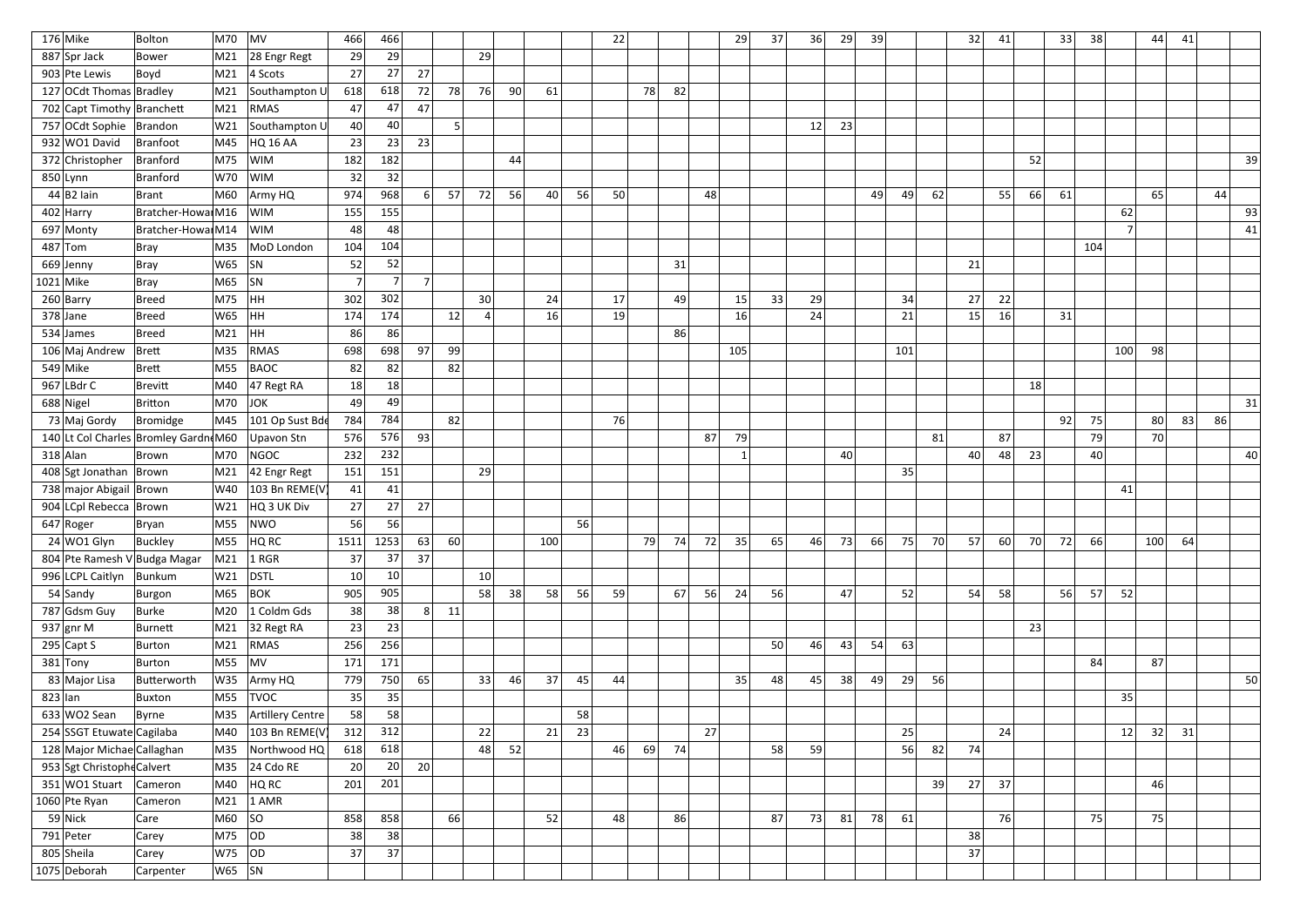| $181$ Sue                    | Carter              | W50                                                                                                         | <b>SLOW</b>                     | 454             | 454  |    |                |     |    |    |     | 52 |    |    |    | 45              | 64 | 56 |     | 51 | 52              |    | 57  | 77  |     |                 |     |     |    |    |     |    |
|------------------------------|---------------------|-------------------------------------------------------------------------------------------------------------|---------------------------------|-----------------|------|----|----------------|-----|----|----|-----|----|----|----|----|-----------------|----|----|-----|----|-----------------|----|-----|-----|-----|-----------------|-----|-----|----|----|-----|----|
| $1076$ Maj J                 | Cartwright-Terr M40 |                                                                                                             | 29 Regt RLC                     |                 |      |    |                |     |    |    |     |    |    |    |    |                 |    |    |     |    |                 |    |     |     |     |                 |     |     |    |    |     |    |
| 282 Sgt Michael              | Cattermole          | M55                                                                                                         | $ 256$ Fd Hosp                  | 271             | 271  |    | 9 <sup>1</sup> | 18  | 33 | 17 | 37  | 27 |    |    | 38 | 20              | 39 | 33 |     |    |                 |    |     |     |     |                 |     |     |    |    |     |    |
| 758 Pte Gabriel              | Cave                | M20                                                                                                         | 1 Mercian                       | 40              | 40   |    |                |     |    |    | 21  |    |    |    |    |                 |    |    |     |    |                 |    |     |     | 19  |                 |     |     |    |    |     |    |
| $663$ Paul                   | Channing            | M60                                                                                                         | SOC                             | 53              | 53   |    |                |     |    |    |     |    | 53 |    |    |                 |    |    |     |    |                 |    |     |     |     |                 |     |     |    |    |     |    |
| $62$ Dave                    | Chapman             | M65                                                                                                         | SN                              | 843             | 843  |    |                | 100 | 60 |    |     | 56 |    |    |    | 49              | 75 |    | 100 | 65 | 47              |    | 58  | 52  |     | 70              | 56  |     | 55 |    |     |    |
| 986 Icpl Himal               | Chhantyal           | M35                                                                                                         | 3 Bn REME                       | 11              | 11   |    |                |     |    |    |     |    |    |    |    |                 |    |    |     |    |                 |    |     |     |     |                 |     |     |    |    |     |    |
| $1069$ Ocdt                  | Childs              | M21                                                                                                         | RMAS                            |                 |      |    |                |     |    |    |     |    |    |    |    |                 |    |    |     |    |                 |    |     |     |     |                 |     |     |    |    |     |    |
| $604$ Helen                  | Chiswell            | W40                                                                                                         | DVO                             | 66              | 66   |    |                | 66  |    |    |     |    |    |    |    |                 |    |    |     |    |                 |    |     |     |     |                 |     |     |    |    |     |    |
| 992 Pte Andrew               | Clamp               | M21                                                                                                         | 17 Regt RLC                     | 10 <sup>1</sup> | 10   |    |                |     |    |    |     |    |    |    |    |                 |    |    |     |    | 10 <sup>1</sup> |    |     |     |     |                 |     |     |    |    |     |    |
| $228$ Katie                  | Clarke              | W50                                                                                                         | SN                              | 354             | 354  |    |                |     |    |    |     |    |    | 74 |    |                 |    |    |     |    |                 |    | 34  |     | 52  | 43              |     | 33  | 60 | 58 |     |    |
| 239 Capt Grant               | Clarke              | M40                                                                                                         | 29 Regt RLC                     | 335             | 335  |    |                |     |    | 30 | 70  |    |    |    |    |                 |    |    |     |    |                 | 78 | 73  |     |     |                 |     |     |    | 84 |     |    |
| 277 Captain Jaspe Clarke     |                     | M35                                                                                                         | $ 1$ Mercian                    | 283             | 283  |    |                |     |    |    |     |    |    |    |    | 32              | 83 |    |     |    |                 |    |     |     |     |                 | 100 |     |    |    | 68  |    |
| 306 Helena                   | Clarke              | W10                                                                                                         | IND                             | 248             | 248  |    | 25             |     |    | 29 |     |    |    | 49 |    |                 | 45 |    |     | 56 |                 |    | 34  |     |     |                 |     |     |    |    |     |    |
| 724 Sadie                    | Clarke              | W12                                                                                                         | 162 Regt RLC                    | 43              | 43   |    |                |     |    |    |     |    |    | 43 |    |                 |    |    |     |    |                 |    |     |     |     |                 |     |     |    |    |     |    |
| 764 Helena                   | Clarke              | W10                                                                                                         | 162 Regt RLC                    | 40              | 40   |    |                |     |    |    |     |    |    | 40 |    |                 |    |    |     |    |                 |    |     |     |     |                 |     |     |    |    |     |    |
| 779 Sgt Ryan                 | Clarkson            | M35                                                                                                         | <b>BAOC</b>                     | 38              | 38   |    |                |     |    |    |     |    |    |    |    |                 |    |    |     |    |                 |    |     |     |     |                 |     |     |    |    |     |    |
| $134$ Ronan                  | Cleary              | M60                                                                                                         | LOK                             | 598             | 598  |    | 56             |     |    | 48 |     | 48 |    |    |    | 44              | 50 |    | 50  |    | 52              |    | 43  | 41  |     | 55              |     | 47  |    | 64 |     |    |
| $193$ Julie                  | Cleary              | W55                                                                                                         | LOK                             | 425             | 425  |    | 41             | 38  |    | 43 |     | 31 |    |    |    | 33              | 40 |    |     |    | 39              |    | 40  | 41  |     | 35              |     | 44  |    |    |     |    |
| $90$ Gavin                   | Clegg               | M65                                                                                                         | WSX                             | 744             | 744  | 60 |                |     |    |    |     |    |    |    |    |                 |    | 50 | 100 |    | 65              |    | 65  | 72  |     |                 | 78  |     | 83 | 86 |     |    |
| 924 Nigel                    | <b>Clemens</b>      | M55                                                                                                         | <b>SLOW</b>                     | 25              | 25   |    |                |     |    |    |     |    |    |    |    |                 |    |    |     |    |                 |    |     |     |     |                 |     |     |    |    |     | 25 |
| $154$ Fiona                  | Clough              | <b>W55</b>                                                                                                  | BKO                             | 541             | 541  |    |                | 36  | 30 | 34 |     |    |    |    | 31 | 10 <sup>1</sup> | 20 | 29 | 35  |    | 32              | 29 | 35  |     |     | 20 <sup>2</sup> | 29  | 33  |    |    |     |    |
| $1043$ Cpl M                 | Colling             | M21                                                                                                         | $\vert$ 1 Regt AAC              |                 |      |    |                |     |    |    |     |    |    |    |    |                 |    |    |     |    |                 |    |     |     |     |                 |     |     |    |    |     |    |
| $91$ WO Steve                | Collins             | M50                                                                                                         | <b>RAF Brize Norto</b>          | 740             | 740  |    | 59             |     |    | 60 | 61  | 53 |    |    |    | 44              | 73 | 57 |     | 63 | 58              |    |     |     |     | 65              |     |     |    | 73 | 74  |    |
| $168$ Mark                   | Collins             | M60                                                                                                         | <b>DFOK</b>                     | 485             | 485  |    |                |     |    |    |     |    |    |    |    |                 | 80 | 77 |     |    | 65              |    |     | 62  |     | 64              | 65  |     |    | 72 |     |    |
| $369$ Julie                  | <b>Collins</b>      | W60                                                                                                         | $\overline{DFOK}$               | 183             | 183  | 40 |                |     |    |    |     |    |    |    |    |                 | 34 | 28 |     |    | 20              |    |     |     |     | 9               | 21  |     |    | 31 |     |    |
| 605 Lt Col (Retd) SCollinson |                     | M50                                                                                                         | HQ RC                           | 66              | 66   | 66 |                |     |    |    |     |    |    |    |    |                 |    |    |     |    |                 |    |     |     |     |                 |     |     |    |    |     |    |
| 526 Richard                  | Collyer             | M45                                                                                                         | GO                              | 89              | 89   |    |                |     |    |    |     |    |    |    |    |                 |    |    |     |    |                 |    |     |     |     | 89              |     |     |    |    |     |    |
| $1034$ John                  | Collyer             | $ M75 $ $ SOS $                                                                                             |                                 |                 |      |    |                |     |    |    |     |    |    |    |    |                 |    |    |     |    |                 |    |     |     |     |                 |     |     |    |    |     |    |
| 765 Richard                  | Connelly            | $\overline{\hspace{0.08cm}\text{M45}}\hspace{0.08cm}$ $\overline{\hspace{0.08cm}\text{NDD}}\hspace{0.08cm}$ |                                 | 40              | 40   |    |                |     |    |    |     |    |    |    |    |                 |    |    |     |    |                 |    |     | 40  |     |                 |     |     |    |    |     |    |
| $848$ Neil                   | Connelly            | M75 BOK                                                                                                     |                                 | 32              | 32   |    |                |     |    |    |     |    |    |    |    |                 |    |    |     |    |                 |    |     | 32  |     |                 |     |     |    |    |     |    |
| $3$ Adam                     | Conway              | M18                                                                                                         | GO                              | 1990            | 1658 |    | 94             |     | 92 | 97 | 89  | 99 |    | 83 |    | 68              | 98 | 95 | 98  |    | 93              |    |     | 101 |     | 100             | 95  | 98  | 98 | 99 | 102 |    |
| $42$ Phil                    | Conway              | M55  GO                                                                                                     |                                 | 1252            | 992  |    | 43             | 41  | 44 | 50 | 50  | 50 |    | 74 | 43 | 43              | 46 | 59 | 56  | 58 |                 |    |     | 61  |     | 46              | 59  | -49 | 63 | 61 | 83  |    |
| 119 Keiko                    | Conway              | W55  GO                                                                                                     |                                 | 784             | 645  |    | 31             | 35  | 42 | 38 | -44 |    |    | 52 | 33 |                 | 39 | 37 | 27  | 31 | 39              |    | 36  | 32  |     | 31              | 40  | 28  | 39 | 38 |     |    |
| $257$ WO2 Adam               | Cook                | M35                                                                                                         | 32 Regt RA                      | 306             | 306  |    |                |     |    |    |     |    |    |    |    |                 |    |    |     |    | 40              |    |     | 47  |     |                 |     |     | 54 | 80 | 85  |    |
| $404$ John                   | Cook                | M65                                                                                                         | <b>WSX</b>                      | 153             | 153  |    |                |     |    |    |     |    |    |    | 81 |                 |    |    |     | 72 |                 |    |     |     |     |                 |     |     |    |    |     |    |
| 971 Airtpr Jacob             | Cook                |                                                                                                             | $\vert$ M20 $\vert$ 3 Regt AAC  | 17              | 17   |    |                |     |    |    |     |    |    |    |    |                 |    |    |     |    |                 |    |     |     |     |                 |     |     | 17 |    |     |    |
| 36 Colonel Mike Cooke        |                     |                                                                                                             | M45 Army HQ                     | 1059            | 1059 |    | 49             | 74  |    |    | 71  | 73 | 69 | 86 | 88 | 69              | 90 |    |     | 89 |                 |    | 64  |     | 73  |                 | 83  |     | 81 |    |     |    |
| $202$ Lisa                   | Cooke               | W45                                                                                                         | SARUM                           | 400             | 400  |    | 16             | 24  |    |    | 43  |    | 62 |    | 39 |                 | 27 |    |     | 23 | 16              |    | 23  |     |     |                 | 26  |     | 14 |    |     |    |
| 942 Olivia                   | Cooke               | $\vert$ W10                                                                                                 | SARUM                           | 21              | 21   |    |                |     |    |    |     |    |    | 21 |    |                 |    |    |     |    |                 |    |     |     |     |                 |     |     |    |    |     |    |
| 944 Charlotte                | Cooke               |                                                                                                             | W10 SARUM                       | 21              | 21   |    |                |     |    |    |     |    |    | 21 |    |                 |    |    |     |    |                 |    |     |     |     |                 |     |     |    |    |     |    |
| $273$ Nick                   | Cooper              | $\vert$ M45 $\vert$ SN                                                                                      |                                 | 289             | 289  |    |                |     |    |    |     |    |    |    |    | 92              |    |    |     |    |                 |    | 100 | 97  |     |                 |     |     |    |    |     |    |
| $732$ Philip                 | Cooper              |                                                                                                             | $ M70 $ $ WIM $                 | 41              | 41   |    |                | 25  | 16 |    |     |    |    |    |    |                 |    |    |     |    |                 |    |     |     |     |                 |     |     |    |    |     |    |
| 524 Sgt Dan                  | Cope                | M40                                                                                                         | Armour Centre                   | 89              | 89   |    |                |     |    |    |     |    |    |    |    |                 |    |    |     |    |                 |    |     |     | -89 |                 |     |     |    |    |     |    |
| 110 Sgt Katie                | Costello            |                                                                                                             | W40 $ 3$ Sig Regt               | 685             | 685  |    |                | 28  | 34 | 16 | 100 |    |    |    | 31 |                 | 45 |    | 17  | 40 |                 |    |     | 46  |     | 43              |     |     | 42 | 54 | 100 |    |
| $339$ Peter                  | Couldery            | M60                                                                                                         | GO                              | 212             | 212  |    | 50             |     |    | 59 | 59  |    |    |    |    | 44              |    |    |     |    |                 |    |     |     |     |                 |     |     |    |    |     |    |
| $493$ Paul                   | Couldridge          | M45                                                                                                         | <b>SLOW</b>                     | 101             | 101  |    |                |     |    |    |     |    |    |    |    |                 |    |    |     |    | 101             |    |     |     |     |                 |     |     |    |    |     |    |
| 234 Flt Lt Graeme Court      |                     | M40                                                                                                         | RAFO                            | 341             | 341  |    |                |     |    | 62 |     |    |    |    |    |                 | 63 | 71 |     |    |                 |    |     |     |     |                 |     |     | 71 |    | 74  |    |
| $321$ Sgt D                  | Cox                 |                                                                                                             | $\vert$ M21 $\vert$ 11 Regt RLC | 228             | 228  |    |                |     |    |    |     |    |    |    |    |                 | 67 | 73 | 88  |    |                 |    |     |     |     |                 |     |     |    |    |     |    |
|                              |                     |                                                                                                             |                                 |                 |      |    |                |     |    |    |     |    |    |    |    |                 |    |    |     |    |                 |    |     |     |     |                 |     |     |    |    |     |    |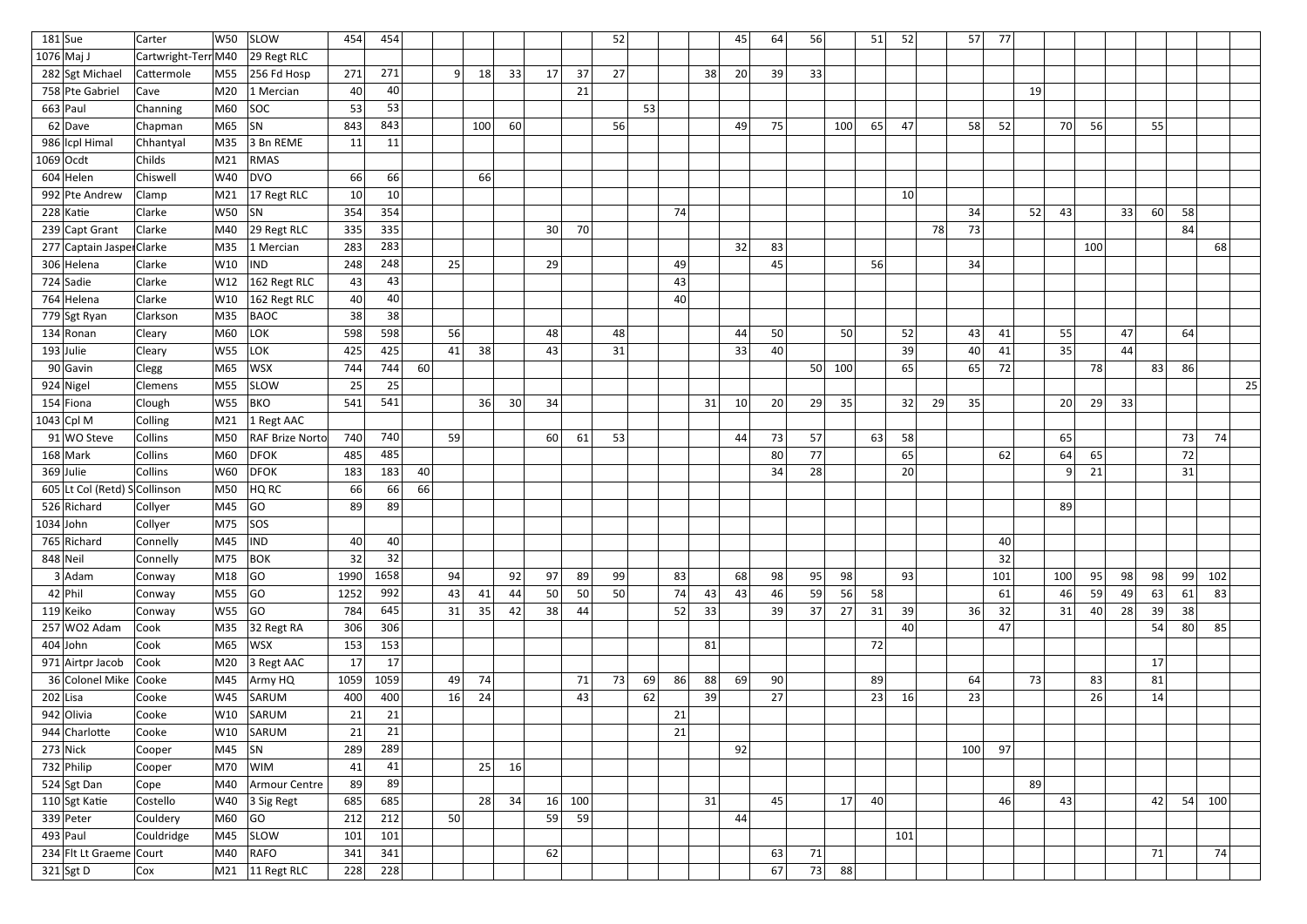| 884 Cpl Rebecca          | Craggs        | W21        | 4 Rifles           | 30 <sup>2</sup> | 30 <sup>°</sup> | 30        |     |     |     |     |    |    |     |    |     |    |     |     |                 |    |                 |                |    |     |    |    |     |          |    |    |                 |
|--------------------------|---------------|------------|--------------------|-----------------|-----------------|-----------|-----|-----|-----|-----|----|----|-----|----|-----|----|-----|-----|-----------------|----|-----------------|----------------|----|-----|----|----|-----|----------|----|----|-----------------|
| 681 Lt Joshua            | Crangle       | M21        | 22 Engr Regt       | 50              | 50              |           |     |     |     |     |    |    |     |    |     |    |     |     |                 |    |                 |                |    |     |    |    |     |          |    |    |                 |
| $726$ James              | Crawford      | M65        | GO                 | 42              | 42              |           |     |     |     |     |    |    |     |    |     | 42 |     |     |                 |    |                 |                |    |     |    |    |     |          |    |    |                 |
| $267$ Sam                | Crompton      | M45        | <b>BAOC</b>        | 299             | 299             |           |     |     |     | 51  |    |    |     |    | 52  | 42 |     |     | 50              |    |                 |                |    | 56  |    |    |     |          |    |    |                 |
| 632 Martin               | Cross         | M75        | <b>WIM</b>         | 58              | 58              |           |     |     |     |     |    |    |     |    |     |    |     |     |                 |    |                 | 23             |    |     |    |    |     |          |    |    | 35              |
| 896 Gnr Ben              | Cross         | M20        | Artillery Centre   | 28              | 28              |           |     |     |     |     |    |    |     |    |     |    |     |     |                 |    |                 |                |    |     | 28 |    |     |          |    |    |                 |
| 964 Gillian              | <b>Cross</b>  | W75        | <b>WIM</b>         | 19              | 19              |           |     |     |     |     |    |    |     |    |     |    |     |     |                 |    |                 | 6 <sup>1</sup> |    |     |    |    |     |          |    |    | 13              |
| 625 Capt Alexandr Crump  |               | W45        | HQ AMS             | 61              | 61              |           |     |     |     |     |    |    |     |    |     | 29 |     |     |                 |    |                 |                |    |     |    |    |     | 32       |    |    |                 |
| 712 Maj Ben              | Culleton      | M50        | Army HQ            | 46              | 46              |           |     |     |     |     |    |    |     |    |     |    |     |     | 17              | 19 |                 |                |    |     |    |    |     |          |    |    | 10 <sup>1</sup> |
| $489$ Dave               | <b>Cumins</b> | M50        | SO                 | 103             | 103             |           |     |     |     |     |    |    |     |    |     |    |     |     |                 | 59 |                 |                |    |     |    |    |     | 44       |    |    |                 |
| $839$ Ocdt               | Cunningham    | M21        | RMAS               | 33              | 33              |           |     |     |     |     |    |    |     |    |     |    |     |     |                 |    | 33              |                |    |     |    |    |     |          |    |    |                 |
| 600 Sara                 | Currie        | W40        | <b>BOK</b>         | 67              | 67              |           |     |     |     |     |    |    |     | 67 |     |    |     |     |                 |    |                 |                |    |     |    |    |     |          |    |    |                 |
| $221$ Dave               | Cussens       | M65        | SO                 | 369             | 369             |           | 29  | 29  |     | 29  |    | 20 |     |    |     |    |     |     | 31              |    |                 |                | 44 |     |    | 33 | 33  | 21       | 46 | 25 |                 |
| $23$ Charles             | Daniels       | M65        | <b>BOK</b>         | 1305            | 1257            | 80        | 54  |     | 66  | 71  | 69 | 60 |     |    | 81  | 48 | 85  |     | 76              | 79 | 61              |                |    |     | 80 |    |     | 67       | 61 |    | $67$ 100        |
| $20$ Peter               | Daplyn        | M40        | SN                 | 1274            | 1274            |           | 100 | 101 | 98  |     |    |    |     | 95 |     | 96 |     | 98  |                 |    | 97              |                | 99 | 99  |    |    | 100 | 89       |    | 99 |                 |
| $725$ Livia              | Daplyn        | W12        | SN                 | 43              | 43              |           |     |     |     |     |    |    |     | 43 |     |    |     |     |                 |    |                 |                |    |     |    |    |     |          |    |    |                 |
| $287$ Jen                | Daplyn*       | W40        | SN                 | 265             | 265             |           |     | 24  | 27  |     |    | 26 |     |    |     | 32 |     | 19  |                 |    |                 |                | 24 |     |    |    | 19  | 23       | 40 |    |                 |
| $294$ Jon                | Darley        | M55        | GO                 | 256             | 256             |           |     |     |     |     |    | 29 |     | 44 |     |    |     |     |                 |    |                 |                |    | 43  |    | 50 |     | 46       | 44 |    |                 |
| 302 Angela               | Darley        | W45        | GO                 | 251             | 251             |           |     |     |     |     |    | 39 |     |    |     |    |     |     |                 |    |                 |                |    | 46  |    | 45 | 41  | 39       | 41 |    |                 |
| 387 Aimee                | Darley        | W18        | <b>SN</b>          | 169             | 169             |           |     |     |     |     |    |    |     | 71 |     |    |     |     |                 |    |                 |                |    |     |    |    |     | 37       | 61 |    |                 |
| 716 Sarah                | Darley        | W18        | GO                 | 44              | 44              |           |     |     |     |     |    |    |     |    |     |    |     |     |                 |    |                 |                |    |     |    |    | 44  |          |    |    |                 |
| $229$ Allan              | Darwell       | M70        | <b>BOK</b>         | 352             | 352             |           | 31  |     | 38  |     | 33 | 37 |     |    |     | 35 | 48  |     | 19              |    | 35              |                |    | 27  |    |    |     |          |    |    |                 |
| $554$ Gwyn               | Davies        | M65        | SARUM              | 80              | 80              |           |     |     |     |     | 41 |    |     |    |     |    |     |     |                 |    |                 | 39             |    |     |    |    |     |          |    |    |                 |
| 71 Peter                 | Davis         | M65        | SOC                | 788             | 788             |           | 49  |     | 47  |     | 51 | 32 |     | 64 | 46  |    |     | 137 |                 | 46 | 45              | 42             |    |     |    | 44 | 48  |          |    |    |                 |
| 434 SSgt Terri           | Davis         | W35        | HQ AMS             | 133             | 133             |           |     |     |     |     |    |    |     |    |     | 31 |     |     | 10              | 22 | 10 <sup>°</sup> | 28             |    |     |    |    |     | 32       |    |    |                 |
| 588 Captain Adam Davis   |               | M21        | $ 1$ RHA           | 70              | 70              |           |     |     |     |     |    |    |     |    |     |    |     |     |                 |    |                 |                |    |     | 70 |    |     |          |    |    |                 |
| 570 Capt Matt            | Deakin        | M21        | 1 Arty Bde         | 74              | 74              |           |     |     |     |     |    |    |     |    |     |    |     |     |                 |    |                 |                |    |     | 74 |    |     |          |    |    |                 |
| 646 Maj Victoria         | Deakin        | W40        | Defence Acade      | 56              | 56              |           |     |     |     |     |    |    |     |    |     |    |     |     |                 |    |                 |                |    |     | 56 |    |     |          |    |    |                 |
| 756 PTE Pulok            | Deb           | M21        | $ 2$ RANGER        | 40              | 40              | 40        |     |     |     |     |    |    |     |    |     |    |     |     |                 |    |                 |                |    |     |    |    |     |          |    |    |                 |
| 468 Lt Col Christo Deed  |               | M50        | HQ RC              | 116             | 116             | 67        | 49  |     |     |     |    |    |     |    |     |    |     |     |                 |    |                 |                |    |     |    |    |     |          |    |    |                 |
| $1074$ Simon             | Deeks         |            | $M50$ SAX          |                 |                 |           |     |     |     |     |    |    |     |    |     |    |     |     |                 |    |                 |                |    |     |    |    |     |          |    |    |                 |
| 984 Graham               | Denney        |            | $M50$ SAX          | 13              | 13              |           |     |     |     |     |    |    |     |    |     |    |     |     |                 |    | 13              |                |    |     |    |    |     |          |    |    |                 |
| $240$ Nick               | Dennis        | M60        | <b>BOK</b>         | 332             | 332             |           |     |     |     |     |    |    |     |    | 57  | 34 |     |     |                 |    | 52              | 58             |    |     |    |    |     | 17       |    |    |                 |
| 280 Rachel               | Dennis        | W50        | $ $ BOK            | 273             | 273             |           |     |     |     |     |    |    |     |    | 49  |    |     |     |                 |    | 45              | 46             |    |     |    |    |     | 35       |    |    |                 |
| 731 Carolyn              | Dent          | <b>W55</b> | <b>BOK</b>         | 41              | 41              |           |     |     |     |     | 41 |    |     |    |     |    |     |     |                 |    |                 |                |    |     |    |    |     |          |    |    |                 |
| 946 LCPL Reece           | Devaney       | M21        | <b>DSTL</b>        | 21              | 21              |           |     | 21  |     |     |    |    |     |    |     |    |     |     |                 |    |                 |                |    |     |    |    |     |          |    |    |                 |
| 98 Kieran                | Devine        | M65        | BAOC               | 715             | 715             |           | 44  | 100 |     | 100 |    |    |     | 55 |     |    | 43  |     | 40 <sup>1</sup> | 44 |                 |                | 41 | 47  |    | 38 | 40  | 40       |    | 43 |                 |
| $419$ April              | Devine        | W21        | BAOC               | 142             | 142             |           | 49  | 49  |     |     |    |    |     |    |     |    |     |     |                 |    |                 |                |    | 44  |    |    |     |          |    |    |                 |
| $629$ Jillian            | Devine        | <b>W55</b> | SOC                | 60              | 60              |           |     |     |     |     |    |    |     | 43 |     |    |     |     |                 |    |                 |                |    |     |    |    |     | 17       |    |    |                 |
| $847$ Clare              | Devine        | $W21$ SO   |                    | 33              | 33              |           |     |     |     |     |    |    |     | 33 |     |    |     |     |                 |    |                 |                |    |     |    |    |     |          |    |    |                 |
| 703 Cpl Suresh           | Dewan         | M21        | $ 4$ Rifles        | 47              | 47              | 47        |     |     |     |     |    |    |     |    |     |    |     |     |                 |    |                 |                |    |     |    |    |     |          |    |    |                 |
| 540 Major Edward Dickins |               | M35        | Army HQ            | 84              | 84              |           |     |     |     |     |    | 84 |     |    |     |    |     |     |                 |    |                 |                |    |     |    |    |     |          |    |    |                 |
| $2$ SSgt Des             | Dickinson     |            | M35   Army HQ      | 2501            | 1692            | 84        | 93  |     | 103 | 99  | 89 | 95 | 106 |    | 101 | 99 | 103 | 86  | 94              | 97 | 98              | 96             | 90 | 100 |    |    |     | 94   103 | 90 | 99 | 94<br>100       |
| 927 Barnes               | Dickinson     | M10        | <b>BAOC</b>        | 25              | 25              |           |     |     |     |     |    |    |     |    |     |    |     |     |                 |    |                 |                |    |     |    |    |     |          |    |    | 25              |
| 12 Colin                 | Dickson       | M65        | <b>BAOC</b>        | 1684            | 1487            | 100       | 100 | 92  | 87  | 86  | 85 |    | 84  |    |     |    | 86  | 81  | 50              | 50 | 82              | 47             |    |     | 84 | 70 |     | 50       | 84 |    | 92              |
| 72 Elisabeth             | Dickson       | W60        | <b>BAOC</b>        | 787             | 787             | $100$ 100 |     |     |     | 43  |    |    | 77  |    |     | 40 | 52  | 49  | 46              | 45 | 42              |                |    |     |    |    |     | 47       |    |    | 67              |
| 733 WO2 Orrett           | Dinnal        | M40        | 2 PARA             | 41              | 41              | 41        |     |     |     |     |    |    |     |    |     |    |     |     |                 |    |                 |                |    |     |    |    |     |          |    |    |                 |
| $28$  lan                | Ditchfield    |            | $M65$ MV           | 1778            | 1226            | 93        | 62  | 50  | 64  | 49  | 61 | 67 | 31  | 86 | 50  | 51 | 85  | 45  | 63              | 69 | 50              | 50             | 66 | 70  |    | 67 | 69  | 56       |    | 66 | 93<br>59        |
| $552$ Maj Jim            | Doig          |            | M45 $ HQ 3 UK Div$ | 81              | 81              | 50        |     |     |     |     |    |    |     |    |     |    |     |     |                 |    |                 |                |    |     |    |    |     |          |    |    |                 |
|                          |               |            |                    |                 |                 |           |     |     |     |     |    |    |     |    |     |    |     |     |                 |    |                 |                |    |     |    |    |     |          |    |    |                 |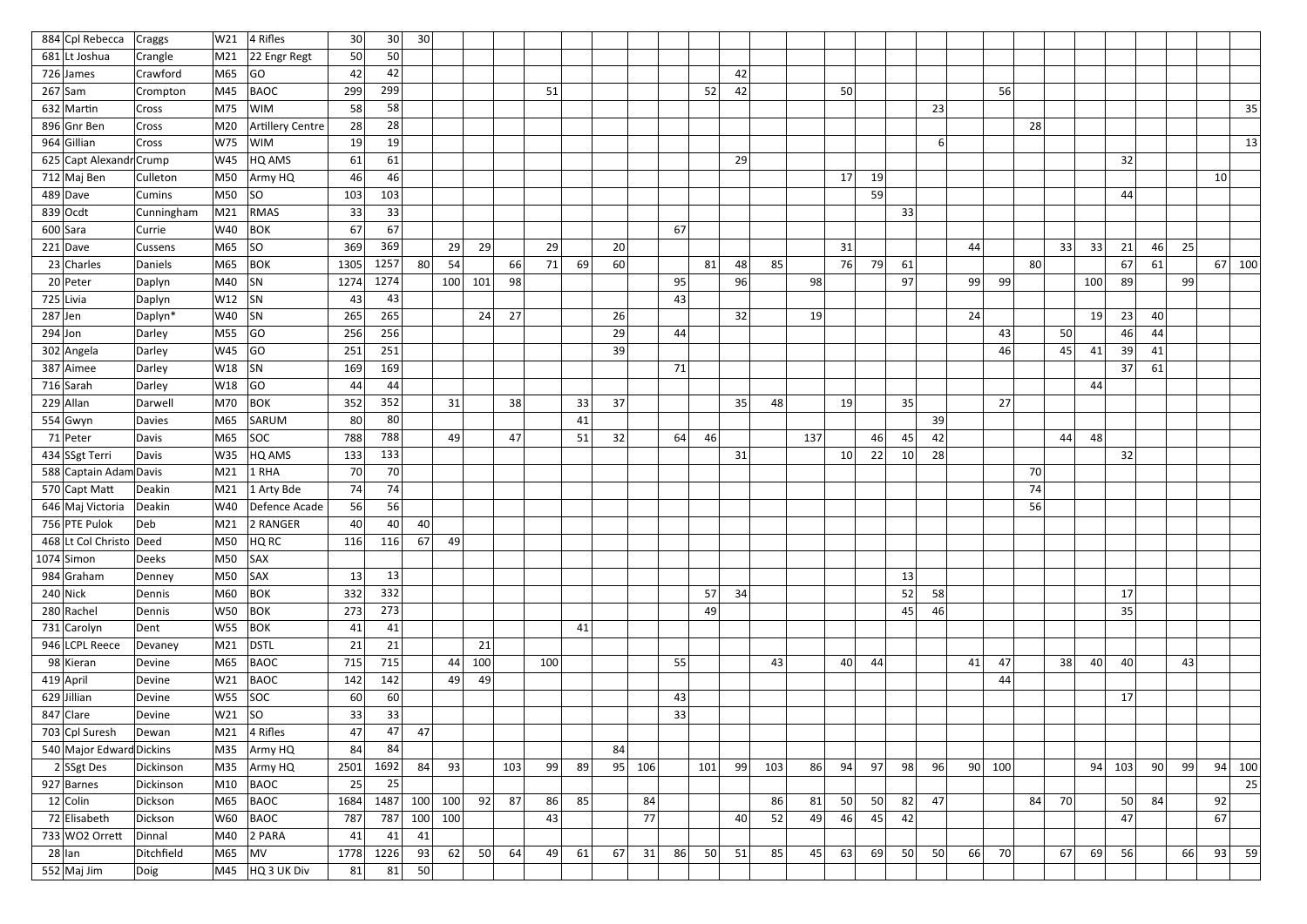| 265 Lcpl Oliver         | Doncaster             | M21         | 12 Regt RA                  | 299             | 299             |    | 46       |    | 61 |    |    |    |    |    |    |    | 46 | 54 |    |    |                 |    |                 |                 | 38 |     |                 |    |                |    |     |    |
|-------------------------|-----------------------|-------------|-----------------------------|-----------------|-----------------|----|----------|----|----|----|----|----|----|----|----|----|----|----|----|----|-----------------|----|-----------------|-----------------|----|-----|-----------------|----|----------------|----|-----|----|
| 833 Martin              | Double                | M45         | <b>SLOW</b>                 | 34              | 34              |    |          |    |    |    |    |    |    |    |    |    | 34 |    |    |    |                 |    |                 |                 |    |     |                 |    |                |    |     |    |
| 845 Gnr Richard         | Drummie               | M21         | $ 32$ Regt RA               | 33              | 33              |    |          |    |    |    |    |    |    |    |    |    |    |    |    |    |                 |    |                 |                 | 33 |     |                 |    |                |    |     |    |
| $139$ Peter             | Dudman                | M70         | SO                          | 576             | 576             |    |          | 37 | 41 | 19 |    | 33 |    |    |    | 23 | 41 | 33 | 37 | 38 | 30 <sup>2</sup> |    | 37              |                 |    | 34  | 30 <sup>2</sup> | 35 | 38             | 37 |     |    |
| $520$ Alex              | Dutton                | M45         | <b>SLOW</b>                 | 91              | 91              |    |          |    |    |    |    |    |    |    |    |    |    |    |    |    |                 |    |                 |                 |    |     | 91              |    |                |    |     |    |
| 1051 Lance Bombar Eaton |                       | M21         | $1$ RHA                     |                 |                 |    |          |    |    |    |    |    |    |    |    |    |    |    |    |    |                 |    |                 |                 |    |     |                 |    |                |    |     |    |
| 235 Mr Marc             | Ebanks                | M50         | SN                          | 340             | 340             | 70 |          |    |    | 84 |    |    |    |    |    |    |    | 65 | 60 | 61 |                 |    |                 |                 |    |     |                 |    |                |    |     |    |
| 559 Capt Stuart         | Ebbrell               | M45         | <b>Worthy Down S</b>        | 78              | 78              |    |          |    | 78 |    |    |    |    |    |    |    |    |    |    |    |                 |    |                 |                 |    |     |                 |    |                |    |     |    |
| $96$ Tom                | Edelsten              | M75         | GO                          | 724             | 724             |    | 49       | 51 | 40 | 48 | 41 |    |    |    | 41 | 35 | 41 | 43 | 42 |    |                 |    |                 | 38              |    | 44  | 38              | 46 | 31             |    |     |    |
| 208 Frank               | Edge                  | M65         | SN                          | 388             | 388             |    | 58       |    |    |    |    |    |    | 75 |    |    |    |    |    |    |                 |    | 46              | 40              |    |     | 56              |    |                | 58 |     |    |
| 587 Sgt Kevin           | Edge                  | M21         | 1 Coldm Gds                 | 70              | 70              | 53 | 17       |    |    |    |    |    |    |    |    |    |    |    |    |    |                 |    |                 |                 |    |     |                 |    |                |    |     |    |
| 970 LCPL Nathan         | Edmond                | M21         | <b>DSTL</b>                 | 17              | 17              |    |          | 17 |    |    |    |    |    |    |    |    |    |    |    |    |                 |    |                 |                 |    |     |                 |    |                |    |     |    |
| $97$ Cat                | Edwardes              | W50         | DEVON                       | 719             | 719             |    | 42       | 54 | 55 |    |    |    |    | 54 |    |    | 41 | 27 | 52 | 27 |                 |    |                 |                 |    |     |                 |    | 57             |    | 60  | 50 |
| 38 WO2 Jason            | Edwards               | M50         | Minley Stn                  | 1043            | 1043            |    | 45       | 49 |    | 57 |    | 64 | 67 | 86 | 51 | 32 | 65 | 59 |    |    |                 |    | 48              |                 |    | 100 | 62              | 50 | 61             | 63 | 84  |    |
| 144 Sgt Simon           | Edwards               | M35         | 29 Regt RLC                 | 560             | 560             |    |          | 59 | 68 | 43 | 56 |    |    |    |    |    |    | 46 |    |    |                 |    | 64              |                 | 56 |     |                 |    |                |    |     |    |
| 510 Jeremy              | Edwards               | M45         | <b>IND</b>                  | 96              | 96              |    |          |    |    |    |    |    |    |    |    |    |    | 96 |    |    |                 |    |                 |                 |    |     |                 |    |                |    |     |    |
| 999 Pte Oliver          | Eelliker-Cole         | M18         | 1 Mercian                   | 10 <sup>°</sup> | 10 <sup>°</sup> |    |          |    |    |    |    |    |    |    |    |    |    | 10 |    |    |                 |    |                 |                 |    |     |                 |    |                |    |     |    |
| 704 Cpl Adam            | Egginton              | M21         | <b>RMAS</b>                 | 47              | 47              | 47 |          |    |    |    |    |    |    |    |    |    |    |    |    |    |                 |    |                 |                 |    |     |                 |    |                |    |     |    |
| 85 Lt Col Greg          | Ehlen                 | M55         | Army HQ                     | 748             | 748             |    | 63       |    |    |    |    |    |    |    |    | 16 |    | 53 |    | 66 | 76              |    |                 | 51              | 75 |     |                 | 71 |                | 79 |     | 79 |
| $737$ Scott             | Elford                | M21         | <b>WSX</b>                  | 41              | 41              |    |          |    |    |    |    |    |    |    |    | 21 |    |    |    |    | 20              |    |                 |                 |    |     |                 |    |                |    |     |    |
| 561 Thomas              | Elgood                | M55         | CHIG                        | 78              | 78              |    |          |    | 30 |    |    | 22 |    |    |    |    |    |    | 26 |    |                 |    |                 |                 |    |     |                 |    |                |    |     |    |
| 170 George              | <b>Elkin</b>          | M70         | BAOC                        | 475             | 475             |    | 27       | 25 | 33 | 25 | 37 | 33 |    | 38 |    |    |    |    |    |    |                 | 19 | 21              | 22              |    | 40  | 26              | 34 |                | 28 |     |    |
| $165$ Mike              | Elliot                | M70         | MV                          | 577             | 486             | 40 | 25       | 26 | 23 |    |    |    |    | 37 |    | 12 | 19 | 12 | 31 | 32 | 28              |    | 23              | 33              |    | 30  | 24              | 27 | 33             | 30 |     | 13 |
| 558 Steven              | Elliott               | M60         | <b>SAX</b>                  | 79              | 79              |    |          |    |    |    |    |    |    |    |    | 21 |    |    |    |    |                 |    |                 |                 |    |     |                 |    |                | 58 |     |    |
| 1000 Pte Sam            | <b>Ellis-Robbins</b>  | M21         | 1 Mercian                   | 10 <sup>1</sup> | 10              |    |          |    |    |    |    |    |    |    |    |    |    |    |    |    | 10              |    |                 |                 |    |     |                 |    |                |    |     |    |
| 189 George              | Engelhardt            | M70         | MV                          | 432             | 432             |    | 25       | 30 |    | 32 |    | 14 |    |    |    | 15 |    |    | 27 |    | 31              |    | 33              | 35              |    | 43  |                 | 43 | 38             | 43 |     |    |
| $182$ Simon             | Errington             | M55         | HH                          | 450             | 450             |    |          |    |    |    |    |    |    |    |    |    |    |    | 90 |    | 85              |    | 90              | 93              |    |     | 92              |    |                |    |     |    |
| $263$ Helen             | Errington             | W60         | HH                          | 300             | 300             |    |          | 65 |    | 16 |    |    |    |    |    | 32 | 41 |    | 46 |    | 29              |    |                 | 35 <sub>1</sub> |    |     | 36              |    |                |    |     |    |
| 426 Sgt Yasutaro Esaki  |                       |             | $\mid$ M40 $\mid$ 6 Bn REME | 138             | 138             | 53 |          |    |    |    |    |    |    |    |    |    |    |    |    |    |                 |    |                 |                 |    |     | 42              |    |                |    |     |    |
| $148$ Chris             | Evans                 | M50         | <b>SLOW</b>                 | 546             | 546             |    |          |    |    |    |    |    | 65 | 86 |    |    | 63 |    |    |    | 53              |    |                 | 63              |    |     |                 |    | 65             | 70 |     |    |
| $899$ Bors              | Farago                | M14         | HH                          | 27              | 27              |    |          |    |    |    |    |    |    |    |    |    |    |    |    |    |                 |    |                 |                 |    |     | 27              |    |                |    |     |    |
| $386$ John              | Farren                | M85         | <b>TVOC</b>                 | 169             | 169             |    |          |    | 24 |    |    | 16 |    |    |    |    |    |    |    |    | 7 <sup>1</sup>  |    | $\vert 9 \vert$ | 12              |    | 20  | 8 <sup>1</sup>  |    | 28             | 10 |     |    |
| $15$ Simon              | Farrington            | M35         | <b>BAOC</b>                 | 1473            | 1425            |    |          |    |    |    | 83 | 58 |    | 74 | 77 | 48 | 88 |    |    |    |                 | 82 | 80              | 78              |    | 78  | 86              | 79 |                | 95 | 100 | 94 |
| $29$ Allan              | Farrington            | M65         | <b>BAOC</b>                 | 1199            | 1199            |    |          | 67 |    |    | 67 | 66 |    | 92 | 64 | 44 |    |    | 59 | 67 | 62              | 61 |                 | 65              | 81 | 80  | 62              |    |                |    |     |    |
| $367$ Tony              | Farrow                | M65         | BAOC                        | 183             | 183             |    |          |    |    |    |    |    |    |    |    |    |    |    |    |    | 48              |    | 45              | 47              |    |     |                 | 43 |                |    |     |    |
| 835 David               | Faulkner              | M60         | $ $ BOK                     | 33              | 33              |    |          |    |    |    |    |    |    |    |    | 33 |    |    |    |    |                 |    |                 |                 |    |     |                 |    |                |    |     |    |
| 653 WO1 Robin           | Faulks                | M45         | 20 Armd Bde                 | 54              | 54              | 54 |          |    |    |    |    |    |    |    |    |    |    |    |    |    |                 |    |                 |                 |    |     |                 |    |                |    |     |    |
| 490 Philip              | Fawkner-Corbe M65     |             | BOK                         | 103             | 103             |    | 15       |    | 35 |    |    |    |    |    |    |    |    |    |    |    |                 |    | 20              |                 |    |     |                 |    |                |    |     | 33 |
| 977 Daniele             | Fawkner-Corbe W70 BOK |             |                             | 16              | 16              |    |          |    |    |    |    |    |    |    |    |    |    |    |    |    |                 |    | 12              |                 |    |     |                 |    |                |    |     | 3  |
| 814 Sgt Modou           | Faye                  | M40         | HQ AMS                      | 35              | 35              |    |          |    |    |    |    |    |    |    |    | 35 |    |    |    |    |                 |    |                 |                 |    |     |                 |    |                |    |     |    |
| 84 Mark                 | Feltham               | M55         | MV                          | 748             | 748             |    |          | 62 |    | 54 |    | 57 |    |    |    | 32 | 61 | 61 |    | 57 |                 |    | 58              | 62              |    |     | 60              |    | 66             | 64 |     |    |
| 69 WO Jason             | Ferguson              | M50         | 78 Sqn Swanwid              | 792             | 792             |    | 40       | 38 | 55 |    | 50 | 55 |    | 46 | 48 | 33 | 57 |    | 43 |    | 37              |    | 34              | 37              |    | 47  |                 |    |                | 64 |     |    |
| $710$ Robin             | Ferguson              | M10         | RAFO                        | 46              | 46              |    |          |    |    |    |    |    |    | 46 |    |    |    |    |    |    |                 |    |                 |                 |    |     |                 |    |                |    |     |    |
| 743 Capt Robert         | Ferrin                | M45         | $6Bn$ REME                  | 40              | 40              | 40 |          |    |    |    |    |    |    |    |    |    |    |    |    |    |                 |    |                 |                 |    |     |                 |    |                |    |     |    |
| $400$ Capt A J          | Finlay                | M35         | 1 Arty Bde                  | 156             | 156             |    |          |    |    |    |    |    |    |    |    |    |    |    |    |    |                 |    |                 |                 | 84 |     |                 |    |                |    |     |    |
| $222$ Capt James        | Fitt                  | M40         | $ 19$ Regt RA               | 368             | 368             | 63 |          |    |    |    |    |    |    |    | 51 |    | 49 | 57 |    | 53 |                 |    |                 |                 |    |     |                 |    |                |    |     |    |
| $720$ Jean              | Fitzgerald            | $ W65 $ SAX |                             | 43              | 43              |    |          |    |    |    |    |    |    |    |    |    |    |    |    |    | 18              |    |                 | $\overline{1}$  |    | 17  | 3 <sup>2</sup>  |    | $\overline{4}$ |    |     |    |
| $830$ Ocdt              | Fitzpatrick           | M21         | RMAS                        | 34              | 34              |    |          |    |    |    |    |    |    |    |    |    |    |    |    |    | 34              |    |                 |                 |    |     |                 |    |                |    |     |    |
| $406$ Clare             | Fletcher              | $ W75 $ BOK |                             | 152             | 152             |    | $1\vert$ |    | 5  |    | 23 | 13 |    |    |    |    | 22 |    | 22 |    | 16              |    |                 | 19              |    |     |                 |    |                |    |     |    |
|                         |                       |             |                             |                 |                 |    |          |    |    |    |    |    |    |    |    |    |    |    |    |    |                 |    |                 |                 |    |     |                 |    |                |    |     |    |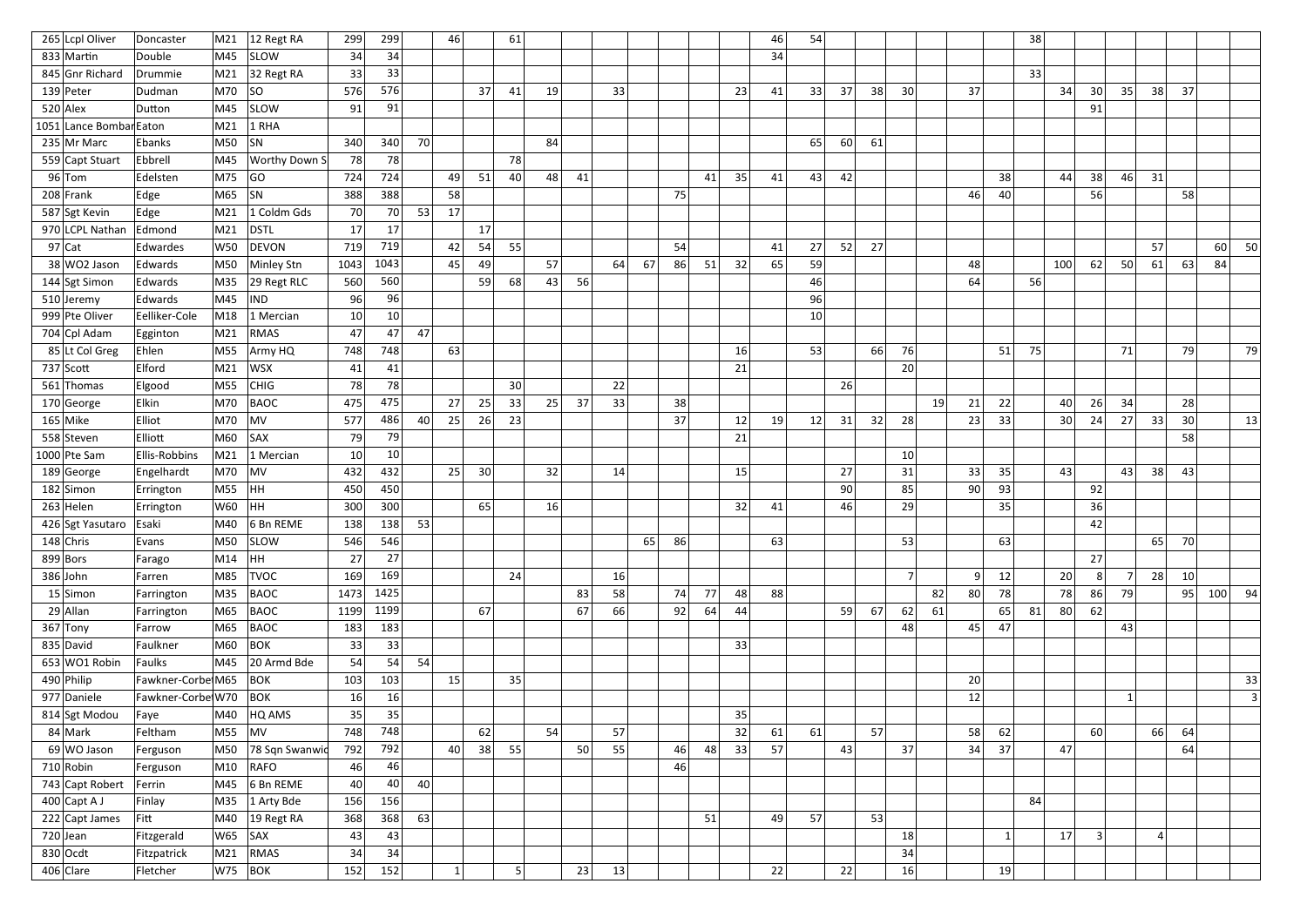| $1068$ Ocdt                | Fletcher     | M21 | <b>RMAS</b>                    |                 |                 |                |                 |    |    |    |     |    |    |    |     |    |                 |    |    |    |     |     |                |    |                 |    |     |    |    |    |          |
|----------------------------|--------------|-----|--------------------------------|-----------------|-----------------|----------------|-----------------|----|----|----|-----|----|----|----|-----|----|-----------------|----|----|----|-----|-----|----------------|----|-----------------|----|-----|----|----|----|----------|
| 689 Capt Joseph            | Foreshew     | M40 | HQ RC                          | 49              | 49              | 49             |                 |    |    |    |     |    |    |    |     |    |                 |    |    |    |     |     |                |    |                 |    |     |    |    |    |          |
| 120 Edward                 | Forman       | M70 | SO                             | 660             | 644             | 53             | 16              | 36 |    | 42 |     | 40 |    |    | 38  | 26 | 41              | 33 | 42 |    | 35  |     | 33             | 38 |                 | 43 |     |    | 32 | 35 |          |
| $613$ Mike                 | Forrest      | M65 | BOK                            | 63              | 63              |                |                 |    |    |    |     |    |    |    |     | 9  |                 |    |    |    |     |     | 13             | 11 |                 |    |     |    |    |    | 81       |
| 363 Maj Bernie             | Fowler       | M50 | 6 Regt AAC                     | 188             | 188             |                |                 |    |    |    |     | 41 |    |    |     |    |                 |    |    |    |     |     | 47             |    |                 |    | 100 |    |    |    |          |
| $442$ Reg                  | Fowler       | M55 | SN                             | 126             | 126             | 60             |                 |    |    |    |     |    |    | 52 |     |    |                 |    |    |    | 14  |     |                |    |                 |    |     |    |    |    |          |
| $718$ Anna                 | Fowler       | W21 | <b>IND</b>                     | 43              | 43              |                |                 | 23 |    | 16 |     |    |    |    |     |    |                 |    |    |    |     |     |                |    |                 |    |     |    |    |    |          |
| $14$ Paul                  | Fox          | M55 | SN                             | 1732            | 1454            | 82             | 69              | 91 | 83 |    | 88  | 78 | 84 | 86 | 90  | 76 | 88              |    | 84 | 79 | 60  |     |                |    |                 | 75 |     |    |    |    | 94<br>92 |
| 602 Captain Chris   Fox    |              | M21 | $1$ RHA                        | 66              | 66              |                |                 |    |    |    |     |    |    |    |     |    |                 |    |    |    |     |     |                |    | -66             |    |     |    |    |    |          |
| 87 Sarah Iouise            | Francis      | W50 | SN                             | 745             | 745             | 60             | 44              |    |    | 41 |     |    |    | 61 |     | 17 | 65              |    | 59 | 29 |     |     | 34             | 57 |                 | 42 | 52  | 50 | 62 | 72 |          |
| 963 Maj Lorna              | Francis      | W45 | $ 256$ Fd Hosp                 | 20              | 20              |                |                 |    |    |    |     |    |    |    |     | 10 | 10 <sup>1</sup> |    |    |    |     |     |                |    |                 |    |     |    |    |    |          |
| $141$ Neil                 | Fraser       | M60 | NWO                            | 571             | 571             |                | 30 <sup>1</sup> |    |    | 22 | 39  |    |    |    | 41  | 28 | 39              |    | 38 |    | 26  | 42  |                | 25 |                 |    | 36  | 34 | 41 |    | 37       |
| 666 Hannah                 | Freeman      | W20 | HH                             | 52              | 52              |                |                 |    |    |    |     |    |    |    |     |    |                 |    |    |    | 52  |     |                |    |                 |    |     |    |    |    |          |
| $497$  2Lt A               | Freeman-Hall | M21 | 13 Regt RLC                    | 100             | 100             |                |                 |    |    |    |     |    |    |    |     |    |                 |    |    |    |     |     |                |    |                 |    |     |    |    |    | 100      |
| $581$ Alice                | French       | W10 | WIM                            | 72              | 72              | 43             |                 |    |    |    |     |    |    |    | 29  |    |                 |    |    |    |     |     |                |    |                 |    |     |    |    |    |          |
| 656 Karen                  | French       | W55 | <b>WIM</b>                     | -54             | 54              |                |                 |    |    |    |     |    |    |    |     |    |                 |    |    |    |     |     |                |    |                 |    |     |    |    |    | 54       |
| $693$ Grace                | French       | W16 | WIM                            | 49              | 49              |                |                 |    |    |    |     |    |    |    |     |    |                 |    |    |    |     |     |                |    |                 |    |     |    |    |    | 49       |
| $13$ Mike                  | Frizzell     | M60 | BADO                           | 2269            | 1468            | 92             | 81              | 89 | 82 | 78 | 77  | 67 |    | 86 | 85  | 62 | 83              | 74 | 86 | 79 | 81  | 80  |                | 84 |                 | 74 | 79  | 72 | 81 | 87 | 61<br>78 |
| 190 Major Martyn Fulford   |              | M35 | 1 Mercian                      | 431             | 431             |                |                 |    |    |    |     |    |    |    |     | 46 |                 |    |    |    | 50  | 84  |                |    | -66             |    |     |    |    |    | 93<br>92 |
| 535 Major Martyn Fulford   |              | M35 | 1 Mercian                      | 86              | 86              |                |                 |    |    |    |     |    |    |    |     |    |                 |    |    |    |     |     |                |    |                 |    |     |    |    | 86 |          |
| 359 Michele                | Funnell      | W65 | SO                             | 191             | 191             |                |                 |    |    |    |     |    |    |    | 22  | 14 | 30              | 17 | 19 |    |     |     | 24             | 14 |                 |    | 28  |    | 23 |    |          |
| 502 Maj Terry              | Furlong      | M21 | Defence Acade                  | 99              | 99              |                |                 |    |    |    |     |    |    |    | -99 |    |                 |    |    |    |     |     |                |    |                 |    |     |    |    |    |          |
| 8 Maj Dan                  | Gallagher    | M45 | Upavon Stn                     | 1880            | 1517            | 57             |                 |    |    |    |     | 74 | 84 | 86 | 89  | 72 | 91              | 88 | 83 | 81 | 83  | 100 | 79             |    | 100             | 90 | 87  | 85 |    | 94 | 98       |
| $300$ Sue                  | Gallagher    | W65 | SO                             | 253             | 253             |                | 5 <sup>1</sup>  |    | 27 | 16 |     |    |    |    |     |    | 21              |    | 25 |    | 25  |     |                | 12 |                 | 31 |     |    | 34 | 32 |          |
| 771 Lance Bombar Gallimore |              | M21 | $1$ RHA                        | 39              | 39              |                |                 |    |    |    |     |    |    |    |     |    |                 |    |    |    |     |     | 39             |    |                 |    |     |    |    |    |          |
| 651 Catherine              | Galvin       | W55 | LOK                            | 54              | 54              |                | 16              |    |    |    |     |    |    |    |     |    |                 |    |    |    |     |     |                |    |                 |    |     |    |    |    |          |
| 714 Diana                  | Gannon       | W65 | <b>WIM</b>                     | 46              | 46              |                |                 |    |    |    |     |    |    |    |     |    | 13              |    |    | 20 | 13  |     |                |    |                 |    |     |    |    |    |          |
| 874 Spr Adhish             | Ghale        | M21 | 36 Engr Regt                   | 30 <sup>°</sup> | 30 <sub>2</sub> | 30             |                 |    |    |    |     |    |    |    |     |    |                 |    |    |    |     |     |                |    |                 |    |     |    |    |    |          |
| 388 Mike                   | Gibson       | M60 | SARUM                          | 169             | 169             |                |                 |    |    |    |     |    |    |    |     |    |                 |    |    | 43 | -39 |     |                | 31 |                 |    | 56  |    |    |    |          |
| 553 Maj Neil               | Gilbert      | M40 | <b>Worthy Down S</b>           | 80              | 80              |                |                 |    |    |    |     |    |    |    |     |    |                 |    |    |    |     |     |                |    | 80 <sup>2</sup> |    |     |    |    |    |          |
| 1013 Cpl Joyce             | Gilbert      | W50 | 20 Armd Bde                    | 9               | 9               | 9 <sup>1</sup> |                 |    |    |    |     |    |    |    |     |    |                 |    |    |    |     |     |                |    |                 |    |     |    |    |    |          |
| 721 Maj Madelain Gimzewska |              | W21 | $ 256$ Fd Hosp                 | 43              | 43              |                |                 |    |    |    |     |    |    | 43 |     |    |                 |    |    |    |     |     |                |    |                 |    |     |    |    |    |          |
| $517$  Inara               | Gipsle       | W65 | <b>TVOC</b>                    | 93              | 93              |                |                 |    |    |    |     |    |    |    |     |    |                 |    | 38 |    |     |     |                |    |                 |    |     | 34 |    |    |          |
| $163$ WO2 Aaron            | Gittins      | M35 | 103 Bn REME(V                  | 501             | 501             |                |                 | 56 |    | 38 | 28  |    |    |    |     |    |                 |    |    |    | 25  |     | 33             |    |                 | 39 |     | 41 | 48 | 49 | 63       |
| $623$ Mark                 | Glaisher     | M70 | SAX                            | 61              | 61              |                |                 |    |    |    |     | 61 |    |    |     |    |                 |    |    |    |     |     |                |    |                 |    |     |    |    |    |          |
| $333$ Chris                | Glew         | W65 | SLOW                           | 218             | 218             |                |                 |    | 25 |    |     | 18 |    |    |     |    |                 | 26 |    |    | 28  |     | 8 <sup>1</sup> | 23 |                 | 29 | 14  | 17 |    |    |          |
| $912$ Gnr J                | Gobey *      | M16 | Artillery Centre               | 27              | 27              |                |                 |    |    |    |     |    |    |    |     |    |                 |    |    |    |     |     |                | 27 |                 |    |     |    |    |    |          |
| $631$ Martin               | Goddard      | M60 | SARUM                          | 59              | 59              |                |                 |    |    |    | 59  |    |    |    |     |    |                 |    |    |    |     |     |                |    |                 |    |     |    |    |    |          |
| 951 Sheila                 | Gold         | W65 | <b>WSX</b>                     | 20              | 20              |                |                 |    |    |    |     |    |    |    |     |    |                 |    |    |    |     |     |                |    |                 |    |     |    |    |    | 20       |
| 533 Pte Daniel             | Goldsby      | M21 | $ 1$ Mercian                   | 87              | 87              |                |                 |    |    |    | 21  |    |    |    |     |    | 28              |    |    |    |     |     |                |    | 38              |    |     |    |    |    |          |
| 934 Cpl Steven             | Gondwe       | M40 | $24$ Cdo RE                    | 23              | 23              | 23             |                 |    |    |    |     |    |    |    |     |    |                 |    |    |    |     |     |                |    |                 |    |     |    |    |    |          |
| 809 Bdr Colin              | Goodman      | M21 | 26 Regt RA                     | 36              | 36              |                |                 |    |    |    |     |    |    |    |     |    |                 |    |    |    |     |     |                |    |                 | 36 |     |    |    |    |          |
| 915 Stephen                | Goodrum      | M55 | SN                             | 27              | 27              |                |                 |    |    |    |     |    |    |    |     |    |                 |    |    |    | 19  |     |                |    |                 |    | 8   |    |    |    |          |
| $30$ Mr Neil               | Gordon       | M60 | AACen                          | 1529            | 1182            | 62             | 64              | 58 | 56 |    | 100 |    | 66 | 80 | 71  | 37 | 67              |    | 69 | 45 | 52  | 64  |                | 56 | 100             | 56 | 55  | 57 | 67 | 64 |          |
| $974$ Isaac                | Gorman       | M18 | NGOC                           | 17              | 17              |                |                 |    |    |    |     |    |    |    |     |    |                 |    |    |    |     |     |                |    |                 |    |     |    |    |    | 17       |
| $356\vert\text{WO2}$ D     | Gosney       | M35 | 32 Regt RA                     | 193             | 193             |                |                 |    |    |    |     |    |    |    |     |    |                 |    |    |    | 40  |     |                | 47 | 66              |    |     |    |    | 40 |          |
| 268 Laurence               | Gossage      | M70 | $ $ BOK                        | 298             | 298             |                |                 |    |    |    |     |    |    |    | 40  | 37 | 41              |    |    |    | 37  |     | 30             | 44 |                 |    |     | 32 |    |    | 37       |
| 668 Gnr Luke               | Grace        | M20 | $16$ Regt RA                   | 52              | 52 <sup>1</sup> |                |                 |    |    |    |     |    |    |    |     |    |                 |    |    |    |     |     |                |    | 52              |    |     |    |    |    |          |
| 195 Sgt Aaron              | Graham       |     | $\vert$ M21 $\vert$ 3 Regt AAC | 423             | 423             |                |                 |    |    |    |     |    |    |    |     | 81 |                 | 87 |    |    |     |     |                | 91 |                 |    |     |    | 72 |    | 92       |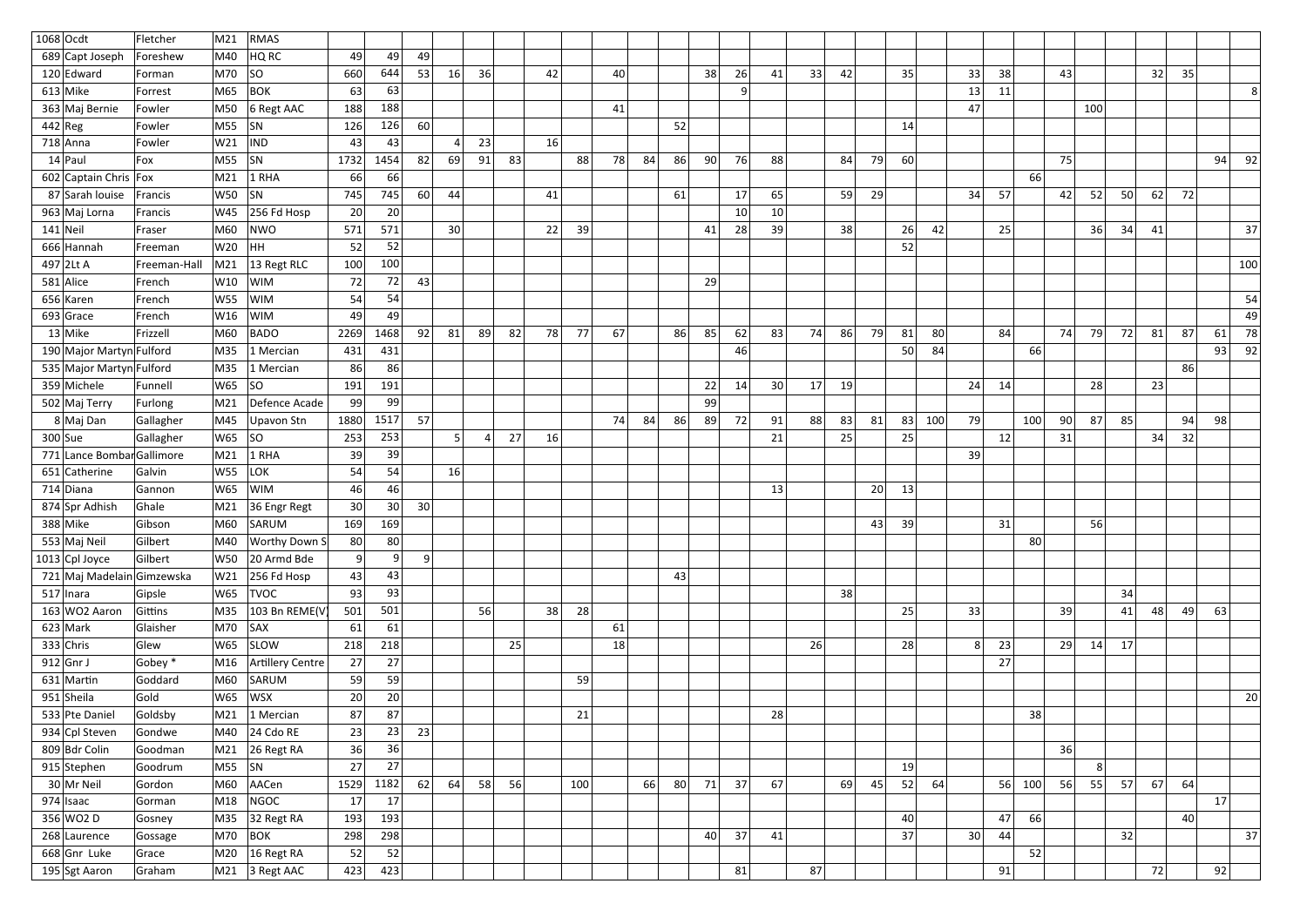| $392$ Jim                        | Graham           | M70        | <b>WIM</b>                                   | 165             | 165             |    |                 |                 | 41 |    |    |    |    |    | 41 |    |    |    |    |    |    | 42  |    |    |                 |    |    |    |    |    |    | 41            |
|----------------------------------|------------------|------------|----------------------------------------------|-----------------|-----------------|----|-----------------|-----------------|----|----|----|----|----|----|----|----|----|----|----|----|----|-----|----|----|-----------------|----|----|----|----|----|----|---------------|
| 508 Mr Andrew                    | Graham           | M65        | SARUM                                        | 97              | 97              |    |                 |                 |    |    |    |    |    |    | 50 | 47 |    |    |    |    |    |     |    |    |                 |    |    |    |    |    |    |               |
| 736 Pte Liam                     | Graham           | M20        | 1 Mercian                                    | 41              | 41              |    |                 |                 |    |    |    |    |    |    |    | 22 |    |    |    |    |    |     |    |    | 19              |    |    |    |    |    |    |               |
| 50 Matthew                       | Grant            | M45        | SN                                           | 935             | 935             |    |                 |                 | 63 | 61 |    | 70 |    |    | 59 |    | 57 | 61 | 63 | 67 |    |     | 50 | 50 |                 |    |    | 51 |    | 69 | 84 |               |
| $865$ Nick                       | Grant            | M45        | IND                                          | 31              | 31              |    |                 |                 |    |    |    |    |    |    |    |    |    |    |    |    |    |     |    | 31 |                 |    |    |    |    |    |    |               |
| 837 Capt Wes                     | Greaves          | M40        | <b>Worthy Down S</b>                         | 33              | 33              | 33 |                 |                 |    |    |    |    |    |    |    |    |    |    |    |    |    |     |    |    |                 |    |    |    |    |    |    |               |
| 575 Captain Brett                | Green            | M50        | $1$ RGR                                      | 73              | 73              | 73 |                 |                 |    |    |    |    |    |    |    |    |    |    |    |    |    |     |    |    |                 |    |    |    |    |    |    |               |
| $618$ Nick                       | Green            | M60        | GO                                           | 62              | 62              |    |                 |                 |    |    |    |    |    |    |    |    |    |    |    |    |    |     |    |    |                 | 62 |    |    |    |    |    |               |
| 667 Bdr Melissa                  | Green            | W21        | 26 Regt RA                                   | 52              | 52              |    |                 |                 |    |    |    |    |    |    |    |    |    |    |    |    |    |     |    |    | 52              |    |    |    |    |    |    |               |
| $1027$ LCpl Ed                   | Green            | M20        | 1 Coldm Gds                                  |                 | 5               |    |                 |                 |    |    |    |    |    |    |    |    |    |    |    |    |    |     |    |    |                 |    |    |    |    |    |    |               |
| $1049$ CPL Ben                   | Green            | M21        | RDG                                          |                 |                 |    |                 |                 |    |    |    |    |    |    |    |    |    |    |    |    |    |     |    |    |                 |    |    |    |    |    |    |               |
| 22 WO1 Stuart                    | Greening         | M55        | Upavon Stn                                   | 1815            | 1265            | 65 | 56              | 70              | 56 | 47 | 66 | 56 | 79 | 82 | 68 |    | 62 | 61 | 62 | 66 | 57 | 100 | 70 |    | 100             |    | 61 | 45 | 73 | 78 | 82 | <sup>66</sup> |
| 253 Cpl Callum                   | Greenoff         | M21        | 2 LANCS/3 RAN                                | 315             | 315             | 77 |                 |                 | 83 |    |    |    |    |    |    |    |    |    |    |    |    |     |    |    |                 |    |    |    |    |    |    |               |
| 70 Simon                         | Greenwood        | M65        | SAX                                          | 788             | 788             | 70 |                 | 52              | 43 | 49 |    | 52 |    | 80 |    |    | 51 | 55 | 50 | 53 |    |     | 43 |    |                 |    |    | 38 | 55 | 59 |    |               |
| $281$ Doug                       | Greenwood        | M45        | <b>BKO</b>                                   | 272             | 272             | 68 |                 |                 |    |    |    |    |    |    |    |    |    |    |    | 49 |    |     |    |    |                 |    | 43 |    | 50 | 62 |    |               |
| 310 Annika                       | Greenwood        | W50        | BKO                                          | 241             | 241             | 57 |                 |                 | 36 |    |    |    |    |    |    |    |    |    |    | 37 |    |     |    |    |                 |    | 28 |    | 44 | 39 |    |               |
| 209 Trevor                       | Griffiths        | M70        | $ $ BOK                                      | 383             | 383             |    |                 |                 |    |    | 43 | 42 |    |    | 44 | 34 |    |    |    |    | 33 |     | 40 | 48 |                 | 36 | 33 |    |    |    |    | 30            |
| 541 Sgt Jessica                  | Griffiths        | W21        | 26 Regt RA                                   | 84              | 84              |    |                 |                 |    |    |    |    |    |    |    |    |    | 23 |    |    |    | 23  |    |    | 38 <sup>2</sup> |    |    |    |    |    |    |               |
| $171$ Philip                     | Gristwood        | M70        | $\overline{\mathsf{M}}$ V                    | 472             | 472             |    |                 |                 | 39 | 34 | 36 | 36 |    |    | 37 | 27 |    |    |    | 31 |    |     | 38 | 31 |                 | 22 | 34 |    |    |    |    | 34            |
| 86 Mikhail                       | Gryaznevich      | M65        | <b>TVOC</b>                                  | 747             | 747             |    | 47              |                 | 49 | 48 |    | 44 |    |    |    | 36 | 52 | 51 | 48 |    | 48 |     |    | 50 |                 | 56 | 53 | 47 |    |    |    |               |
| 145 LCpl Sandesh Gurung          |                  | M35        | $ 1$ Sig Regt                                | 550             | 550             | 73 |                 |                 | 71 |    |    |    |    | 89 | 81 |    | 62 |    |    |    |    |     |    |    |                 |    |    |    |    |    |    |               |
| 200 SSgt Nowaraj Gurung          |                  | M35        | HQ RC                                        | 408             | 408             |    |                 | 45              |    | 40 |    | 43 |    |    |    | 43 | 50 |    |    |    | 34 |     | 49 |    |                 |    | 51 |    |    | 53 |    |               |
| 335 Pte Prakash                  | Gurung           | M21        | 6 Bn REME                                    | 216             | 216             |    |                 |                 |    |    |    |    |    |    |    |    | 39 |    |    |    | 37 |     |    |    | 56              |    | 42 |    |    |    |    |               |
| 337 SSgt Devijung Gurung         |                  | M35        | Army HQ                                      | 212             | 212             |    |                 | 80 <sup>2</sup> |    |    |    |    |    |    |    |    |    |    |    |    |    |     |    |    |                 |    |    |    |    |    |    |               |
| 371 Sgt Nawaraj                  | Gurung           | M35        | RDG                                          | 182             | 182             | 70 | 30 <sup>°</sup> |                 |    |    |    |    |    |    |    |    |    |    |    |    | 42 | 40  |    |    |                 |    |    |    |    |    |    |               |
| $382$ Cpl G                      | Gurung           | M21        | 11 Sig Regt                                  | 171             | 171             |    |                 | 87              |    |    |    |    |    |    |    |    |    |    |    |    |    |     |    |    |                 |    |    |    |    |    |    |               |
| 397 Pte Prabin                   | Gurung           | M21        | $ 12$ Regt RA                                | 163             | 163             |    |                 |                 |    |    |    |    |    |    |    |    |    |    |    |    | 24 | 33  |    |    | 47              |    |    |    |    |    | 59 |               |
| 401 RFN Bikal                    | Gurung           | M21        | $ 3$ RGR                                     | 155             | 155             |    |                 | 40              |    |    |    |    |    |    |    |    |    |    |    |    | 40 |     | 24 |    |                 |    |    |    | 51 |    |    |               |
| 420 Sgt Awashesh Gurung          |                  | $M40$ $ N$ |                                              | 142             | 142             |    |                 |                 |    |    |    |    |    |    |    |    |    |    |    |    |    |     | 28 |    |                 | 40 | 30 |    | 44 |    |    |               |
| 439 Cpl Nauraj                   | Gurung           |            | $\vert$ M21 $\vert$ 9 Regt RLC               | 128             | 128             | 46 |                 |                 |    |    |    |    |    |    |    |    |    |    |    |    |    |     |    |    |                 |    |    |    |    |    | 56 | 26            |
| 503 LCpl Buddha Gurung           |                  |            | M21 Household Cava                           | 99              | 99              | 43 |                 |                 |    |    |    |    |    |    |    |    |    |    |    |    |    |     |    |    |                 |    |    |    |    |    | 56 |               |
| 536 Cpl Nar Bahad Gurung         |                  |            | $M21$ 1 RRF                                  | 86              | 86              |    |                 |                 |    |    |    |    |    |    | 86 |    |    |    |    |    |    |     |    |    |                 |    |    |    |    |    |    |               |
| 562 Sgt Giri                     | Gurung           |            | $\vert$ M21 $\vert$ 1 Sig Regt               | 77              | 77              | 77 |                 |                 |    |    |    |    |    |    |    |    |    |    |    |    |    |     |    |    |                 |    |    |    |    |    |    |               |
| 617 Spr Bikash                   | Gurung           | M21        | BAOC                                         | 63              | 63<br>62        |    |                 |                 |    |    |    |    |    |    |    |    |    |    |    |    |    |     |    |    |                 |    |    |    |    |    |    |               |
| $622$ Sig Rishi<br>624 Pte Sudip | Gurung<br>Gurung |            | $\vert$ M21 $\vert$ 15 Sig Regt<br>M21 1 RGR | 62<br>61        | 61              | 61 |                 |                 |    | 10 |    |    |    |    | 27 | 25 |    |    |    |    |    |     |    |    |                 |    |    |    |    |    |    |               |
| $671$ LCpl A                     | Gurung           |            | M21 RDG                                      | 51              | 51              | 13 | 38              |                 |    |    |    |    |    |    |    |    |    |    |    |    |    |     |    |    |                 |    |    |    |    |    |    |               |
| $676$ Sgt Chin                   | Gurung           | M40        | Household Cava                               | 50              | 50              | 50 |                 |                 |    |    |    |    |    |    |    |    |    |    |    |    |    |     |    |    |                 |    |    |    |    |    |    |               |
| 687 Cpl Bhesh                    | Gurung           |            | M40 36 Engr Regt                             | 49              | 49              |    | 49              |                 |    |    |    |    |    |    |    |    |    |    |    |    |    |     |    |    |                 |    |    |    |    |    |    |               |
| 701 Cpl Bhojraj                  | Gurung           | M21        | $1$ RGR                                      | 47              | 47              | 47 |                 |                 |    |    |    |    |    |    |    |    |    |    |    |    |    |     |    |    |                 |    |    |    |    |    |    |               |
| 751 LSgt Jukesh                  | Gurung           | M21        | Household Cava                               | 40              | 40              | 40 |                 |                 |    |    |    |    |    |    |    |    |    |    |    |    |    |     |    |    |                 |    |    |    |    |    |    |               |
| 759 Pte Abijal                   | Gurung           |            | $\vert$ M21 $\vert$ 1 Sig Regt               | 40              | 40              |    |                 |                 |    |    |    |    |    |    |    |    | 40 |    |    |    |    |     |    |    |                 |    |    |    |    |    |    |               |
| 815 Cpl Mukund                   | Gurung           |            | M35 RMAS                                     | 35              | 35              | 35 |                 |                 |    |    |    |    |    |    |    |    |    |    |    |    |    |     |    |    |                 |    |    |    |    |    |    |               |
| 826 Cpl Devendra Gurung          |                  |            | M35 20 Armd Bde                              | 34              | 34              | 34 |                 |                 |    |    |    |    |    |    |    |    |    |    |    |    |    |     |    |    |                 |    |    |    |    |    |    |               |
| 868 CPL Kishore                  | Gurung           | M21        | 2 RANGER                                     | 30              | 30              | 30 |                 |                 |    |    |    |    |    |    |    |    |    |    |    |    |    |     |    |    |                 |    |    |    |    |    |    |               |
| 872 LCpl Tikendra Gurung         |                  |            | M21 HQ 16 AA                                 | 30 <sup>°</sup> | 30              | 30 |                 |                 |    |    |    |    |    |    |    |    |    |    |    |    |    |     |    |    |                 |    |    |    |    |    |    |               |
| 875 Pte Pooja                    | Gurung           | W21        | $4$ Rifles                                   | 30 <sup>°</sup> | 30              | 30 |                 |                 |    |    |    |    |    |    |    |    |    |    |    |    |    |     |    |    |                 |    |    |    |    |    |    |               |
| 882 Pte Anmol                    | Gurung           | M21        | $ 4$ Rifles                                  | 30 <sup>°</sup> | 30 <sup>°</sup> | 30 |                 |                 |    |    |    |    |    |    |    |    |    |    |    |    |    |     |    |    |                 |    |    |    |    |    |    |               |
| 902 Cpl Bikal                    | Gurung           |            | $\mid$ M21 $\mid$ RMAS                       | 27              | 27              | 27 |                 |                 |    |    |    |    |    |    |    |    |    |    |    |    |    |     |    |    |                 |    |    |    |    |    |    |               |
|                                  |                  |            |                                              |                 |                 |    |                 |                 |    |    |    |    |    |    |    |    |    |    |    |    |    |     |    |    |                 |    |    |    |    |    |    |               |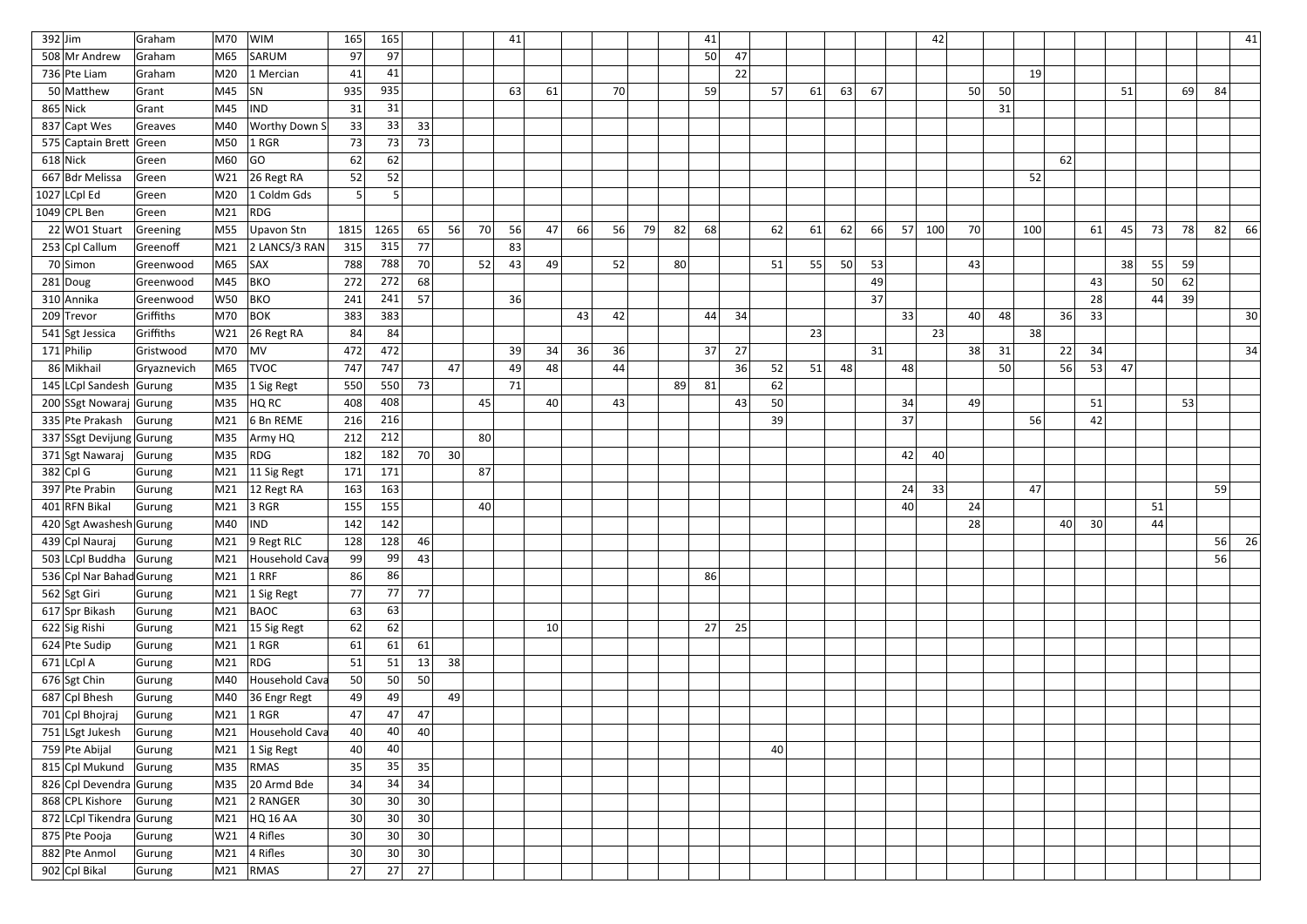| 907 Cpl Kalyan              | Gurung              | M21        | 12 Regt RA            | 27             | 27             |           |    |    |                |    |    |    |    |    |    |    | 17 |                 |    |    |                 |                 |    |    |    |    |    |    |    |    | 10 <sup>°</sup> |
|-----------------------------|---------------------|------------|-----------------------|----------------|----------------|-----------|----|----|----------------|----|----|----|----|----|----|----|----|-----------------|----|----|-----------------|-----------------|----|----|----|----|----|----|----|----|-----------------|
| 938 Pte Mikal               | Gurung              | M20        | ROG                   | 23             | 23             | 23        |    |    |                |    |    |    |    |    |    |    |    |                 |    |    |                 |                 |    |    |    |    |    |    |    |    |                 |
| 952 Maj Tik                 | Gurung              | M50        | $77$ Bde              | 20             | 20             | 20        |    |    |                |    |    |    |    |    |    |    |    |                 |    |    |                 |                 |    |    |    |    |    |    |    |    |                 |
| 975 LCpl Sabin              | Gurung              | M21        | HQ 3 UK Div           | 16             | 16             | 16        |    |    |                |    |    |    |    |    |    |    |    |                 |    |    |                 |                 |    |    |    |    |    |    |    |    |                 |
| 1014 Sgt Raj Kumar Gurung   |                     | M21        | $ 9$ Regt RLC         | 8 <sup>2</sup> | 8 <sup>1</sup> |           | 8  |    |                |    |    |    |    |    |    |    |    |                 |    |    |                 |                 |    |    |    |    |    |    |    |    |                 |
| 1029 Pte Nabin              | Gurung              | M35        | $ 4$ Scots            | Δ              | Δ              | $\vert$ 4 |    |    |                |    |    |    |    |    |    |    |    |                 |    |    |                 |                 |    |    |    |    |    |    |    |    |                 |
| 1039 Sgt Santa              | Gurung              | M35        | $ 3$ Sig Regt         |                |                |           |    |    |                |    |    |    |    |    |    |    |    |                 |    |    |                 |                 |    |    |    |    |    |    |    |    |                 |
| 778 LCpl Apk                | Halden              | M45        | $9$ Regt RLC          | 38             | 38             |           |    |    |                |    |    |    | 38 |    |    |    |    |                 |    |    |                 |                 |    |    |    |    |    |    |    |    |                 |
| 130 Jackie                  | Hallett             | W60        | <b>BOK</b>            | 609            | 609            |           | 57 |    | 49             |    | 54 |    |    | 80 | 54 |    | 55 |                 |    |    |                 |                 | 52 | 53 |    | 59 | 55 | 41 |    |    |                 |
| 954 Cpl Benjamin Halpin     |                     | M21        | $256$ Fd Hosp         | 20             | 20             |           |    | 10 |                |    |    |    |    |    |    |    |    |                 |    |    | 10              |                 |    |    |    |    |    |    |    |    |                 |
| $142$ Sue                   | Hands               | W70        | WIM                   | 658            | 568            |           |    | 18 | 22             | 37 | 29 | 17 |    |    | 34 | 16 | 36 | 21              | 3  | 32 | 30 <sup>°</sup> |                 |    |    |    | 32 | 36 | 26 | 42 | 41 | 33<br>44        |
| $65$ Andrew                 | Hannaford           | M65        | SO                    | 819            | 819            |           | 54 | 59 |                | 57 |    | 59 |    | 72 |    | 39 | 72 | 45              | 50 | 56 | 37              |                 |    |    |    | 49 | 42 |    | 59 | 16 |                 |
| 429 Christopher             | Hannaford           | M21        | SO                    | 135            | 135            |           |    |    |                | 21 |    |    |    | 40 |    |    |    | 27              |    | 39 | 8               |                 |    |    |    |    |    |    |    |    |                 |
| 349 Dorte Torpe             | Hansen              | W55        | <b>SLOW</b>           | 204            | 204            |           | 55 |    |                |    |    |    |    |    |    |    |    |                 |    |    |                 |                 | 50 |    |    |    |    |    |    |    |                 |
| 137 David                   | Hanstock            | M65        | <b>BOK</b>            | 588            | 588            |           | 36 | 35 | 41             | 33 | 26 | 36 |    |    |    | 31 | 40 | 34              | 36 |    | 40              |                 | 36 | 32 |    |    |    | 27 | 38 |    | 36              |
| 185 Fiona                   | Hanstock            | W65        | <b>BOK</b>            | 455            | 443            |           | 29 | 29 | 34             | 24 | 18 | 21 |    |    |    | 12 | 26 | 25              | 24 | 22 | 28              |                 | 18 | 23 |    |    |    | 25 | 33 |    | 35              |
| 1032 Gdsm Brando Hardcastle |                     | M21        | 1 Coldm Gds           | 1              | $\mathbf{1}$   |           |    |    |                |    |    |    |    |    |    |    |    |                 |    |    |                 |                 |    |    |    |    |    |    |    |    |                 |
| 769 Bombardier N Hardy      |                     | W21        | $1$ RHA               | 39             | 39             |           |    |    |                |    |    |    |    |    |    |    |    |                 |    |    |                 |                 | 39 |    |    |    |    |    |    |    |                 |
| 259 Denise                  | Harper              | W70        | <b>BKO</b>            | 303            | 303            |           |    |    | 22             |    |    | 23 |    |    |    |    | 30 |                 |    |    | 23              |                 |    | 21 |    | 27 | 24 | 21 | 31 | 32 |                 |
| $376$ Eric                  | Harper              | M70        | <b>BKO</b>            | 176            | 176            |           |    |    | 14             |    |    | 14 |    |    |    |    | 17 |                 | q  |    | 19              |                 |    |    |    | 22 | 20 | 14 | 21 | 22 |                 |
| 592 David                   | Harper              | M65        | DEVON                 | 69             | 69             |           |    |    |                |    | 69 |    |    |    |    |    |    |                 |    |    |                 |                 |    |    |    |    |    |    |    |    |                 |
| $611$ Cfn Jake              | Harrington          | M21        | <b>REME</b>           | 64             | 64             |           |    |    |                |    |    |    |    |    |    |    |    |                 |    |    |                 |                 |    |    |    |    |    |    |    |    |                 |
| 237 Capt Alan               | Harris              | M45        | <b>ATR Winchester</b> | 338            | 338            | 80        | 62 |    |                |    |    |    |    |    |    |    |    |                 |    |    |                 | 63              |    | 67 |    |    |    |    |    |    |                 |
| 436 SSgt G                  | Harris              | M21        | Artillery Centre      | 132            | 132            |           |    |    |                |    | 38 |    |    |    |    |    |    |                 |    |    |                 |                 | 20 | 31 |    |    |    |    |    |    |                 |
| 542 Lt Col Alex             | Harris              | M45        | 42 Engr Regt          | 84             | 84             |           |    |    |                |    |    |    |    |    |    |    |    |                 |    |    |                 |                 |    |    |    |    |    |    |    |    |                 |
| 770 LCpl Thomas             | Harris              | M21        | HQ 16 AA              | 39             | 39             | 39        |    |    |                |    |    |    |    |    |    |    |    |                 |    |    |                 |                 |    |    |    |    |    |    |    |    |                 |
| $735$ Gnr B                 | Harris <sup>*</sup> | W18        | Artillery Centre      | 41             | 41             |           |    |    |                |    |    |    |    |    |    |    |    |                 |    |    |                 |                 |    | 22 | 19 |    |    |    |    |    |                 |
| 180 Capt Gary               | Harris-Deans        | M50        | 103 Bn REME(V         | 455            | 455            |           |    | 22 |                | 21 | 23 |    |    |    | 27 |    |    |                 |    | 14 | 18              |                 | 33 | 26 |    | 35 |    | 12 | 32 | 32 | 63              |
| $169$ mr John               | Harrison            | M70        | <b>BADO</b>           | 483            | 483            |           |    | 51 |                | 53 |    | 54 |    |    |    | 37 | 48 |                 | 32 | 43 |                 |                 |    |    |    |    |    |    |    | 53 | 73              |
| $428$ Chris                 | Harrison            | M60        | NGOC                  | 136            | 136            |           |    |    |                |    |    |    |    |    |    |    |    | 68              | 68 |    |                 |                 |    |    |    |    |    |    |    |    |                 |
| 892 SSgt Robin              | Harrison            | M35        | $4$ Regt RA           | 28             | 28             | 28        |    |    |                |    |    |    |    |    |    |    |    |                 |    |    |                 |                 |    |    |    |    |    |    |    |    |                 |
| 849 Lt Col Robert   Hart    |                     | M50        | HQ AMS                | 32             | 32             |           |    |    |                |    |    |    |    |    |    |    |    |                 |    |    |                 |                 |    |    |    |    |    | 32 |    |    |                 |
| $26$ Julian                 | Hartwell            | M65        | SOC                   | 1383           | 1239           |           | 41 | 66 |                | 70 | 69 | 73 |    |    | 84 | 52 |    | 51              | 62 | 82 |                 | 65              | 68 | 70 |    |    | 69 | 56 | 69 | 85 |                 |
| 89 Philip                   | Harvey              | M45        | <b>WIM</b>            | 744            | 744            |           |    | 83 | 79             | 58 | 68 | 78 |    |    | 86 | 50 | 84 |                 |    |    |                 |                 |    | 70 |    |    |    |    |    | 88 |                 |
| 354 Nicola                  | Harvey              | W45        | <b>WIM</b>            | 196            | 196            |           |    |    | $\overline{2}$ |    |    | 8  |    |    | 10 |    | 28 | 30 <sup>2</sup> |    |    |                 |                 | 21 | 19 |    |    |    |    |    |    |                 |
| 685 Edward                  | Harvey              | M10        | WIM                   | 50             | 50             |           |    |    |                |    |    |    |    | 40 | 10 |    |    |                 |    |    |                 |                 |    |    |    |    |    |    |    |    |                 |
| 978 Heather                 | Harvey              | W12        | WIM                   | 15             | 15             |           |    |    |                |    |    |    |    | 15 |    |    |    |                 |    |    |                 |                 |    |    |    |    |    |    |    |    |                 |
| 438 Col Amanda              | Hassell             | <b>W50</b> | Army HQ               | 129            | 129            | 40        |    |    |                |    |    |    |    |    |    |    |    | 34              |    |    | 25              | 30 <sup>2</sup> |    |    |    |    |    |    |    |    |                 |
| 82 Sgt Chris                | Hazell              | M45        | $ 19$ Regt RA         | 754            | 754            | 63        |    | 46 | 45             |    |    | 42 | 50 |    | 47 | 42 |    | 38              |    | 50 |                 |                 |    |    | 42 |    |    |    |    | 50 | 50              |
| 178 Colonel Ed              | Heal                | M50        | Northwood HQ          | 462            | 462            |           |    |    |                | 71 |    |    |    |    |    |    |    |                 |    |    | 71              |                 |    |    |    |    |    | 66 | 84 |    | 89              |
| $250$ Will                  | Heap                | M45        | SO                    | 320            | 320            | 93        |    |    |                |    |    |    |    |    |    | 63 |    |                 |    |    |                 |                 |    | 96 |    |    |    | 68 |    |    |                 |
| 385 Scarlet                 | Heap                | $W20$ SO   |                       | 169            | 169            |           |    |    |                |    |    |    |    |    |    |    |    |                 |    |    |                 |                 | 84 | 85 |    |    |    |    |    |    |                 |
| 459 Stanley                 | Heap                | M21        | <b>EUOC</b>           | 119            | 119            |           |    |    |                |    |    |    |    |    |    | 50 |    |                 |    |    |                 |                 |    |    |    |    |    | 69 |    |    |                 |
| 635 Capt Alex               | Hedges              | M21        | 2 RANGERS             | 58             | 58             |           |    |    |                |    |    |    |    |    |    |    |    |                 |    |    | 30 <sup>2</sup> |                 | 28 |    |    |    |    |    |    |    |                 |
| 606 Lt Col Peter            | Helme               | M45        | $ 3$ RSME             | 65             | 65             |           |    | 65 |                |    |    |    |    |    |    |    |    |                 |    |    |                 |                 |    |    |    |    |    |    |    |    |                 |
| $155$ Keith                 | Henderson           | M75        | <b>WIM</b>            | 529            | 529            |           | 34 |    | 43             |    |    | 40 |    |    |    |    | 47 | 43              | 44 | 41 |                 | 39              | 41 |    |    | 8  |    |    |    | 43 | 68              |
| 399 Maj Louise              | Henderson           | W45        | HQ RC                 | 162            | 162            | 53        |    |    | 37             |    |    |    | 72 |    |    |    |    |                 |    |    |                 |                 |    |    |    |    |    |    |    |    |                 |
| $860$ Joff                  | Henley              | M60        | <b>IND</b>            | 31             | 31             |           | 31 |    |                |    |    |    |    |    |    |    |    |                 |    |    |                 |                 |    |    |    |    |    |    |    |    |                 |
| 326 Maj Rebecca Hepworth    |                     |            | W35 12 Regt RA        | 226            | 226            |           |    |    |                | 27 |    |    |    |    |    | 35 | 41 | 36              | 38 | 49 |                 |                 |    |    |    |    |    |    |    |    |                 |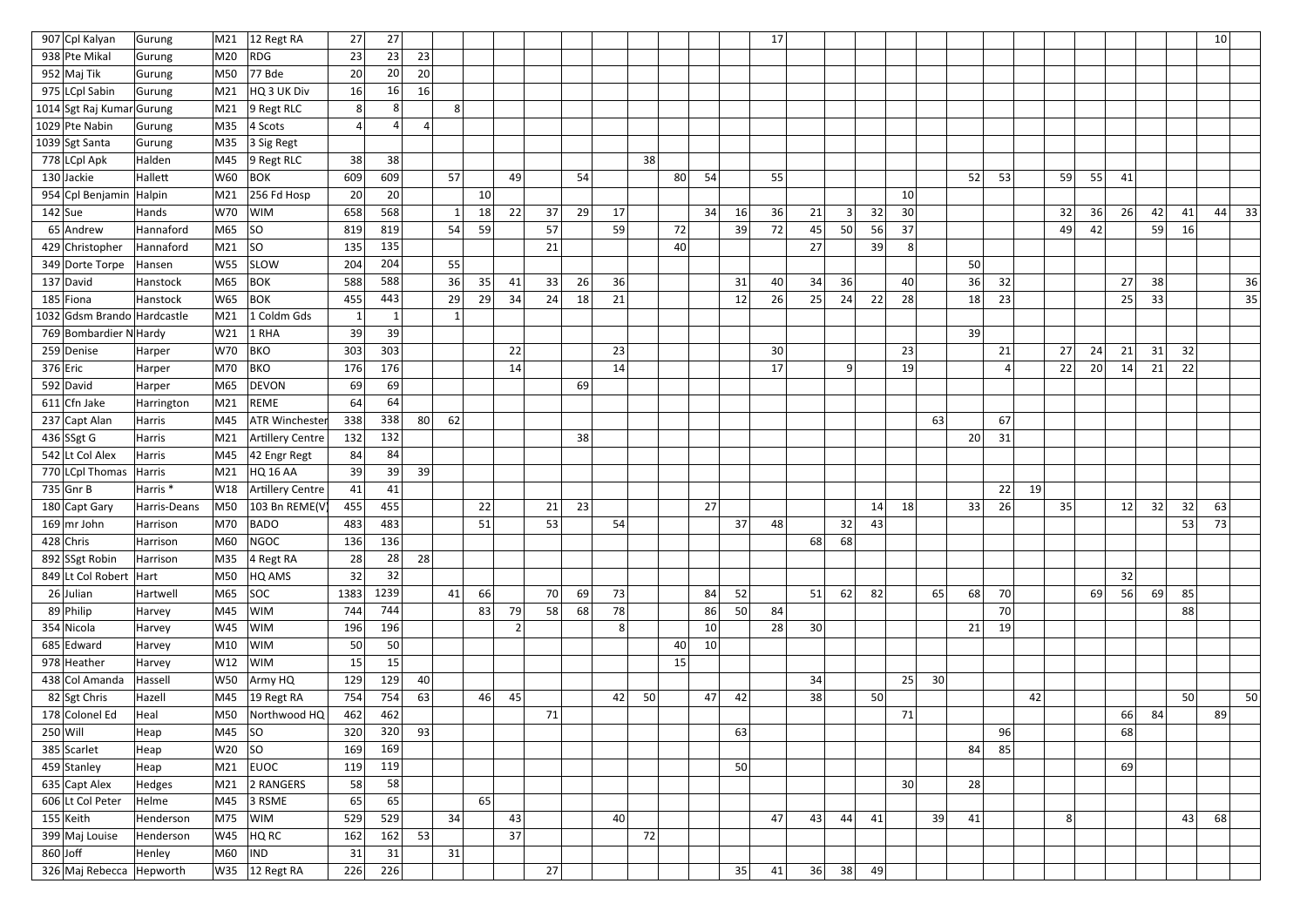| 34 Tommi                  | Heritage     | M45        | $ $ BOK                        | 1105            | 1105 |    | 76              | 93 | 89 | 74  | 81 |    |    | 86 |                |    |    |    |    |     |                |                 | 80              |                |    | 81              | 82 |    | 85 |    |    |    |
|---------------------------|--------------|------------|--------------------------------|-----------------|------|----|-----------------|----|----|-----|----|----|----|----|----------------|----|----|----|----|-----|----------------|-----------------|-----------------|----------------|----|-----------------|----|----|----|----|----|----|
| 45 Lt Col Eric            | Heritage     | M60        | HQ 1 Sig Bde                   | 1328            | 955  | 57 | 50              | 56 | 47 | 49  | 56 | 40 | 53 |    |                | 22 | 61 | 48 | 46 | 59  | 43             | 62              | 50              | 48             | 61 | 51              | 51 | 46 | 60 | 53 | 66 |    |
| $504$ Eliza               | Hermann      | W60        | HH                             | 98              | 98   |    |                 |    |    |     |    |    |    |    |                | 24 | 40 |    |    |     |                |                 |                 |                |    |                 | 34 |    |    |    |    |    |
| 124 Roy                   | Heselden     | M70        | <b>BADO</b>                    | 745             | 626  |    | 30 <sup>2</sup> | 36 | 37 | 37  |    | 39 |    | 52 | 24             | 31 | 40 | 26 | 34 |     | 26             | 38              | 36              | 41             |    | 30 <sup>2</sup> | 41 | 24 | 29 | 26 | 49 |    |
| 788 Ocdt                  | Hewetson     | M21        | RMAS                           | 38              | 38   |    |                 |    |    |     |    |    |    |    |                |    |    |    |    |     | 38             |                 |                 |                |    |                 |    |    |    |    |    |    |
| $862$ Tony                | Hext         | M70        | QO                             | 31              | 31   |    |                 |    |    |     |    |    |    |    |                |    |    |    |    |     |                | 31              |                 |                |    |                 |    |    |    |    |    |    |
| $956$ Gnr B               | Hey          | W21        | $ 47$ Regt RA                  | 20              | 20   |    |                 | 10 |    |     |    |    |    |    |                |    |    |    | 10 |     |                |                 |                 |                |    |                 |    |    |    |    |    |    |
| 197 Rob                   | Hick         | M60        | <b>WSX</b>                     | 420             | 420  |    |                 |    | 47 |     | 43 |    |    |    | 69             |    |    | 64 |    |     |                | 70              |                 |                |    |                 |    |    |    |    |    | 66 |
| 466 Colin                 | <b>Hicks</b> | M65        | SOC                            | 117             | 117  |    |                 |    | 40 |     |    |    |    |    |                |    | 47 |    |    |     |                |                 |                 |                |    |                 |    |    |    |    |    |    |
| 648 Clive                 | Hillier      | M55        | LOK                            | 55              | 55   |    | 16              |    |    |     |    |    |    |    |                |    |    |    |    |     |                |                 |                 |                |    |                 |    |    |    |    |    |    |
| $741$ Jake                | Hilton       | M12        | SN                             | 40              | 40   |    |                 |    |    |     |    |    |    |    |                |    |    |    |    |     |                |                 |                 |                |    |                 |    | 40 |    |    |    |    |
| 866 Aidan                 | Hilton       | M14        | $ $ SN                         | 30 <sup>°</sup> | 30   |    |                 |    |    |     |    |    |    |    |                |    |    |    |    |     |                |                 |                 |                |    |                 |    | 30 |    |    |    |    |
| $983$ Gnr Jack            | Hingley      | M20        | 16 Regt RA                     | 14              | 14   |    |                 |    |    |     |    |    |    |    |                |    |    |    |    |     |                |                 |                 |                | 14 |                 |    |    |    |    |    |    |
| 917 SSgt Daniel           | Hitchen      | M35        | $1$ Regt AAC                   | 26              | 26   |    |                 |    |    |     |    |    |    |    |                |    |    |    |    |     |                |                 |                 |                |    |                 |    |    |    |    |    | 26 |
| 678 Major William Hodgson |              | M21        | 1 Armd Inf Bde                 | 50              | 50   | 50 |                 |    |    |     |    |    |    |    |                |    |    |    |    |     |                |                 |                 |                |    |                 |    |    |    |    |    |    |
| 433 Yvonne                | Hodson       | W70        | <b>TVOC</b>                    | 133             | 133  |    |                 | 12 |    |     |    |    |    |    | $\mathbf{1}$   |    | 22 |    |    |     | 7 <sup>1</sup> |                 | 6               | 19             |    | 2               |    |    | 18 | 37 |    |    |
| $742$ Nick                | Hodson*      | M40        | IND                            | 40              | 40   |    |                 |    |    |     |    |    |    |    |                |    |    |    |    |     |                |                 |                 |                |    |                 |    |    |    |    |    |    |
| 286 Colin                 | Holcombe     | M60        | BAOC                           | 266             | 266  |    |                 |    |    | 100 |    | 29 |    |    |                |    |    |    |    | 100 |                |                 |                 |                |    |                 |    | 37 |    |    |    |    |
| 921 Roger                 | Holehouse    | M70        | <b>WIM</b>                     | 26              | 26   |    |                 |    |    |     |    |    |    |    |                |    |    |    |    | 26  |                |                 |                 |                |    |                 |    |    |    |    |    |    |
| $673$ Freddie             | Holman       | M20        | SO                             | 50              | 50   |    |                 |    |    |     |    |    |    |    |                |    |    |    |    |     |                |                 |                 |                |    |                 |    |    | 50 |    |    |    |
| $398$ Hugh                | Holmes       | M21        | SARUM                          | 163             | 163  |    |                 |    |    |     |    |    |    |    | 76             |    |    |    |    |     |                | 87              |                 |                |    |                 |    |    |    |    |    |    |
| 271 Antonia               | Holt         | W60        | NWO                            | 308             | 291  |    | 9 <sup>1</sup>  |    | 15 | 15  | -5 |    |    |    | 3              |    | 16 | q  | 16 | 24  | 17             | 18              | 17              | 15             |    | 11              | 13 |    | 23 |    |    |    |
| 881 Pte Craig             | Hopkins      | M20        | $ 4$ Scots                     | 30              | 30   | 30 |                 |    |    |     |    |    |    |    |                |    |    |    |    |     |                |                 |                 |                |    |                 |    |    |    |    |    |    |
| $485$ Tim                 | Houlder      | M60        | WSX                            | 106             | 106  |    |                 |    |    |     | 54 |    |    |    | 52             |    |    |    |    |     |                |                 |                 |                |    |                 |    |    |    |    |    |    |
| $56$ Joe                  | House        | M65        | SO                             | 1249            | 892  | 70 | 45              | 56 | 43 |     |    |    | 69 | 55 | 45             | 38 | 58 | 50 | 40 | 50  | 35             | 34              | 43              | 44             |    | 43              | 41 | 40 | 44 | 44 |    | 47 |
| 798 Carol                 | House        | W65        | SO                             | 37              | 37   | 37 |                 |    |    |     |    |    |    |    |                |    |    |    |    |     |                |                 |                 |                |    |                 |    |    |    |    |    |    |
| 470 Andrew                | Howard       | M45        | BOF                            | 115             | 115  |    |                 |    |    |     |    |    |    |    |                |    |    |    |    |     |                |                 |                 |                |    |                 |    | 54 |    |    |    | 61 |
| 249 SSgt Philip           | Howells      | M60        | $ 256$ Fd Hosp                 | 322             | 322  | 16 | 40              | 16 |    | 18  | 37 | 26 |    | 43 | 39             |    |    |    |    |     | 22             | 30 <sup>°</sup> | 32              |                |    |                 |    |    |    |    |    |    |
| 299 Sarah                 | Howes        | $W60$ SAX  |                                | 254             | 254  |    |                 |    |    |     |    |    |    |    |                |    |    |    |    |     |                |                 | 42              | 57             |    | 49              | 50 |    | 56 |    |    |    |
| $57$ Ginny                | Hudson       |            | W55 NGOC                       | 879             | 879  |    | 48              |    | 68 |     | 57 |    |    |    | 61             | 49 |    |    | 54 |     |                |                 |                 | 55             |    | 55              | 63 | 47 | 73 | 69 | 63 | 54 |
| $196$ Mr Ian              | Hudson       | M70        | BKO                            | 420             | 420  |    |                 |    |    |     |    | 32 |    | 49 | 25             | 22 | 18 |    | 32 |     | 22             | 27              | $\vert 4 \vert$ |                |    | 21              | 22 | 31 |    | 29 | 51 |    |
| 427 Richard               | Hudson       | M55        | $ $ BOK                        | 137             | 137  |    |                 |    |    |     | 68 |    |    |    |                |    |    |    |    |     |                |                 |                 |                |    |                 |    |    |    |    |    |    |
| $407$ Tim                 | Hughes       | M65        | <b>TVOC</b>                    | 152             | 152  |    |                 |    |    |     | 48 |    |    |    |                |    |    | 28 |    |     |                |                 |                 |                |    |                 |    |    |    |    |    |    |
| $422$ Brian               | Hughes       | M70        | HOC                            | 142             | 142  |    |                 |    |    |     | 55 | 39 |    |    |                |    |    |    |    |     |                |                 |                 |                |    |                 |    | 48 |    |    |    |    |
| 852 Marissa               | Hughes       | W50        | <b>TVOC</b>                    | 32              | 32   |    |                 |    |    |     |    |    |    |    | 5 <sup>2</sup> |    |    | 27 |    |     |                |                 |                 |                |    |                 |    |    |    |    |    |    |
| 231 Mr Peter              | Hull         | M70        | BAOC                           | 346             | 346  |    | 19              |    | 45 | 39  | 35 |    |    |    | 37             |    |    |    |    |     | 35             |                 | 34              |                |    |                 | 44 | 29 | 29 |    |    |    |
| $311$ Tim                 | Hulley       | M60  SO    |                                | 241             | 241  |    |                 |    |    |     |    |    |    |    |                |    |    |    | 43 | 49  |                |                 | 43              |                |    | 57              | 49 |    |    |    |    |    |
| $655$ Linda               | Hulley       | W65  SO    |                                | 54              | 54   |    |                 |    |    |     |    |    |    |    |                |    |    |    | 8  |     |                |                 | 20              |                |    | 14              | 12 |    |    |    |    |    |
| $61$  Les                 | Hunt         | $ M65 $ SN |                                | 852             | 852  |    | 65              | 58 | 57 |     |    | 63 |    |    |                | 54 | 61 | 63 | 57 |     |                |                 |                 |                |    | 63              | 64 | 52 | 66 | 66 |    |    |
| 639 Pte Lewis             | Hunt         |            | M21 1 Mercian                  | 57              | 57   |    |                 |    |    |     |    |    |    |    |                |    |    |    |    |     | 10             |                 |                 |                |    |                 |    |    |    | 18 | 29 |    |
| 577 Maj Kat               | Hunter       | W35        | $ 256$ Fd Hosp                 | 73              | 73   |    |                 | 26 | 22 |     |    |    |    |    |                |    |    |    |    |     | 18             |                 |                 | $\overline{7}$ |    |                 |    |    |    |    |    |    |
| 816 Spr Jordan            | Hurst        | M21        | 28 Engr Regt                   | 35              | 35   |    |                 | 35 |    |     |    |    |    |    |                |    |    |    |    |     |                |                 |                 |                |    |                 |    |    |    |    |    |    |
| $269 B2$ Chris            | Huthwaite    |            | M50 Army HQ                    | 294             | 294  |    |                 |    | 69 |     |    |    |    |    | 70             |    |    |    |    |     |                |                 |                 |                |    |                 |    |    |    |    |    |    |
| $516$ Lt B                | Huthwaite    | $M21$ RE   |                                | 93              | 93   |    |                 |    |    |     |    |    | 93 |    |                |    |    |    |    |     |                |                 |                 |                |    |                 |    |    |    |    |    |    |
| 598 Mne Toby              | Huthwaite    | M21        | RNRMOC                         | 67              | 67   |    |                 |    | 67 |     |    |    |    |    |                |    |    |    |    |     |                |                 |                 |                |    |                 |    |    |    |    |    |    |
| 550 OCdt Craig            | Huxtable     | M21        | RMAS                           | 81              | 81   |    |                 |    |    |     |    |    |    |    |                |    | 43 |    |    |     | 38             |                 |                 |                |    |                 |    |    |    |    |    |    |
| $179$ Peter               | Huzan        | M55        | SLOW                           | 459             | 459  |    | 69              | 81 |    |     |    |    |    |    |                |    | 79 |    |    |     |                |                 | 78              | 75             |    | 77              |    |    |    |    |    |    |
| 60 SSgt Chaitany Ijam     |              |            | $\vert$ M35 $\vert$ 3 Sig Regt | 857             | 857  |    |                 |    |    | 73  | 76 |    |    | 82 | 85             | 59 |    |    |    |     |                | 85              |                 | 77             | 80 | 84              |    | 78 |    |    |    |    |
| 870 Cpl Mohammelmam       |              |            | $MS5$ 4 Rifles                 | 30              | 30   | 30 |                 |    |    |     |    |    |    |    |                |    |    |    |    |     |                |                 |                 |                |    |                 |    |    |    |    |    |    |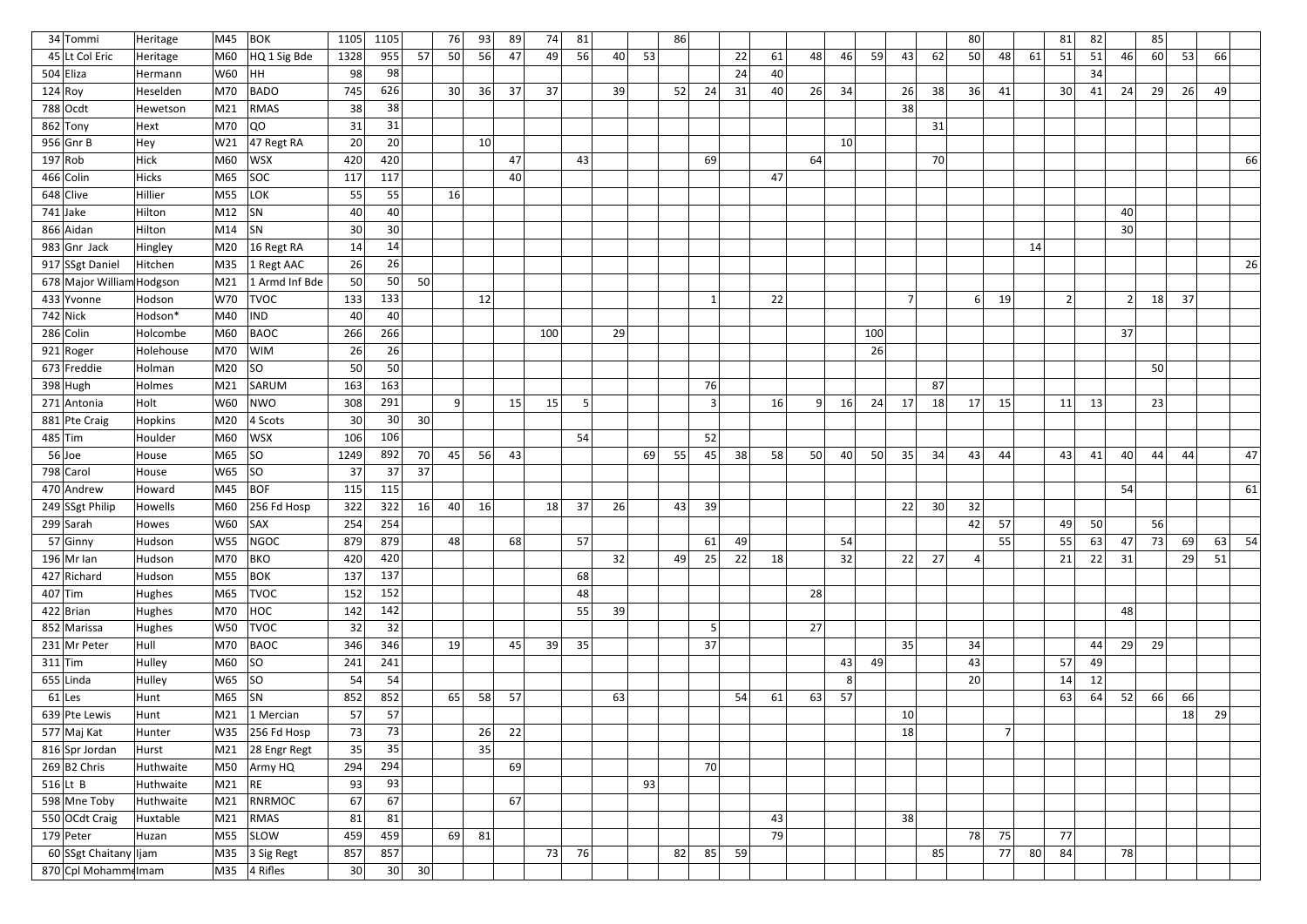| 539 WO2 Tony                 | Innes     | M35                    | BAOC                              | 84             | 84             | 63             |    |    |    |    |    |    |         |    |    |    |    |    |    |    |    |    |    |    |    |                 |    |     |    |    |    |      |
|------------------------------|-----------|------------------------|-----------------------------------|----------------|----------------|----------------|----|----|----|----|----|----|---------|----|----|----|----|----|----|----|----|----|----|----|----|-----------------|----|-----|----|----|----|------|
| 897 Lesley                   | Innes     | W60                    | <b>BKO</b>                        | 28             | 28             |                | 27 |    |    |    |    |    |         |    |    |    |    |    |    |    |    |    |    |    |    |                 |    |     |    |    |    |      |
| 334 Stephen                  | Jackson   | M65                    | NWO                               | 217            | 217            | 53             | 38 |    | 31 |    |    |    |         |    |    |    |    |    |    |    |    |    |    |    |    |                 |    |     |    |    | 21 | 43   |
| 589 Surg Lt Jonny            | Jackson   | M21                    | RNRMOC                            | 70             | 70             |                |    |    |    |    |    |    |         |    | 70 |    |    |    |    |    |    |    |    |    |    |                 |    |     |    |    |    |      |
| 799 Sgt Scott                | Jackson   | M21                    | 32 Regt RA                        | 37             | 37             |                |    |    |    |    |    |    |         |    |    |    |    |    |    |    |    |    |    |    | 37 |                 |    |     |    |    |    |      |
| $948$ OCdt A                 | Jacob     | M21                    | RMAS                              | 21             | 21             |                |    |    |    |    |    |    |         |    |    |    |    |    |    |    | 21 |    |    |    |    |                 |    |     |    |    |    |      |
| $739$ Polly                  | Jacobs    | W40                    | $\overline{I}$ IND                | 41             | 41             |                |    |    |    |    |    |    |         |    |    |    |    |    |    |    |    |    |    |    |    |                 |    |     |    |    |    |      |
| 117 Major Michae James       |           | M60                    | Army HQ                           | 657            | 657            |                |    |    |    |    |    |    |         |    |    | 45 | 77 | 70 | 74 |    | 43 | 53 | 63 |    | 66 |                 | 75 |     |    |    |    | 91   |
| $215$ Lisa                   | James     | W50                    | SOC                               | 377            | 377            |                |    |    |    |    |    |    |         |    | 48 |    | 54 |    | 32 |    | 48 | 48 | 38 | 61 |    | 48              |    |     |    |    |    |      |
| $218$ Sgt Kyle               | Jamieson  |                        | $\vert$ M35 $\vert$ 26 Regt RA    | 372            | 372            |                |    |    |    |    |    |    |         |    |    |    |    | 23 |    | 34 |    | 38 |    |    | 56 |                 |    |     | 35 | 59 | 77 | 50   |
| $832$ Gnr M                  | January * |                        | $\vert$ M21 32 Regt RA            | 34             | 34             |                |    |    |    |    |    |    |         |    |    |    |    |    |    |    |    |    |    | 34 |    |                 |    |     |    |    |    |      |
| $413$ Emma                   | Jarrett   | W45                    | <b>WAOC</b>                       | 148            | 148            |                |    |    |    |    |    |    |         | 83 |    |    |    |    |    |    |    |    |    | 65 |    |                 |    |     |    |    |    |      |
| $205$ Steve                  | Jarvis    | M55                    | SO                                | 393            | 393            |                | 60 |    |    | 32 |    |    |         |    |    |    | 62 |    | 60 |    |    |    | 58 |    |    | 63              | 58 |     |    |    |    |      |
| $343$ Julia                  | Jarvis    | <b>W50</b>             | SO                                | 206            | 206            |                | 50 |    |    |    |    |    |         |    |    |    | 50 |    | 43 |    |    |    |    |    |    |                 | 63 |     |    |    |    |      |
| 482 SAC Thomas               | Jarvis    | M21                    | RAFO                              | 108            | 108            |                |    |    | 72 | 36 |    |    |         |    |    |    |    |    |    |    |    |    |    |    |    |                 |    |     |    |    |    |      |
| 500 Nicholas                 | Jarvis    | M21                    | SO                                | 99             | 99             |                |    |    | 99 |    |    |    |         |    |    |    |    |    |    |    |    |    |    |    |    |                 |    |     |    |    |    |      |
| 603 LCpl Haydn               | Jarvis*   |                        | $\vert$ M21 $\vert$ 2 LANCS/3 RAN | 66             | 66             |                |    |    |    |    |    | 28 |         |    |    |    |    |    |    |    |    |    |    |    |    |                 |    |     |    |    |    |      |
| $563$ Nigel                  | Jefferies |                        | M60 BKO                           | 76             | 76             |                |    |    |    |    |    |    |         |    |    | 35 | 41 |    |    |    |    |    |    |    |    |                 |    |     |    |    |    |      |
| 856 Angus                    | Jennings  | M12                    | GO                                | 31             | 31             |                |    |    |    |    |    |    |         | 31 |    |    |    |    |    |    |    |    |    |    |    |                 |    |     |    |    |    |      |
| 864 William                  | Jennings  | M14                    | GO                                | 31             | 31             |                |    |    |    |    |    |    |         | 31 |    |    |    |    |    |    |    |    |    |    |    |                 |    |     |    |    |    |      |
| 325 Christine                | Jepson    | W60                    | SO                                | 226            | 226            | 63             |    |    |    |    |    |    |         | 67 |    |    |    |    |    |    |    |    |    |    |    |                 |    | 38  |    |    | 58 |      |
| 803 Pte Hemanta              | Jirel     | M21                    | $1$ RGR                           | 37             | 37             | 37             |    |    |    |    |    |    |         |    |    |    |    |    |    |    |    |    |    |    |    |                 |    |     |    |    |    |      |
| $105$ Chris                  | Johnson   | M65                    | BOK                               | 699            | 699            | 70             | 33 | 49 | 41 | 44 | 39 | 45 |         |    | 48 | 22 |    | 42 |    |    | 34 | 42 |    | 43 | 56 |                 |    |     |    |    |    |      |
| $722$ LCpl A                 | Johnson   | W21                    | Army HQ                           | 43             | 43             |                |    |    |    |    | 24 |    |         |    |    |    |    |    |    |    |    |    |    |    |    |                 |    |     |    |    |    |      |
| 1008 Sgt Merla               | Johnson   | W40                    | RDG                               | 10             | 10             |                |    |    | 10 |    |    |    |         |    |    |    |    |    |    |    |    |    |    |    |    |                 |    |     |    |    |    |      |
| 1041 WO2 L                   | Johnson   |                        | $M40$ HQ AMS                      |                |                |                |    |    |    |    |    |    |         |    |    |    |    |    |    |    |    |    |    |    |    |                 |    |     |    |    |    |      |
| 569 Colonel Brian            | Johnston  | M50                    | <b>APC Glasgow</b>                | 74             | 74             |                |    |    |    |    |    |    |         |    |    |    |    |    |    |    |    |    |    |    | 74 |                 |    |     |    |    |    |      |
| 958 Pte Henry                | Johnston  | M18                    | 1 Mercian                         | 20             | 20             |                |    |    |    |    |    |    |         |    |    | 10 |    |    |    |    | 10 |    |    |    |    |                 |    |     |    |    |    |      |
| 5 Mr Peter                   | Jones     | $M65$ SN               |                                   | 1901           | 1586           | 83             | 87 | 97 |    | 90 | 73 |    | 91  100 | 99 | 89 | 75 | 92 | 84 | 93 |    | 90 |    | 90 |    |    | 92              |    | 100 | 90 |    |    | 95   |
| 18 Barry                     | Jones     | M50  SO                |                                   | 1556           | 1379           |                | 81 | 89 | 76 |    |    | 68 |         |    | 77 | 59 | 83 | 73 | 86 | 83 | 76 |    | 70 | 85 |    | 80 <sup>2</sup> | 82 | 82  | 88 | 50 |    |      |
| $453$ Alan                   | Jones     |                        | M50  BKO                          | 121            | 121            |                |    |    |    |    |    |    |         |    |    |    |    |    |    |    |    |    |    |    |    |                 |    | 31  |    |    |    | 46   |
| 698 Gnr Jack                 | Jones     |                        | $\vert$ M21 32 Regt RA            | 48             | 48             |                |    |    |    |    |    |    |         |    |    |    |    |    |    |    |    |    |    | 34 | 14 |                 |    |     |    |    |    |      |
| 793 Robert                   | Jones     |                        | M35 BADO                          | 37             | 37             |                |    |    |    |    |    |    |         | 37 |    |    |    |    |    |    |    |    |    |    |    |                 |    |     |    |    |    |      |
| 855 Charlotte                | Jones     |                        | W10 BADO                          | 31             | 31             |                |    |    |    |    |    |    |         | 31 |    |    |    |    |    |    |    |    |    |    |    |                 |    |     |    |    |    |      |
| 987 Karen                    | Jones     | W55  SO                |                                   | 10             | 10             |                |    |    |    |    |    |    |         |    |    |    |    |    |    |    |    |    |    |    |    |                 |    | 10  |    |    |    |      |
| 1006 William                 | Jones     | $\vert$ M14 $\vert$ SO |                                   | 10             | 10             |                |    |    |    |    |    |    |         |    |    |    |    |    |    |    |    |    |    |    |    |                 |    | 10  |    |    |    |      |
| 1037 Lt Patrick              | Jones     |                        | $M21$ 1 AMR                       |                |                |                |    |    |    |    |    |    |         |    |    |    |    |    |    |    |    |    |    |    |    |                 |    |     |    |    |    |      |
| 859 Lance Bombar Josaia      |           |                        | $M21$ 1 RHA                       | 31             | 31             |                |    |    |    |    |    |    |         |    |    |    |    |    |    |    |    |    |    |    | 31 |                 |    |     |    |    |    |      |
| 380 Vincent                  | Joyce     | M65  SO                |                                   | 172            | 172            | 50             |    |    |    |    |    |    |         |    |    |    |    |    |    |    |    |    |    |    |    | 44              | 38 |     | 40 |    |    |      |
| 452 Pte Dylan                | Joyce     |                        | $MO$ 6 Bn REME                    | 122            | 122            | 53             |    |    |    |    |    |    |         |    |    |    | 40 |    |    |    |    |    | 29 |    |    |                 |    |     |    |    |    |      |
| 518 Major Kezia              | Jukes     |                        | W21 Defence Acade                 | 92             | 92             |                |    |    |    |    |    |    |         |    |    |    |    |    |    |    |    | 92 |    |    |    |                 |    |     |    |    |    |      |
| 1018 Cpl Chiran              | Kala      | M21                    | $ 77 \text{ B}$ de                | 7 <sup>1</sup> | $\overline{7}$ | 7 <sup>1</sup> |    |    |    |    |    |    |         |    |    |    |    |    |    |    |    |    |    |    |    |                 |    |     |    |    |    |      |
| 366 Corporal Sud Kamal       |           | M21                    | $12$ Regt RA                      | 185            | 185            |                |    | 60 | 62 |    |    |    |         |    |    |    |    |    |    |    |    | 63 |    |    |    |                 |    |     |    |    |    |      |
| 1042 Sgt Christophe Kamwenje |           |                        | $\vert$ M45 $\vert$ 4 Rifles      |                |                |                |    |    |    |    |    |    |         |    |    |    |    |    |    |    |    |    |    |    |    |                 |    |     |    |    |    |      |
| 320 Cpl Ernast               | Kapusa    | M40                    | $ 19$ Regt RA                     | 229            | 229            |                |    |    |    |    |    |    |         |    | 33 |    |    | 43 |    |    |    | 41 | 31 |    |    |                 |    |     |    |    |    |      |
| $17$ Lt Col John             | Kay       | M60                    | 101 Engr Regt                     | 2244           | 1401           | 63             | 72 | 81 | 73 | 78 | 73 | 68 | 81      | 74 | 80 | 72 | 78 | 73 | 90 | 58 | 77 |    | 82 | 83 |    | 86              | 76 | 79  | 78 | 86 | 93 | - 79 |
| 930 Sig Chirayu              | Kc        | M21                    | <b>IND</b>                        | 24             | 24             |                |    |    |    |    |    |    |         |    |    |    |    |    |    |    |    |    |    |    |    |                 |    |     |    |    |    |      |
| $166$ Nick                   | Kearns    |                        | M70 BAOC                          | 485            | 485            |                |    |    | 35 | 37 | 28 |    |         |    |    | 18 | 42 | 41 | 39 | 47 | 31 | 42 |    |    |    | 40              | 36 | 49  |    |    |    |      |
| 252 SSgt Shaun               | Kelly     |                        | $\vert$ M40 $\vert$ 27 Regt RLC   | 315            | 315            |                |    |    |    |    |    |    |         |    |    | 46 | 49 | 65 | 58 | 38 | 59 |    |    |    |    |                 |    |     |    |    |    |      |
|                              |           |                        |                                   |                |                |                |    |    |    |    |    |    |         |    |    |    |    |    |    |    |    |    |    |    |    |                 |    |     |    |    |    |      |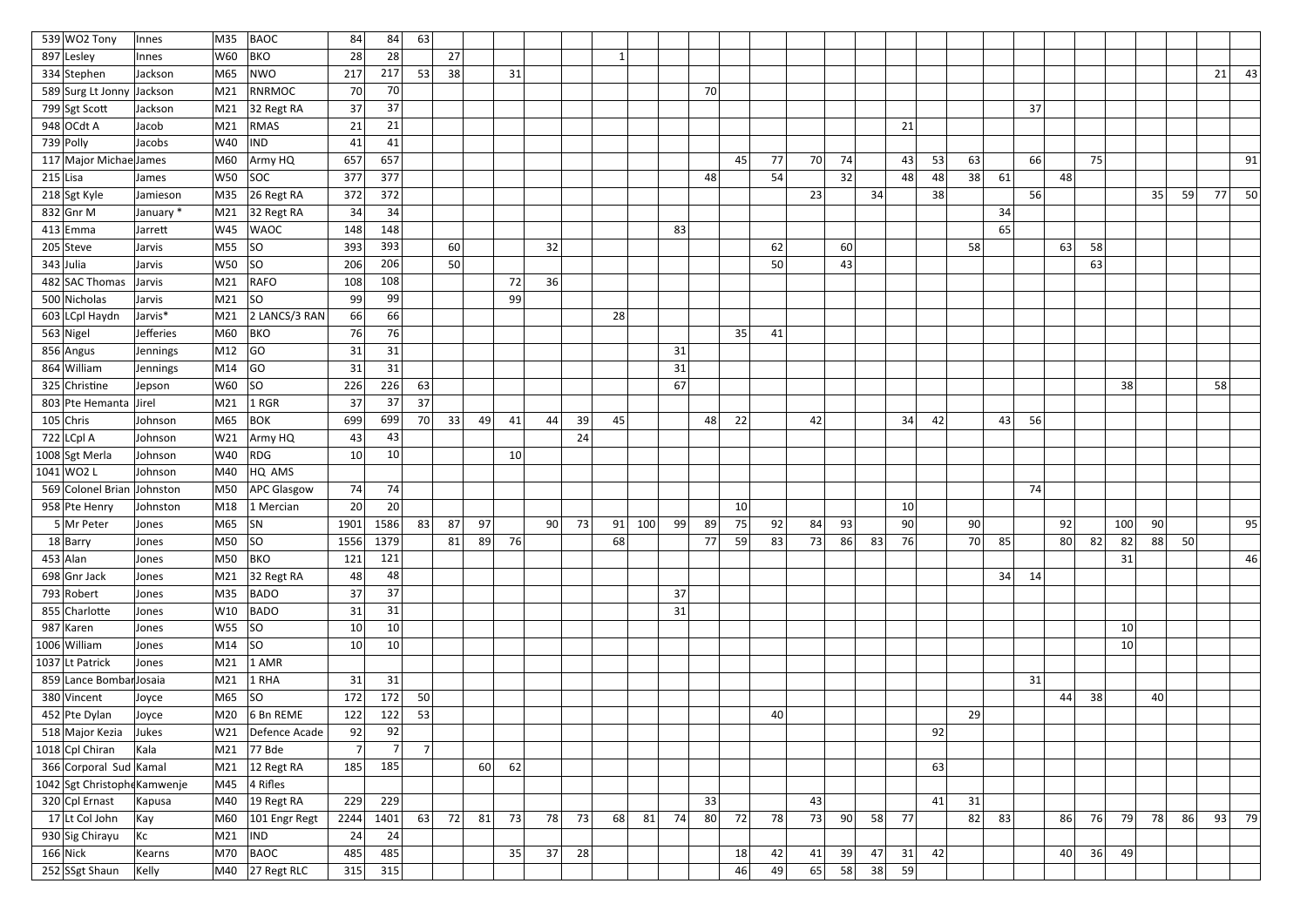| 574 Christopher           | Kelsey              | M60     | <b>BOK</b>                      | 73   | 73             |     |                 |    |     |     | 73  |    |    |    |           |                 |    |    |     |     |           |                 |          |     |         |    |    |                 |     |    |    |
|---------------------------|---------------------|---------|---------------------------------|------|----------------|-----|-----------------|----|-----|-----|-----|----|----|----|-----------|-----------------|----|----|-----|-----|-----------|-----------------|----------|-----|---------|----|----|-----------------|-----|----|----|
| 777 Helen                 | Kelsey              | W65     | $ $ BOK                         | 38   | 38             |     |                 |    |     |     |     |    |    |    |           |                 |    |    |     |     |           |                 |          |     |         |    |    |                 |     |    | 38 |
| $132$ Chris               | Kemp                | M55     | BAOC                            | 600  | 600            |     | 71              | 84 | 60  |     |     |    |    |    | 61        | 69              | 88 | 84 | 83  |     |           |                 |          |     |         |    |    |                 |     |    |    |
| $99$ Tim                  | Keogh               | M55     | MV                              | 766  | 712            |     | 35              | 44 | 31  | 43  | 46  | 41 |    |    | 43        | 26              |    | 28 | 42  |     | 42        | 43<br>44        | 44       |     | 29      | 43 |    | 52              | 59  |    |    |
| $63$ Alan                 | Kersley             | M60     | <b>BADO</b>                     | 820  | 820            |     | 45              | 44 | 100 | 45  |     | 42 |    | 61 | 43        | 38              | 42 |    |     |     | 37        | 37              | 49       |     | 43      |    | 36 |                 | 46  | 73 |    |
| 748 Sgt Sanju             | Kerung              |         | M21   Worthy Down S             | 40   | 40             | 40  |                 |    |     |     |     |    |    |    |           |                 |    |    |     |     |           |                 |          |     |         |    |    |                 |     |    |    |
| $244$ Stephen             | Keyes               | M60     | SN                              | 327  | 327            |     |                 |    | 70  |     |     |    |    |    |           | 70              |    |    |     |     | 90        | 97              |          |     |         |    |    |                 |     |    |    |
| 740 Paula                 | Keyes               | W55     | SN                              | 40   | 40             |     |                 |    | 10  |     |     |    |    |    |           |                 |    |    | 10  |     |           | 10 <sup>1</sup> | 10       |     |         |    |    |                 |     |    |    |
| $925$ Paul                | Kilpin              | M70     | <b>TVOC</b>                     | 25   | 25             |     |                 |    |     |     |     |    |    |    |           |                 |    |    |     |     | 25        |                 |          |     |         |    |    |                 |     |    |    |
| $192$ Jane                | King                | W65     | SO                              | 427  | 427            |     | 20 <sup>2</sup> | 24 |     | 12  |     | 34 |    |    |           |                 |    | 29 | 14  | 36  | 26        | 27              | 35       |     | 37      | 27 | 35 | 38              |     |    |    |
| 792 Maj Katie             | King                | W40     | War Gar                         | 38   | 38             |     |                 |    |     |     |     |    |    |    |           |                 |    |    |     |     |           |                 |          |     |         |    |    |                 |     |    |    |
| 330 David                 | Kingdon             | M70     | SAX                             | 223  | 223            |     |                 |    |     | 33  |     | 14 |    |    |           |                 | 39 |    |     |     | 23        | 35              | 34       |     |         |    | 45 |                 |     |    |    |
| 467 Matthew               | Knipe               | M55     | QO                              | 116  | 116            |     |                 |    |     |     | 22  |    |    | 40 | 13        |                 |    |    |     |     |           |                 |          |     | $\vert$ | 10 |    |                 |     |    |    |
| 1 Michael                 | Krajewski           | M35     | BAOC                            | 1903 | 1719           | 102 | 100             |    |     | 101 | 102 | 98 | 91 |    |           |                 |    |    | 102 | 104 | 93<br>103 |                 | 98       | 103 | 101     |    |    | 98              | 100 | 99 |    |
| 895 Gnr Leszek            | Kraska              | M35     | 16 Regt RA                      | 28   | 28             |     |                 |    |     |     |     |    |    |    |           |                 |    |    |     |     |           |                 |          | 28  |         |    |    |                 |     |    |    |
| 841 LCPL Charlotte Kriehn |                     | W21     | RDG                             | 33   | 33             | 33  |                 |    |     |     |     |    |    |    |           |                 |    |    |     |     |           |                 |          |     |         |    |    |                 |     |    |    |
| 794 Charlie               | Kyprian             | M10     | BOF                             | 37   | 37             |     |                 |    |     |     |     |    |    | 37 |           |                 |    |    |     |     |           |                 |          |     |         |    |    |                 |     |    |    |
| 825 Annabelle             | Kyprian             | W10     | BOF                             | 34   | 34             |     |                 |    |     |     |     |    |    | 34 |           |                 |    |    |     |     |           |                 |          |     |         |    |    |                 |     |    |    |
| $499$ Jane                | Lambert             | W60     | SO                              | 100  | 100            |     |                 |    |     |     |     | 50 |    |    |           |                 |    |    |     |     |           |                 |          |     |         |    |    |                 | 50  |    |    |
| 153 C1 Cameron            | Lamond              | M50     | MoD London                      | 541  | 541            |     | 62              | 43 | 59  |     |     | 74 |    | 77 |           | 60 <sup>1</sup> |    |    |     |     |           |                 |          |     |         | 50 | 54 |                 |     |    |    |
| $126$ Paul                | Lane                | M60     | BAOC                            | 622  | 622            |     |                 |    | 64  |     | 68  |    | 81 | 83 | <b>66</b> |                 |    |    |     |     |           |                 |          |     | 69      | 59 |    |                 |     |    | 62 |
| 473 David                 | Lane                | M65     | SN                              | 113  | 113            | 63  |                 |    |     |     |     |    |    |    |           |                 |    |    |     |     |           |                 |          |     |         |    |    | 50              |     |    |    |
| 772 Thomas                | Langley*            | M21     | 17 Regt RLC                     | 39   | 39             |     |                 |    |     |     |     |    |    |    |           |                 |    |    |     |     |           |                 |          |     |         |    |    |                 |     |    |    |
| 812 Maj Kerry             | Larsen              | W45     | Army HQ                         | 36   | 36             |     |                 |    |     |     |     |    |    |    |           |                 |    |    |     |     |           |                 |          |     |         |    |    |                 |     |    | 36 |
| 488 Andrew                | l Law               | M65     | NWO                             | 103  | 103            |     |                 |    |     |     |     |    |    |    | 30        |                 |    |    |     |     |           | 37              |          |     |         |    |    |                 |     |    |    |
| 596 Maj Richard           | Lawrence            | M35     | 36 Engr Regt                    | 67   | 67             | 67  |                 |    |     |     |     |    |    |    |           |                 |    |    |     |     |           |                 |          |     |         |    |    |                 |     |    |    |
| 474 Lt Col Ali            | Lea                 | W45     | Army HQ                         | 113  | 113            |     |                 | 38 |     |     |     |    |    |    |           |                 |    |    |     |     |           |                 |          |     |         |    |    |                 |     |    |    |
| $109$ Mr Alan             | Leakey              | M65     | SLOW                            | 688  | 688            |     | 59              | 60 | 52  |     |     | 40 |    | 74 |           | 26              |    |    | 43  |     |           |                 | 46<br>55 |     |         | 50 |    | 51              | 62  |    |    |
| $143$ Diane               | Leakey              |         | $W65$ SLOW                      | 560  | 560            |     | 40              | 40 | 31  |     |     | 33 |    | 67 |           | 43              |    |    | 37  |     |           |                 | 48<br>50 |     | 38      | 46 |    | 46              |     |    |    |
| 495 WO1 John              | Leddy               | M50     | BAOC                            | 100  | 100            | 100 |                 |    |     |     |     |    |    |    |           |                 |    |    |     |     |           |                 |          |     |         |    |    |                 |     |    |    |
| $782$ Bdr Jack            | Lee                 |         | $\vert$ M21 $\vert$ 26 Regt RA  | 38   | 38             |     |                 |    |     |     |     |    |    |    |           |                 |    |    |     |     |           |                 |          | 38  |         |    |    |                 |     |    |    |
| 1065 OCdt Morgan Lee      |                     |         | M20 Southampton U               |      |                |     |                 |    |     |     |     |    |    |    |           |                 |    |    |     |     |           |                 |          |     |         |    |    |                 |     |    |    |
| $774$ Ocdt                | Leflaive-Manley M21 |         | RMAS                            | 39   | 39             |     |                 |    |     |     |     |    |    |    |           |                 |    |    |     |     | 39        |                 |          |     |         |    |    |                 |     |    |    |
| $1056$ 2Lt James          | Leigh               | M21     | $1$ RHA                         |      |                |     |                 |    |     |     |     |    |    |    |           |                 |    |    |     |     |           |                 |          |     |         |    |    |                 |     |    |    |
| $431$ Robert              | Leppard             | M70  SN |                                 | 134  | 134            |     | 19              |    |     |     |     |    |    | 52 |           |                 |    |    |     |     | 16        | 15              |          |     |         |    |    |                 |     |    |    |
| $583$ Julie               | Leppard             | W65  SN |                                 | 71   | 71             |     |                 |    |     |     |     |    |    | 28 |           |                 |    |    |     |     | 16        | 15              |          |     | 12      |    |    |                 |     |    |    |
| 886 Capt David            | Levens              |         | M21 Army HQ                     | 29   | 29             | 29  |                 |    |     |     |     |    |    |    |           |                 |    |    |     |     |           |                 |          |     |         |    |    |                 |     |    |    |
| 599 $ $ Clare             | Leveridge           |         | $ W21 $ SOC                     | 67   | 67             |     |                 |    |     |     |     |    |    |    |           |                 |    |    |     |     |           |                 |          |     | 67      |    |    |                 |     |    |    |
| 396 SSgt Wayne            | Levy                |         | $\vert$ M40 $\vert$ 17 Regt RLC | 163  | 163            |     | 44              | 62 |     |     |     |    |    |    |           |                 |    |    |     |     |           |                 |          |     |         |    |    |                 |     |    |    |
| $829$ Sgt Alan            | Lewis               |         | M35 20 Armd Bde                 | 34   | 34             | 34  |                 |    |     |     |     |    |    |    |           |                 |    |    |     |     |           |                 |          |     |         |    |    |                 |     |    |    |
| 910 Pte Daniel            | Liber               | M21     | $2$ PARA                        | 27   | 27             | 27  |                 |    |     |     |     |    |    |    |           |                 |    |    |     |     |           |                 |          |     |         |    |    |                 |     |    |    |
| $256$ Kim                 | Liggett             | W55     | NGOC                            | 311  | 311            |     |                 |    |     |     |     |    |    |    |           | 28              | 30 | 28 | 33  |     |           | 28              |          |     |         | 21 | 25 | 38              | 32  |    | 22 |
| $370$ Mark                | Light               |         | $MSO$ $SOC$                     | 182  | 182            |     |                 |    | 68  |     |     |    |    |    |           |                 |    |    |     | 54  |           |                 |          |     |         |    |    |                 |     |    |    |
| $1028$ Louise             | Light               |         | $ WS5 $ SOC                     | 4    | $\overline{4}$ |     |                 |    |     |     |     |    |    |    |           |                 |    |    |     |     |           |                 |          |     |         |    |    |                 |     |    |    |
| 784 Capt Alex             | Lim                 | M21     | $\vert$ 1 Arty Bde              | 38   | 38             |     |                 |    |     |     |     |    |    |    |           |                 |    |    |     |     |           |                 |          | 38  |         |    |    |                 |     |    |    |
| 232 Sig Papesh            | Limbu               |         | $\vert$ M21 $\vert$ 3 Sig Regt  | 345  | 345            |     |                 |    |     | 16  |     |    |    |    |           |                 |    |    | 28  |     |           | 24              |          |     | 58      |    | 51 | 80 <sup>2</sup> | 88  |    |    |
| 621 LCpl Hem              | Limbu               |         | $\vert$ M21 $\vert$ 27 Regt RLC | 62   | 62             |     |                 |    |     |     |     |    |    |    |           |                 |    | 22 | 40  |     |           |                 |          |     |         |    |    |                 |     |    |    |
| 634 Cpl Surya             | Limbu               |         | M21 HQ 3 UK Div                 | 58   | 58             | 28  |                 |    |     |     |     |    |    |    |           |                 |    |    |     |     |           |                 |          |     |         |    |    |                 |     |    |    |
| 644 Sgt Hemant            |                     |         |                                 |      | 56<br>56       |     |                 |    |     |     |     |    |    |    |           |                 |    |    |     |     |           |                 |          |     |         |    |    |                 |     |    |    |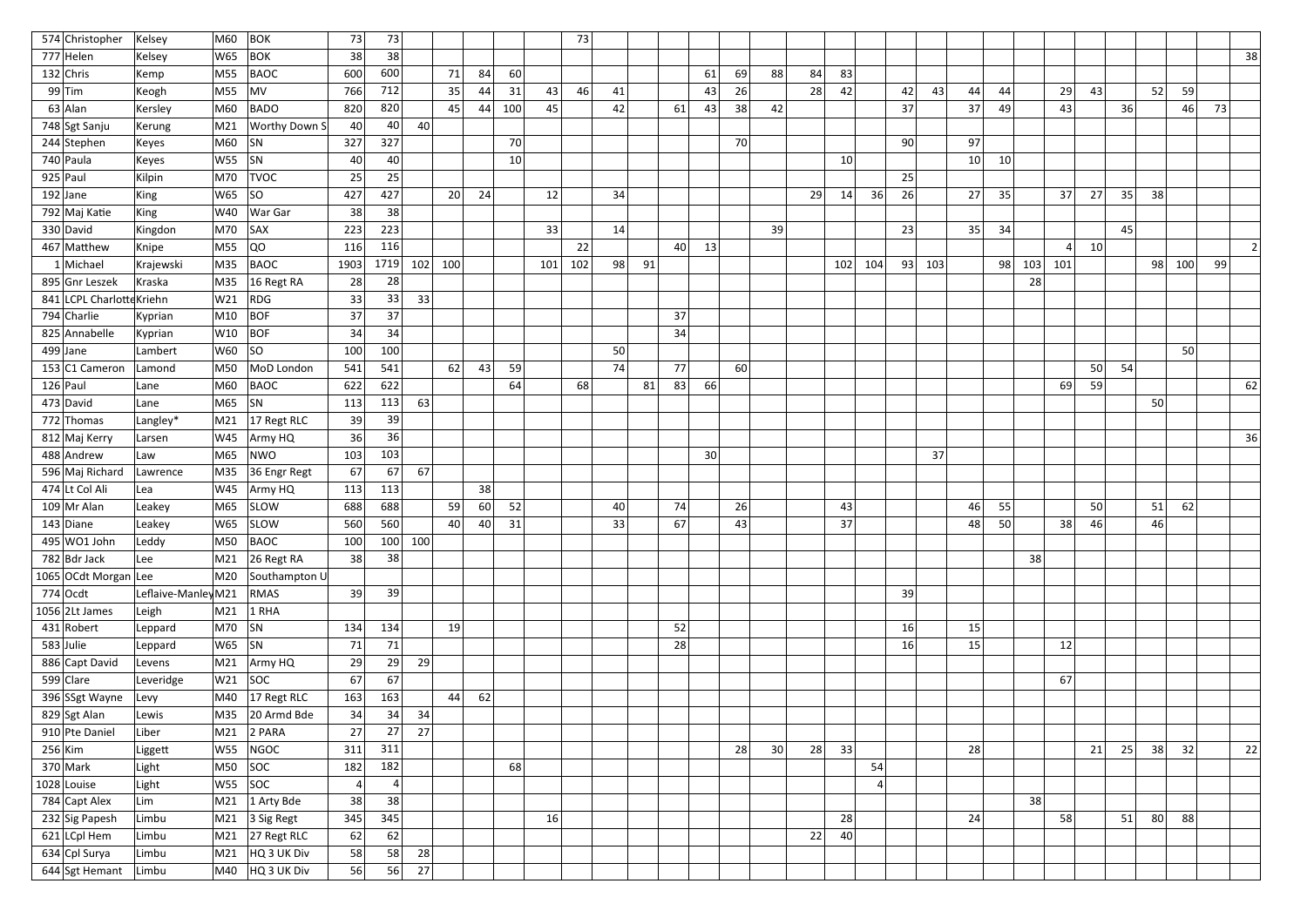| 658 Sgt Tularam            | Limbu     | M40        | 9 Regt RLC             | 53             | 53              | 53             |    |    |    |    |    |    |    |     |    |    |    |    |    |    |          |     |    |    |    |          |                |    |    |    |     |
|----------------------------|-----------|------------|------------------------|----------------|-----------------|----------------|----|----|----|----|----|----|----|-----|----|----|----|----|----|----|----------|-----|----|----|----|----------|----------------|----|----|----|-----|
| 707 Pte Prashis            | Limbu     | M21        | $ 1$ RGR               | 47             | 47              | 47             |    |    |    |    |    |    |    |     |    |    |    |    |    |    |          |     |    |    |    |          |                |    |    |    |     |
| 840 Cpl Moti               | Limbu     | M21        | HQ AMS                 | 33             | 33              |                |    |    |    |    |    |    |    |     |    | 33 |    |    |    |    |          |     |    |    |    |          |                |    |    |    |     |
| 993 Pte Gajendra           | Limbu     | M21        | 3 Bn REME              | 10             | 10 <sup>°</sup> |                |    |    |    |    |    |    |    |     |    |    |    |    |    |    |          |     |    |    |    |          |                |    |    |    |     |
| 1010 LCpl Rajan            | Limbu     | M21        | RMAS                   | 9              | 9 <sub>l</sub>  | $\overline{9}$ |    |    |    |    |    |    |    |     |    |    |    |    |    |    |          |     |    |    |    |          |                |    |    |    |     |
| 972 LCpl Rajendra Linden   |           | M21        | 24 Cdo Engr Reg        | 17             | 17              |                |    |    |    |    |    |    |    |     |    |    | 17 |    |    |    |          |     |    |    |    |          |                |    |    |    |     |
| 968 Pte Ross               | Lindsay   | M21        | $24$ Cdo RE            | 18             | 18              | 18             |    |    |    |    |    |    |    |     |    |    |    |    |    |    |          |     |    |    |    |          |                |    |    |    |     |
| 458 Sqn Ldr John Liston    |           | M50        | Defence Acade          | 120            | 120             |                |    |    |    |    |    |    |    |     | 61 |    |    |    |    |    |          |     |    |    |    |          |                |    |    |    | 59  |
| 773 OCdt Oliver            | Liston    | M21        | Not listed             | 39             | 39              |                |    |    |    |    |    |    |    |     | 39 |    |    |    |    |    |          |     |    |    |    |          |                |    |    |    |     |
| 16 Richard                 | Lloyd     | M50        | LOK                    | 1422           | 1422            |                |    | 91 | 92 |    |    | 86 |    |     | 89 | 82 |    | 85 | 91 |    | 86       | 94  | 89 |    |    |          | 88             | 91 | 92 | 93 | -89 |
| 100 Martin                 | Lock      | M70        | GO                     | 712            | 712             |                | 45 |    | 48 |    |    | 47 |    |     | 45 | 30 | 41 | 46 | 39 |    | 35       | 26  | 44 |    | 39 | 39       |                | 48 | 43 |    |     |
| $943$ Liz                  | Lockton   | W60        | <b>WSX</b>             | 21             | 21              |                |    |    |    |    |    |    |    |     |    | 21 |    |    |    |    |          |     |    |    |    |          |                |    |    |    |     |
| 796 Maj Gary               | Logan     | M50        | Upavon Stn             | 37             | 37              | 37             |    |    |    |    |    |    |    |     |    |    |    |    |    |    |          |     |    |    |    |          |                |    |    |    |     |
| $567$ Julia                | Loring    | W60        | SOC                    | 75             | 75              |                |    |    |    | 20 | 32 |    |    |     |    |    |    |    |    |    | 23       |     |    |    |    |          |                |    |    |    |     |
| $261$ Carol                | Lovegrove | $W45$ SN   |                        | 302            | 302             |                |    |    |    | 59 |    |    |    |     |    |    | 58 |    |    |    | 55       |     | 66 |    |    |          |                |    | 64 |    |     |
| 683 Rebecca                | Lovegrove | W16        | SN                     | 50             | 50              |                |    |    |    |    |    |    |    |     |    |    |    |    |    |    | 29       |     |    |    |    | 21       |                |    |    |    |     |
| 1071 Charlotte             | Lovegrove | W14        | SN                     |                |                 |                |    |    |    |    |    |    |    |     |    |    |    |    |    |    |          |     |    |    |    |          |                |    |    |    |     |
| 684 Adrian                 | Lovell    | M65        | WIM                    | 50             | 50              |                |    |    |    |    |    |    |    |     |    |    |    |    |    |    |          |     |    |    |    |          |                |    |    |    |     |
| $1017$ Sarah               | Lowe      | W50        | SO                     | $\overline{7}$ | 7 <sup>1</sup>  |                |    |    |    |    |    |    |    |     |    |    |    |    |    |    |          |     |    |    |    |          | $\overline{7}$ |    |    |    |     |
| $609$ WO2 Dale             | Lucas     | M40        | <b>DSTL</b>            | 64             | 64              |                |    | 64 |    |    |    |    |    |     |    |    |    |    |    |    |          |     |    |    |    |          |                |    |    |    |     |
| 112 Serena                 | Ludford   | W55        | <b>BADO</b>            | 674            | 674             |                |    |    | 35 |    |    | 39 |    |     | 39 | 36 | 42 | 40 |    |    | 40       | 38  | 39 |    | 31 | 38       | 35             |    | 36 |    |     |
| $138$ Tony                 | Ludford   | M75        | <b>BADO</b>            | 602            | 576             |                | 28 | 34 |    |    |    | 36 |    |     | 32 | 26 | 37 | 27 |    |    | 27       | 19  |    |    | 41 | 33       | 36             | 38 | 46 |    |     |
| 818 Spr Sanjok             | Lungeli   | M21        | 36 Engr Regt           | 35             | 35              |                |    | 35 |    |    |    |    |    |     |    |    |    |    |    |    |          |     |    |    |    |          |                |    |    |    |     |
| 219 Ayako                  | Luu       | W45        | GO                     | 371            | 371             |                | 40 | 34 |    |    |    | 32 |    |     |    | 39 | 46 |    |    | 46 | 47       | 41  |    |    |    | 46       |                |    |    |    |     |
| 483 Jonathan               | Lyle      | M60        | <b>BOK</b>             | 108            | 108             |                |    |    |    |    |    |    |    |     |    |    |    |    |    |    |          |     |    |    |    |          | 38             |    |    |    |     |
| $811$ LCpl M               | Lymath    | M21        | $1$ AMR                | 36             | 36              |                |    |    |    |    |    |    |    |     |    |    |    |    |    |    |          |     |    |    |    |          |                |    |    |    |     |
| $118$ James                | Lyne      | M21        | <b>SN</b>              | 654            | 654             |                |    |    |    | 93 | 86 |    |    | 107 |    |    |    |    |    |    | 98       | 101 |    |    | 99 |          | 70             |    |    |    |     |
| 1055 Cpl Aaron             | Lynn      | M21        | $ 42$ Engr Regt (G $ $ |                |                 |                |    |    |    |    |    |    |    |     |    |    |    |    |    |    |          |     |    |    |    |          |                |    |    |    |     |
| 566 SIG Nicolas            | Macdonald |            | $ M21 $ 1 Sig Regt     | 75             | 75              |                |    | 34 |    |    |    |    |    |     | 41 |    |    |    |    |    |          |     |    |    |    |          |                |    |    |    |     |
| $214$ Andy                 | Macgregor | M80        | <b>BAOC</b>            | 377            | 377             |                | 38 | 36 | 39 | 30 | 43 | 41 |    |     |    |    |    |    |    |    |          |     |    |    |    |          |                |    | 43 |    |     |
| $471$ Mr Ross              | Maclagan  | M45 $ SN$  |                        | 114            | 114             |                |    |    |    |    |    |    |    |     |    |    |    |    |    |    |          |     | 49 |    |    |          |                |    |    |    |     |
| 375 Graeme                 | Macmillan | M45        | BAOC                   | 177            | 177             |                |    |    |    | 89 |    |    |    |     |    |    |    |    |    |    |          |     |    |    |    | 88       |                |    |    |    |     |
| 55 SSgt Dhan               | Magar     | M50        | HQ RC                  | 892            | 892             | 63             | 61 |    |    |    | 50 | 53 |    | 74  |    | 23 |    | 61 |    |    | 46       | 54  | 51 |    | 50 | 52       |                | 61 | 57 |    |     |
| 928 Cpl Nir Kumar Magar    |           | $M35$  IND |                        | 24             | 24              |                |    |    |    |    |    |    |    |     |    |    |    |    |    |    |          |     |    |    |    |          |                |    |    |    |     |
| 133 Jonathan               | Magee     | $M55$ SN   |                        | 599            | 599             |                | 48 |    |    |    |    | 60 |    |     |    | 41 | 59 | 63 |    |    | 51       | 55  | 58 |    | 50 |          | 54             |    |    |    |     |
| $477$  Izumi               | Magee     | $W21$ SN   |                        | 112            | 112             |                |    |    |    |    |    |    |    |     |    |    |    |    |    |    |          |     | 28 |    | 35 | 49       |                |    |    |    |     |
| $551$ Emi                  | Magee     | $W18$ SN   |                        | 81             | 81              |                |    |    |    |    |    |    |    |     |    |    |    |    |    |    | 38       |     |    |    |    | 43       |                |    |    |    |     |
| $713$ Aya                  | Magee     | $W20$ SN   |                        | 46             | 46              |                |    |    |    |    |    |    |    |     |    |    |    |    |    |    |          |     |    |    |    | 46       |                |    |    |    |     |
| 68 WO1 William Magill      |           | M45        | War Gar                | 862            | 800             |                | 17 |    | 32 |    | 50 |    | 50 |     | 49 |    | 45 | 52 |    | 43 | 33<br>58 |     | 35 | 42 | 38 | 35       | 22             | 56 |    |    | 100 |
| 478 Lt Col Andrea Magowan  |           |            | W45   APC Glasgow      | 111            | 111             | 67             |    |    |    |    |    |    |    |     |    |    |    |    |    |    | 44       |     |    |    |    |          |                |    |    |    |     |
| $111 $ Roger               | Maher     | $M80$ SO   |                        | 729            | 679             |                |    | 36 | 43 | 41 |    | 39 |    | 58  | 36 | 35 | 36 |    | 30 | 41 | 38       | 24  | 43 |    |    | $40 $ 37 | 40             |    | 34 | 52 |     |
| 775 Patrick                | Maher     | $M85$ SO   |                        | 39             | 39              |                |    |    |    |    |    |    |    | 30  |    |    |    |    |    |    |          |     |    |    |    |          |                |    |    |    |     |
| 914 Cpl Raiyan             | Mahmud    | M21        | HQ AMS                 | 27             | 27              | 27             |    |    |    |    |    |    |    |     |    |    |    |    |    |    |          |     |    |    |    |          |                |    |    |    |     |
| 1050 LCpl Robert           | Maisey    |            | M21 $ 3$ Regt AAC      |                |                 |                |    |    |    |    |    |    |    |     |    |    |    |    |    |    |          |     |    |    |    |          |                |    |    |    |     |
| 670 Major Christo Maitland |           | M40        | Upavon Stn             | 52             | 52              |                |    |    |    |    |    |    |    |     |    |    |    |    |    |    | 52       |     |    |    |    |          |                |    |    |    |     |
| $289$ Mike                 | Maliphant |            | $M60$ SOC              | 262            | 262             |                |    |    |    |    |    |    |    |     |    |    |    | 67 |    | 59 | 70       | 66  |    |    |    |          |                |    |    |    |     |
| $638$ Pete                 | Maliphant | M65        | <b>BOK</b>             | 57             | 57              |                |    |    |    |    |    |    |    |     |    |    |    |    |    |    | 57       |     |    |    |    |          |                |    |    |    |     |
| 969 Cpl Hari               | Malla     | M21        | $ 9$ Regt RLC          | 17             | 17              |                | 17 |    |    |    |    |    |    |     |    |    |    |    |    |    |          |     |    |    |    |          |                |    |    |    |     |
| 547 Capt Stephen Mallison  |           |            | M40   Blandford Garr/  | 82             | 82              |                |    |    |    |    |    | 82 |    |     |    |    |    |    |    |    |          |     |    |    |    |          |                |    |    |    |     |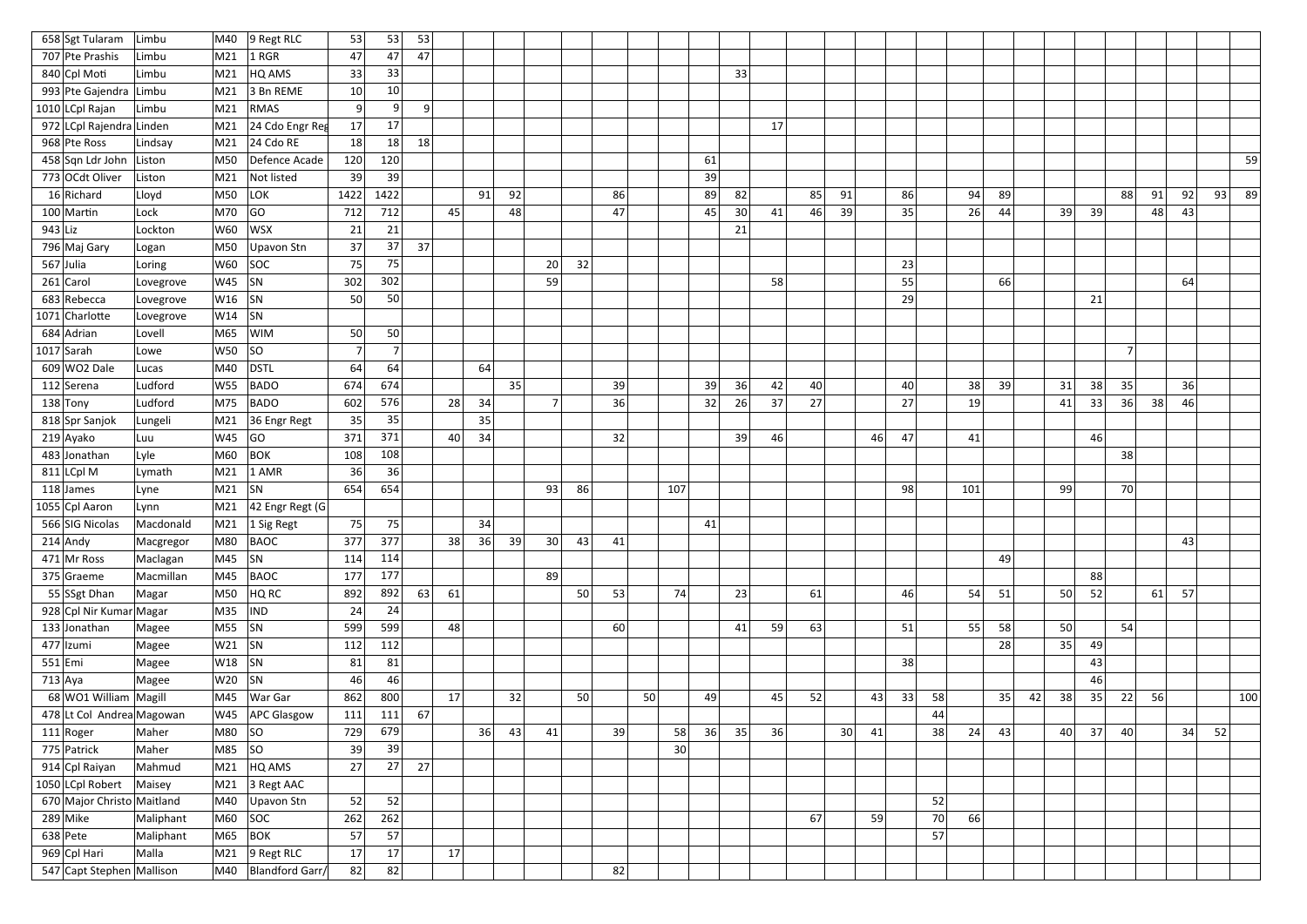|           | 762 Lt Col Glenis           | Maloney              | W45             | Army HQ                      | 40              | 40              |    |                 |    |    |    |     |                 |    |    |    |    |     |    |     |                 |    |    |    |    |    |    |    |    |     |    |     |
|-----------|-----------------------------|----------------------|-----------------|------------------------------|-----------------|-----------------|----|-----------------|----|----|----|-----|-----------------|----|----|----|----|-----|----|-----|-----------------|----|----|----|----|----|----|----|----|-----|----|-----|
|           | 11 WO2 Gareth   Mansfield   |                      | M35             | $ 12$ Regt RA                | 1730            | 1494            |    | 84              |    | 92 | 48 |     | 77              | 77 | 83 | 81 | 94 | 78  | 95 | 100 | 86              |    | 90 | 88 | 89 |    |    | 42 |    | 97  | 99 | 70  |
|           | $806$ Emma                  | Mansfield            | W35             | <b>BAOC</b>                  | 36              | 36              |    |                 |    |    |    |     |                 |    |    |    |    |     |    |     |                 |    |    |    |    |    |    |    |    |     |    | 36  |
|           | $923$ Francis               | Mansfield            | M10             | <b>BAOC</b>                  | 25              | 25              |    |                 |    |    |    |     |                 |    |    |    |    |     |    |     |                 |    |    |    |    |    |    |    |    |     |    | 25  |
|           | $447$ Keith                 | Marsden              | M75             | HH                           | 124             | 124             |    |                 |    |    | 3  |     | 25              |    |    |    | 27 |     |    |     | 27              |    | 24 |    |    |    | 18 |    |    |     |    |     |
|           | $1035$ Susan                | Marsden              | W75             | HH                           |                 |                 |    |                 |    |    |    |     |                 |    |    |    |    |     |    |     |                 |    |    |    |    |    |    |    |    |     |    |     |
|           | $298$ Paul                  | Martin               | M55 SN          |                              | 254             | 254             |    |                 |    |    |    |     |                 |    |    |    |    |     |    |     |                 |    | 88 | 85 |    |    | 81 |    |    |     |    |     |
|           | 519 WO1 (GSM) MMartin       |                      | M40             | War Gar                      | 91              | 91              |    |                 |    |    |    |     |                 |    |    |    |    |     |    |     |                 |    |    |    |    |    |    |    |    |     |    |     |
|           | 565 Maj Gareth              | Martin               | M50             | 101 Op Sust Bde              | 75              | 75              |    |                 |    |    |    |     |                 |    |    |    |    |     |    |     |                 |    |    |    |    |    |    |    |    | 45  | 30 |     |
|           | 761 Peter                   | Martin               | M60             | MV                           | 40              | 40 <sup>1</sup> |    |                 |    |    |    |     |                 |    |    |    |    |     |    |     |                 |    | 40 |    |    |    |    |    |    |     |    |     |
|           | 876 Spr Scott               | Martin               | M21             | $42$ Engr Regt               | 30 <sup>2</sup> | 30 <sup>°</sup> |    |                 |    |    |    |     |                 |    |    |    |    |     |    |     | 30 <sup>2</sup> |    |    |    |    |    |    |    |    |     |    |     |
|           | $913$ John                  | Martin               | M70             | BAOC                         | 27              | 27              | 27 |                 |    |    |    |     |                 |    |    |    |    |     |    |     |                 |    |    |    |    |    |    |    |    |     |    |     |
|           | 437 Major Kate              | Masters              | W40             | $2$ PWRR                     | 129             | 129             |    |                 |    |    |    |     |                 |    |    |    |    |     |    |     |                 | 32 | 29 | 17 |    | 24 | 27 |    |    |     |    |     |
|           | 465 Gnr Loreans             | Matas                | M20             | 12 Regt RA                   | 118             | 118             |    | 12              | 37 |    | 31 |     |                 |    |    |    |    |     |    |     |                 |    |    |    |    |    |    |    |    |     |    |     |
|           | 906 Cpl Libby               | Matthews             | W21             | 4 Rifles                     | 27              | 27              | 27 |                 |    |    |    |     |                 |    |    |    |    |     |    |     |                 |    |    |    |    |    |    |    |    |     |    |     |
|           | 173 Lt Col Richard Mawer    |                      | M45             | HQ ARRC                      | 470             | 470             |    |                 |    |    |    |     |                 | 70 |    |    |    | 103 |    |     |                 |    |    | 99 |    |    |    | 97 |    | 101 |    |     |
|           | 901 Cpl Daniel              | May                  | M21             | 1 Armd Inf Bde               | 27              | 27              | 27 |                 |    |    |    |     |                 |    |    |    |    |     |    |     |                 |    |    |    |    |    |    |    |    |     |    |     |
|           | 451 Capt Callum             | McColl               | M21             | $ 3$ Bn REME                 | 122             | 122             |    |                 |    |    |    |     |                 |    |    |    |    |     |    |     |                 |    |    |    |    |    |    |    |    |     |    |     |
|           | 201 $ S_{gt}$ V             | McCreadie            | W40             | 71(Yeomanry) S               | 401             | 401             |    |                 |    |    |    |     |                 |    | 56 |    | 51 |     |    |     | 40              |    | 50 | 48 |    | 50 | 57 |    |    |     |    | 49  |
|           | $1040$ WO1 Stuart           | McCreadie            | M40             | IND                          |                 |                 |    |                 |    |    |    |     |                 |    |    |    |    |     |    |     |                 |    |    |    |    |    |    |    |    |     |    |     |
|           | 1077 Tristan                | McCreadie            | M10             | <b>WIM</b>                   |                 |                 |    |                 |    |    |    |     |                 |    |    |    |    |     |    |     |                 |    |    |    |    |    |    |    |    |     |    |     |
|           | 475 SSgt Kirsty             | McDermott            | W35             | ROG                          | 113             | 113             | 27 | 17              |    | 9  |    |     |                 |    |    |    |    |     |    |     | 14              | 22 |    |    |    |    |    |    |    |     |    |     |
|           | 785 LBdr Kai                | McDermott            | M21             | 26 Regt RA                   | 38              | 38              |    |                 |    |    |    |     |                 |    |    |    |    |     |    |     |                 |    |    |    | 38 |    |    |    |    |     |    |     |
| $292$ Ted |                             | Mcdonald             | M75             | <b>BOK</b>                   | 258             | 258             |    |                 |    |    |    | 35  | 30 <sup>2</sup> |    | 37 | 27 |    |     |    |     | 36              |    | 34 | 33 |    |    |    |    |    |     |    |     |
|           | $415$ Chris                 | McDonald             | M75             | MV                           | 146             | 146             |    |                 |    |    |    |     | 24              |    |    |    | 32 |     | 29 |     |                 |    | 23 | 17 |    |    |    |    |    |     |    |     |
|           | 729 LBdr Hayden             | McIntee              | M21<br>M65      | $ 12$ Regt RA<br><b>SLOW</b> | 42<br>541       | 42<br>541       |    |                 | 49 |    |    |     |                 |    |    |    | 57 |     | 49 |     | 47              |    |    |    | 42 | 53 | 51 |    |    |     |    |     |
|           | 152 Don<br>284 Stephen      | McKerrow<br>Mckinley | M55             | SN                           | 268             | 268             |    |                 |    | 28 |    |     | 48              |    |    | 40 |    |     |    |     |                 |    | 48 | 50 |    |    |    | 45 | 60 | 65  |    |     |
|           |                             | McLauchlan           | M21             | RMAS                         | 21              | 21              |    |                 |    |    |    |     |                 |    |    |    |    |     |    |     | 21              |    |    |    |    |    |    |    |    |     |    |     |
|           | $949$ Ocdt<br>919 LCpl Mark | McMaw                | M21             | 12 Regt RA                   | 26              | 26              |    |                 |    |    |    |     |                 |    |    |    |    |     |    |     |                 | 26 |    |    |    |    |    |    |    |     |    |     |
|           | 455 Cpl Marcus              | Meakin               | M21             | 1 Mercian                    | 120             | 120             |    |                 |    |    |    |     |                 |    |    |    |    |     |    |     |                 |    |    |    |    |    |    |    |    | 46  | 48 | 26  |
|           | 838 Capt Rich               | Meakin               | M35             | <b>Worthy Down S</b>         | 33              | 33              | 33 |                 |    |    |    |     |                 |    |    |    |    |     |    |     |                 |    |    |    |    |    |    |    |    |     |    |     |
|           | 384 Jolyon                  | Medlock              | M45             | WSX                          | 170             | 170             |    |                 |    |    |    |     |                 |    |    |    |    |     |    |     |                 |    | 70 |    |    |    |    |    |    |     |    | 100 |
|           | $619$ Lyra                  | Medlock              | W16             | <b>WSX</b>                   | 62              | 62              |    |                 |    |    |    |     |                 |    |    |    |    |     |    |     |                 |    |    |    |    |    |    |    |    |     |    | 62  |
|           | 854 Eskarina                | Medlock              | W14             | <b>WSX</b>                   | 31              | 31              |    |                 |    |    |    |     |                 |    |    |    |    |     |    |     |                 |    |    |    |    |    |    |    |    |     |    | 31  |
|           | 1036 Rebecca                | Medlock              | W45             | <b>WSX</b>                   |                 |                 |    |                 |    |    |    |     |                 |    |    |    |    |     |    |     |                 |    |    |    |    |    |    |    |    |     |    |     |
|           | 530 Maj Rebecca             | Melly                |                 | W35 27 Regt RLC              | 89              | 89              |    |                 |    |    |    |     |                 |    |    | 28 | 29 | 32  |    |     |                 |    |    |    |    |    |    |    |    |     |    |     |
|           | 93 Derick                   | Mercer               | M55             | <b>BKO</b>                   | 733             | 733             |    |                 | 44 | 50 |    |     |                 |    | 43 | 21 | 51 | 56  |    |     | 48              | 52 | 52 |    |    | 55 | 54 | 50 |    |     |    |     |
|           | 80 Michael                  | Merritt              | M60             | SO                           | 842             | 759             |    | 43              | 52 | 37 | 40 |     | 41              |    |    | 20 | 47 | 47  | 44 | 43  | 34              |    | 37 | 46 |    | 47 | 42 | 29 | 54 | 44  |    |     |
|           | $313$ Rosie                 | Merry                | W55             | <b>DFOK</b>                  | 236             | 236             |    |                 |    |    |    |     |                 |    | 40 | 12 | 14 | 19  |    |     | 25              |    | 26 |    |    | 34 |    | 29 | 37 |     |    |     |
|           | $347$ Colin                 | Merry                | M65             | <b>DFOK</b>                  | 205             | 205             |    |                 |    |    |    |     |                 |    | 52 |    | 28 | 12  |    |     | 15              |    | 28 |    |    | 36 |    | 15 | 19 |     |    |     |
|           | 6 Colin                     | Metcalfe             | M60             | BAOC                         | 2510            | 1575            | 90 | 80 <sup>2</sup> | 91 | 90 | 85 | 100 | 83              | 91 | 91 | 86 |    | 89  | 90 | 81  | 84              |    | 90 | 90 | 98 | 92 | 83 | 93 | 86 | 92  | 89 | 93  |
|           | 641 Nikolay                 | Mikhaylyuk           | M40             | <b>TVOC</b>                  | 56              | 56              |    |                 |    |    |    |     | 56              |    |    |    |    |     |    |     |                 |    |    |    |    |    |    |    |    |     |    |     |
|           | 494 Sheila                  | Miklausic            | W70             | NGOC                         | 100             | 100             |    |                 |    |    |    | 24  |                 |    | 16 | 6  | 14 |     |    |     | 8 <sup>1</sup>  |    |    |    |    |    |    |    | 18 |     |    |     |
|           | 597 $2$ Lt D                | Mileham              |                 | M20 2 Mercian                | 67              | 67              | 67 |                 |    |    |    |     |                 |    |    |    |    |     |    |     |                 |    |    |    |    |    |    |    |    |     |    |     |
|           | $123$ Tom                   | Mills                | M75             | NGOC                         | 638             | 638             |    | 32              |    | 48 |    | 48  |                 |    | 43 |    | 44 | 36  | 32 |     | 33              |    | 33 | 45 |    | 45 | 37 |    | 54 | 21  | 65 | 22  |
|           | $226$ Robin                 | Mills                | M55             | <b>WIM</b>                   | 364             | 364             |    |                 |    |    |    |     | 73              |    | 67 |    |    |     |    |     |                 |    | 73 |    |    |    |    |    |    |     |    |     |
|           | 807 Benjamin                | Mills                |                 | M20  WIM                     | 36              | 36              |    |                 |    |    |    |     |                 |    | 36 |    |    |     |    |     |                 |    |    |    |    |    |    |    |    |     |    |     |
|           | 929 Mike                    | Mills                | $ M70 $ $ SOC $ |                              | 24              | 24              |    |                 |    |    |    | 24  |                 |    |    |    |    |     |    |     |                 |    |    |    |    |    |    |    |    |     |    |     |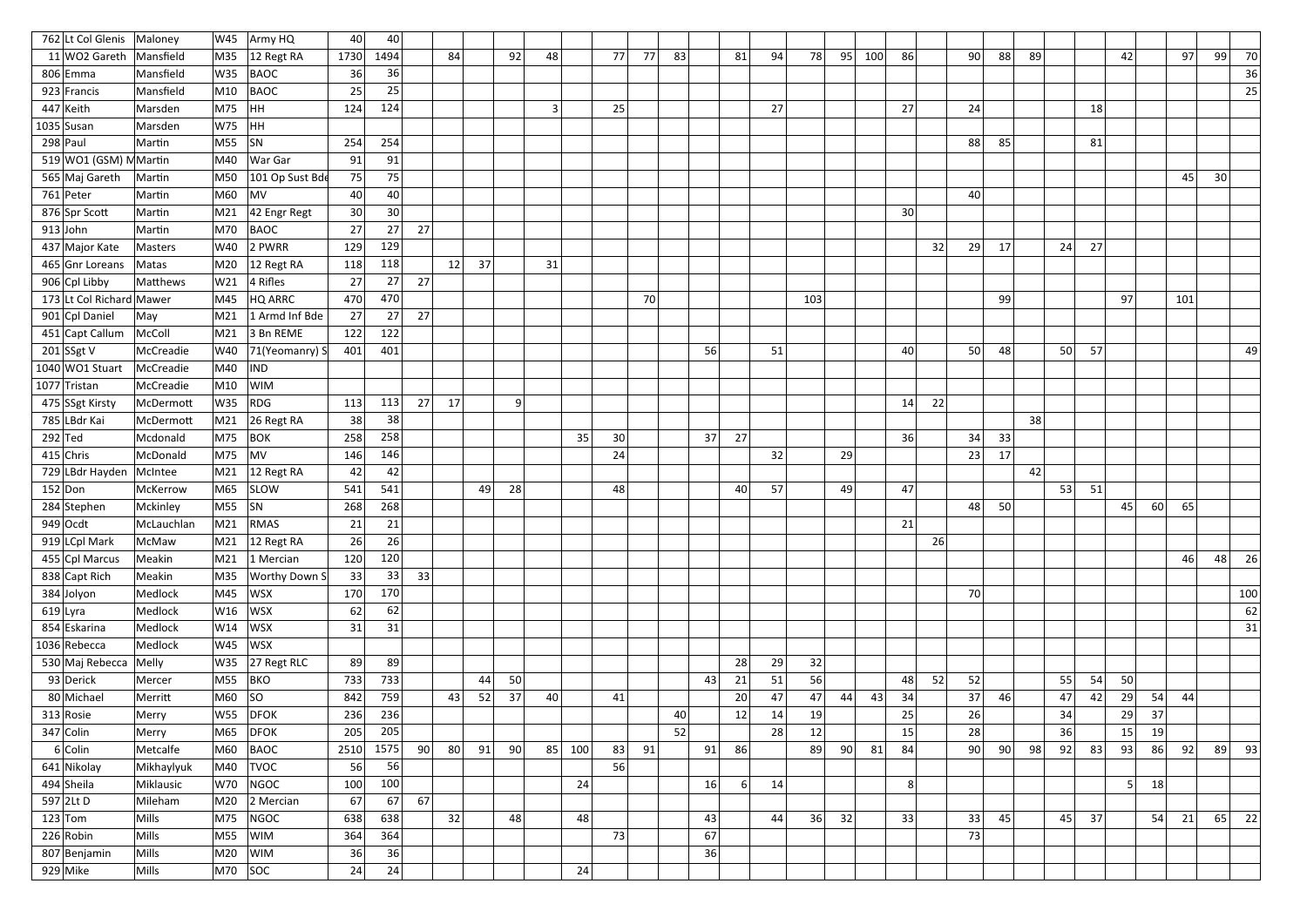| 936 Gnr Kane           | Mills             | M20             | Artillery Centre       | 23              | 23             |                |                |    |    |    |    |                |    |    |    |    |    |    |    |    |    |    |    |                 | 23 |    |    |    |    |    |    |    |
|------------------------|-------------------|-----------------|------------------------|-----------------|----------------|----------------|----------------|----|----|----|----|----------------|----|----|----|----|----|----|----|----|----|----|----|-----------------|----|----|----|----|----|----|----|----|
| 484 Karen              | Mills-Hicks       | W45             | GO                     | 107             | 107            |                |                | 32 |    |    |    |                |    |    |    |    |    |    | 17 |    |    |    | 28 | 30 <sup>°</sup> |    |    |    |    |    |    |    |    |
| 894 PTE Francis        | Mimnagh           | M <sub>21</sub> | $29$ Regt RLC          | 28              | 28             |                |                |    |    |    |    |                |    |    |    |    |    |    |    |    |    |    |    |                 |    |    |    |    |    |    |    |    |
| 696 Sgt Jamie          | Mingo             | M21             | 26 Regt RA             | 48              | 48             |                |                |    |    |    |    |                |    |    |    |    |    |    |    |    |    |    |    |                 | 48 |    |    |    |    |    |    |    |
| 1062 Spr Morgan        | Minter            | M21             | 42 Engr Regt           |                 |                |                |                |    |    |    |    |                |    |    |    |    |    |    |    |    |    |    |    |                 |    |    |    |    |    |    |    |    |
| 421 Spr Luke           | Mitchell          | M21             | 22 Engr Regt           | 142             | 142            |                |                |    |    |    |    |                |    |    |    |    |    |    |    |    |    |    |    |                 |    |    |    |    |    |    |    |    |
| $1016$ Janet           | Mitchell          | W55             | SARUM                  | 8               | 8              |                |                |    |    |    | 8  |                |    |    |    |    |    |    |    |    |    |    |    |                 |    |    |    |    |    |    |    |    |
| $424$ WO2 Diane        | Mitson            | W45             | $9$ Regt RLC           | 139             | 139            | 53             |                |    |    |    |    |                |    |    |    |    |    |    |    |    |    |    |    |                 |    |    |    |    |    |    | 86 |    |
| 686 Alastair           | Moir              | M65             | <b>SOC</b>             | 49              | 49             |                |                |    |    |    |    |                |    |    | 49 |    |    |    |    |    |    |    |    |                 |    |    |    |    |    |    |    |    |
| 802 LCpl Prazong       | Moktan            | M21             | 2 PARA                 | 37              | 37             | 37             |                |    |    |    |    |                |    |    |    |    |    |    |    |    |    |    |    |                 |    |    |    |    |    |    |    |    |
| $53$ Trish             | Monks             | W45             | <b>BKO</b>             | 931             | 909            |                |                |    | 53 |    |    | 59             |    | 58 | 53 | 31 | 61 |    | 54 |    | 52 |    | 45 | 54              |    | 22 | 47 | 43 | 60 | 62 |    |    |
| 279 Christopher        | Moon              | M70             | <b>BOK</b>             | 279             | 279            |                |                |    |    | 39 |    |                |    |    |    | 12 |    |    | 18 |    |    | 35 |    |                 |    |    | 18 | 22 | 44 |    |    | 27 |
| $194$ Simon            | Moore             | M60             | <b>BKO</b>             | 423             | 423            |                | 69             | 70 |    |    |    |                |    | 89 | 85 |    | 66 | 44 |    |    |    |    |    |                 |    |    |    |    |    |    |    |    |
| 824 Lynne              | Moore             | W55             | <b>BKO</b>             | 34              | 34             |                |                |    |    |    |    |                |    |    |    |    |    | 34 |    |    |    |    |    |                 |    |    |    |    |    |    |    |    |
| 871 Bdr James          | Moore             | M21             | Artillery Centre       | 30 <sup>2</sup> | 30             |                |                |    |    |    |    |                |    |    |    |    |    |    |    |    |    |    |    |                 | 30 |    |    |    |    |    |    |    |
| 266 Maj Ben            | Moorhouse         | M40             | 2 RANGERS              | 299             | 299            |                |                |    |    |    |    |                |    |    |    |    |    |    |    |    | 52 |    | 59 |                 |    | 61 | 59 |    | 68 |    |    |    |
| 361 OCdt Tamsin        | Moran             | W21             | <b>RMAS</b>            | 190             | 190            |                |                |    | 50 |    |    |                |    |    | 70 |    |    |    |    |    | 70 |    |    |                 |    |    |    |    |    |    |    |    |
| 591 Tamsin             | Moran             | W21             | SOC                    | 69              | 69             |                |                |    |    |    |    |                |    |    |    |    |    |    |    |    |    |    | 69 |                 |    |    |    |    |    |    |    |    |
| $175$ Jane             | Morgan            | W60             | SOC                    | 467             | 467            |                |                | 64 | 52 |    |    |                |    |    |    |    |    |    | 49 |    | 59 |    |    | 68              |    | 60 | 52 |    |    | 63 |    |    |
| 177 Carys              | Morgan            | W45             | <b>SLOW</b>            | 465             | 465            |                | 54             | 65 |    |    |    | 63             |    | 77 |    | 45 | 35 |    |    |    |    |    | 62 |                 |    |    |    |    | 64 |    |    |    |
| $610$ Cpl Elizabeth    | Morrall           | W21             | <b>RAF Brize Norto</b> | 64              | 64             |                | $\overline{ }$ |    |    |    |    |                |    |    |    |    |    |    |    | 14 |    |    |    |                 |    |    |    |    |    |    | 10 |    |
| 766 Sgt Nick           | Morrall           | M35             | NRHQ R Sigs            | 39              | 39             |                |                |    |    |    |    |                |    |    |    |    | 39 |    |    |    |    |    |    |                 |    |    |    |    |    |    |    |    |
| $674$ John             | Morris            | M75             | SO                     | 50              | 50             |                |                |    |    |    |    |                |    |    |    |    |    |    |    |    |    |    |    | $\mathbf{C}$    |    |    |    |    |    |    |    |    |
| 691 Cfn Cfn            | Mortlock          | M <sub>21</sub> | $19$ Regt RA           | 49              | 49             |                |                |    |    |    |    |                |    |    |    |    |    |    |    |    |    |    |    |                 |    |    |    |    |    |    |    |    |
| 1019 Capt Phil         | Mulligan          | M40             | Worthy Down S          | 7 <sup>1</sup>  | 7 <sup>1</sup> | 7 <sup>1</sup> |                |    |    |    |    |                |    |    |    |    |    |    |    |    |    |    |    |                 |    |    |    |    |    |    |    |    |
| 147 David              | <b>Mullins</b>    | M70             | SARUM                  | 549             | 549            |                |                |    | 21 |    | 40 | 36             |    |    | 39 | 33 |    | 31 |    |    | 27 | 36 |    | 36              |    | 35 | 31 |    |    | 17 |    | 35 |
| 255 Denise             | <b>Mullins</b>    | W70             | SARUM                  | 311             | 311            |                |                |    | 21 |    | 36 |                |    |    | 19 | 11 |    | 30 |    |    | 23 | 19 |    | 23              |    | 24 | 20 |    |    | 22 |    | 26 |
| $379$ Jim              | Munday            | M75             | <b>BKO</b>             | 173             | 173            |                |                | 15 | 18 | 10 |    |                |    |    |    |    | 17 |    |    |    |    |    | 6  | 23              |    | 24 |    |    | 18 | 20 |    |    |
| 801 Spr James          | Munday            |                 | M21 22 Engr Regt       | 37              | 37             |                |                |    |    |    |    |                |    |    |    |    |    |    |    |    |    |    |    |                 |    |    |    |    |    |    |    |    |
| $557$ Gavin            | Murphy            | M <sub>21</sub> | RTR                    | 79              | 79             |                |                |    |    |    |    |                |    |    |    |    |    |    |    |    |    |    |    |                 |    |    |    |    |    |    |    |    |
| 593 Maj Daryl          | Murphy            |                 | M45 3 RSME             | 68              | 68             |                |                | 68 |    |    |    |                |    |    |    |    |    |    |    |    |    |    |    |                 |    |    |    |    |    |    |    |    |
| $213$ Mike             | Murray            |                 | M75 SLOW               | 378             | 378            |                |                | 36 |    | 33 |    | 49             |    |    |    | 39 |    | 38 | 47 |    | 48 |    | 48 |                 |    |    |    |    |    |    |    |    |
| 1078 Ssgt Julie        | Murray            | W40             | Defence Acade          |                 |                |                |                |    |    |    |    |                |    |    |    |    |    |    |    |    |    |    |    |                 |    |    |    |    |    |    |    |    |
| 810 Sgt Michael        | Myers             | M21             | $26$ Regt RA           | 36              | 36             |                |                |    |    |    |    |                |    |    |    |    |    |    |    |    |    |    |    |                 |    | 36 |    |    |    |    |    |    |
| $241$ Rowena           | Naile             |                 | $W55$ BAOC             | 331             | 331            | 35             |                |    |    |    |    |                |    |    |    |    | 57 |    |    | 52 | 10 |    | 49 |                 |    | 33 |    |    |    |    |    | 49 |
| 43 Lt Col M            | Nash              | M55             | War Gar                | 1191            | 975            | 50             | 45             | 46 | 50 |    | 47 | 43             | 79 | 74 | 50 | 50 | 50 |    | 45 | 38 | 45 | 62 |    |                 | 70 |    | 53 | 48 | 61 | 51 | 84 |    |
| 692 Mid/Ocdt Nich Nash |                   | M21             | <b>DCBRNC</b>          | 49              | 49             |                |                |    |    |    |    |                |    |    |    |    |    |    |    |    |    |    |    |                 |    |    |    |    | 49 |    |    |    |
| 730 Volker             | Naulin            |                 | $MS5$ TVOC             | 42              | 42             |                |                |    |    |    |    |                |    |    |    |    |    |    |    |    |    |    |    |                 |    |    |    |    |    |    |    |    |
| $1047$ Sgt Joe         | Nevitt            | M21             | $\vert$ 4 Regt AAC     |                 |                |                |                |    |    |    |    |                |    |    |    |    |    |    |    |    |    |    |    |                 |    |    |    |    |    |    |    |    |
| 548 Jerry              | Newcombe          | M65             | BOF                    | 82              | 82             |                |                |    |    |    |    |                |    | 37 |    |    |    |    |    |    | 19 |    |    |                 |    |    |    |    |    |    |    | 26 |
| 308 Bernie             | Newitt            |                 | $W55$ SOC              | 243             | 243            |                |                |    | 48 |    |    |                |    |    |    |    |    |    |    |    | 43 | 50 | 46 |                 |    |    |    |    |    |    |    |    |
| $546$ Mary             | Nixon             |                 | $W70$ SOC              | 82              | 82             |                | 15             | 18 | 21 |    |    | 8 <sup>2</sup> |    |    |    |    |    |    |    |    |    |    |    |                 |    |    |    |    |    |    |    |    |
| $1033$ David           | Nixon             | $M75$ SOC       |                        |                 |                |                |                |    |    |    |    |                |    |    |    |    |    |    |    |    |    |    |    |                 |    |    |    |    |    |    |    |    |
| 640 Stephen            | <b>Nobbs</b>      |                 | $M65$ NOR              | 57              | 57             |                |                |    |    |    | 22 |                |    |    |    |    |    |    |    |    |    | 35 |    |                 |    |    |    |    |    |    |    |    |
| 706 Gdsm Jonatha Noble |                   | M21             | 1 Coldm Gds            | 47              | 47             | 47             |                |    |    |    |    |                |    |    |    |    |    |    |    |    |    |    |    |                 |    |    |    |    |    |    |    |    |
| 425 Capt Andre         | Noel              |                 | M45 42 Engr Regt       | 138             | 138            |                |                |    |    |    |    |                |    |    |    |    |    |    |    |    |    |    |    |                 |    |    |    |    |    |    |    |    |
| 122 Capt Darren        | Nolan             | M45             | <b>DSEME</b>           | 643             | 643            |                |                | 50 |    | 39 |    |                |    |    |    |    |    |    |    |    |    | 56 | 55 | 63              | 84 |    |    |    | 66 | 68 |    | 65 |
| $888$ Ocdt             | Norman-Baldor M21 |                 | RMAS                   | 29              | 29             |                |                |    |    |    |    |                |    |    |    |    |    |    |    |    | 29 |    |    |                 |    |    |    |    |    |    |    |    |
| $9$ Nick               | Nourse            |                 | $M55$ NWO              |                 | $1668$ 1512    |                | 82             |    | 84 |    | 86 |                |    | 86 | 95 | 83 | 93 |    | 92 |    | 87 | 94 | 83 |                 |    | 92 | 80 | 91 | 88 |    |    | 98 |
|                        |                   |                 |                        |                 |                |                |                |    |    |    |    |                |    |    |    |    |    |    |    |    |    |    |    |                 |    |    |    |    |    |    |    |    |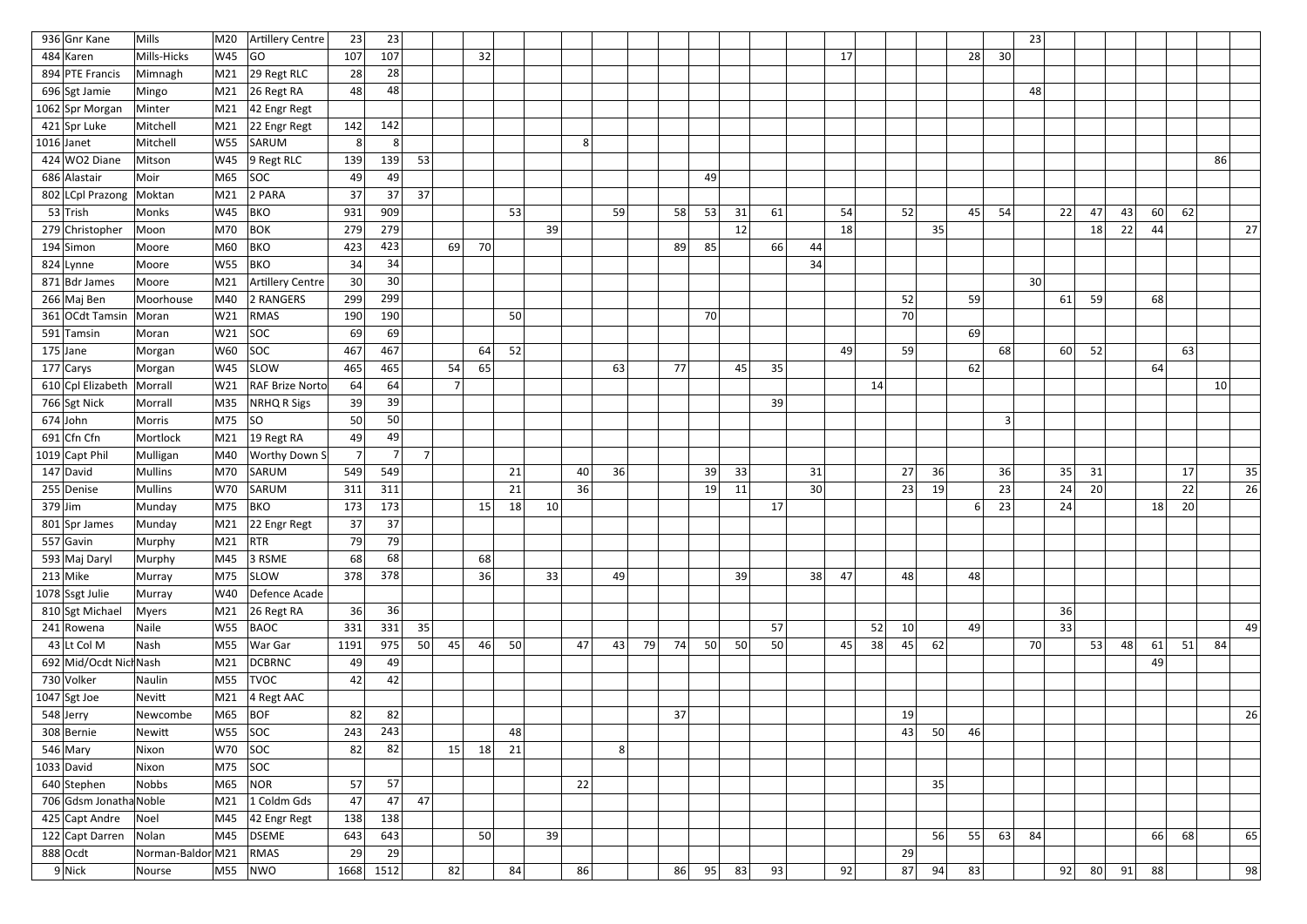| $695$ OCdt                   | Nyeki             | M21       | RMAS               | 48              | 48              |    |                 |                 |                 |    |    |    |    |    |    |    |    |    |    |    |    |     | 48 |    |                |    |    |     |    |    |                 |
|------------------------------|-------------------|-----------|--------------------|-----------------|-----------------|----|-----------------|-----------------|-----------------|----|----|----|----|----|----|----|----|----|----|----|----|-----|----|----|----------------|----|----|-----|----|----|-----------------|
| 1012 Gnr Daniel              | O'Callaghan       | M21       | 16 Regt RA         | $\vert 9 \vert$ | 9 <sup>1</sup>  |    |                 |                 |                 |    |    |    |    |    |    |    |    |    |    |    |    |     |    |    | 9 <sup>1</sup> |    |    |     |    |    |                 |
| $94$ Paul                    | Oates             | M70       | <b>DFOK</b>        | 843             | 732             |    | 24              |                 | 36              | 52 | 46 | 36 |    |    | 37 | 14 | 48 | 47 |    |    | 17 |     | 41 | 30 |                | 39 | 49 | 35  | 48 | 46 | 36              |
| 827 SSGT John                | Ocallaghan        | M45       | 103 Bn REME(V      | 34              | 34              |    |                 |                 |                 | 21 |    |    |    |    |    |    |    |    |    | 13 |    |     |    |    |                |    |    |     |    |    |                 |
| $440$ Craig                  | Ogilvie           | M50       | SN                 | 127             | 127             |    |                 |                 |                 |    |    |    |    |    |    |    | 46 |    |    |    |    |     | 37 | 44 |                |    |    |     |    |    |                 |
| 58 WO2 Elaine                | OHara-Styles      | W40       | HQ AMS             | 981             | 871             |    |                 | 43              |                 |    |    | 47 | 62 | 68 | 18 | 26 | 41 | 48 | 36 | 46 | 40 | 47  | 43 |    | 56             |    | 44 | 100 | 50 |    | 41              |
| 158 WO1 Karen                | OHara-Styles MW45 |           | Upavon Stn         | 531             | 521             |    |                 | 28              |                 |    |    |    | 50 | 43 | 33 | 15 | 29 |    | 10 | 28 | 27 | 29  | 36 |    | 38             |    | 27 | 23  |    | 25 | 36              |
| $41$  Paul                   | Oldfield          | M65       | <b>BAOC</b>        | 1303            | 993             | 60 |                 |                 | 50              | 49 | 58 |    |    | 74 | 54 | 36 | 56 | 61 | 47 | 55 | 48 | 55  | 50 | 59 |                | 54 | 51 | 50  | 62 | 62 | 81 <br>40       |
| 813 Sqn Ldr Vikki            | Oldfield          | W35       | 20 Armd Bde        | 36              | 36              |    |                 |                 |                 |    |    |    |    |    |    |    |    |    |    |    |    |     |    |    |                |    |    | 10  |    | 26 |                 |
| 976 Airtpr Paul              | Oliver            | M21       | 3 Regt AAC         | 16 <sup>1</sup> | 16              |    |                 |                 |                 |    |    |    |    |    |    |    |    |    |    |    |    |     |    |    |                |    |    |     | 16 |    |                 |
| 998 Gnr Marvin               | Opoku             | M21       | 26 Regt RA         | 10              | 10              |    |                 |                 |                 |    |    |    |    |    |    |    |    |    |    | 10 |    |     |    |    |                |    |    |     |    |    |                 |
| 435 Bo                       | Oqvist            | M50       | BKO                | 132             | 132             |    |                 |                 |                 |    |    |    |    |    |    | 20 |    |    |    |    |    |     |    | 58 |                | 54 |    |     |    |    |                 |
| $309$ Mr John                | Orton             | M65       | NWO                | 242             | 242             |    |                 |                 |                 |    | 45 |    |    |    | 49 |    |    | 55 | 41 |    |    |     |    |    |                |    |    |     |    |    |                 |
| 161 OCdt Joseph              | Owen-Pinkney      | M21       | Southampton L      | 505             | 505             | 57 | 52              | 54              | 56              | 58 |    |    | 73 |    |    |    |    | 56 | 54 |    |    |     |    |    |                |    |    |     |    |    |                 |
| 102 Lt Col John              | Owens             | M50       | <b>BAOC</b>        | 710             | 710             |    | 70              |                 | 91              |    | 70 |    |    | 86 | 96 |    | 99 | 99 | 99 |    |    |     |    |    |                |    |    |     |    |    |                 |
| 19 Major Jon                 | Oxley             | M50       | London Central     | 1316            | 1316            |    |                 | 94              |                 | 65 | 87 | 85 | 65 |    | 92 | 84 | 96 | 85 | 90 | 99 | 84 | 101 |    |    |                |    |    |     |    | 90 | 99              |
| 819 Gnr Darnell              | Pace-Walker       | M21       | 12 Regt RA         | 35              | 35              |    |                 | 25              |                 |    |    |    |    |    |    |    |    |    |    |    |    |     |    |    |                |    |    |     |    |    | 10 <sup>1</sup> |
| 879 Spr Harry                | Page              | M21       | 28 Engr Regt       | 30              | 30 <sup>°</sup> |    |                 | 30              |                 |    |    |    |    |    |    |    |    |    |    |    |    |     |    |    |                |    |    |     |    |    |                 |
| 828 Tony                     | Painter           | M75       | <b>SN</b>          | 34              | 34              |    |                 |                 |                 |    |    |    |    |    |    |    |    |    |    |    |    |     |    | 16 |                |    | 18 |     |    |    |                 |
| $113$ Linda                  | Pakuls            | W60       | WIM                | 670             | 670             |    | 44              | -49             |                 |    |    |    |    |    | 42 | 36 | 47 | 44 | 39 |    |    | 42  | 40 | 42 |                |    |    |     |    | 40 | 63              |
| 187 David                    | Palmer            | M75       | <b>BOK</b>         | 439             | 439             |    |                 |                 | 47              |    |    |    |    |    | 55 | 50 |    |    |    |    | 36 |     | 51 | 60 |                | 47 | 55 |     |    |    |                 |
| 908 Pte Jasmin               | Pamuk             | W20       | $ 19$ Regt RA      | 27              | 27              | 27 |                 |                 |                 |    |    |    |    |    |    |    |    |    |    |    |    |     |    |    |                |    |    |     |    |    |                 |
| 88 Andy                      | Parker            | M60       | BADO               | 745             | 745             | 70 |                 | 52              | 43              | 44 | 56 | 37 |    |    | 43 | 18 | 52 |    | 35 |    | 29 |     |    |    |                |    |    |     | 44 |    | 64              |
| $383$ Gail                   | Parker            | W60       | <b>SLOW</b>        | 170             | 170             |    | 29              |                 |                 |    |    |    |    |    |    |    | 33 | 28 |    |    |    |     | 21 | 25 |                | 12 |    | 22  |    |    |                 |
| 861 Susan                    | Parker            | W60       | <b>BKO</b>         | 31              | 31              |    |                 |                 |                 |    |    |    |    |    |    |    |    |    |    |    |    |     | 31 |    |                |    |    |     |    |    |                 |
| 1004 OCDT Polly              | Parker            | W18       | Southampton L      | 10 <sup>2</sup> | 10 <sup>1</sup> |    |                 |                 | 10 <sup>1</sup> |    |    |    |    |    |    |    |    |    |    |    |    |     |    |    |                |    |    |     |    |    |                 |
| 418 Kevin                    | Parkes            | M60       | HH.                | 144             | 144             |    | 19 <sup>°</sup> |                 |                 |    |    |    |    |    |    | 8  | 36 |    |    |    | 21 |     | 31 |    |                |    |    |     |    |    |                 |
| $614$ Keith                  | Parkes            | M75       | <b>DFOK</b>        | 63              | 63              |    |                 |                 |                 |    |    | 28 |    |    |    |    |    |    |    |    |    |     |    |    |                | 35 |    |     |    |    |                 |
| $1072$ Penny                 | Parkes            | W60 HH    |                    |                 |                 |    |                 |                 |                 |    |    |    |    |    |    |    |    |    |    |    |    |     |    |    |                |    |    |     |    |    |                 |
| $95$ Andrew                  | Parkinson         | $M65$ SO  |                    | 728             | 728             |    | 50              | 50              |                 |    |    | 50 |    |    |    | 49 | 49 |    | 48 |    | 47 |     | 50 | 43 |                | 43 | 50 | 53  | 50 | 46 |                 |
| $423$ Sgt Scott              | Parnell           | M35       | 3 Regt RLC         | 139             | 139             | 73 | 66              |                 |                 |    |    |    |    |    |    |    |    |    |    |    |    |     |    |    |                |    |    |     |    |    |                 |
| 448 Major Garry              | Patey             | M55       | 103 Bn REME(V      | 124             | 124             |    |                 |                 |                 |    |    |    |    |    |    |    |    |    |    |    | 18 |     |    | 27 |                |    |    |     | 42 | 37 |                 |
| 873 LCpl Jatinder   Pathania |                   | M35       | HQ 16 AA           | 30 <sup>2</sup> | 30              | 30 |                 |                 |                 |    |    |    |    |    |    |    |    |    |    |    |    |     |    |    |                |    |    |     |    |    |                 |
| $37$ Jon                     | Paton             | M60       | <b>SN</b>          | 1051            | 1051            |    | 47              | 58              | 61              | 59 |    | 70 |    | 83 | 85 | 53 | 85 |    | 54 | 78 | 59 |     |    |    |                |    |    | 52  |    |    | 87              |
| $51$ Lucy                    | Paton             | $W60$ SN  |                    | 1005            | 926             | 59 | 55              | 53              | 40              | 57 | 55 | 52 | 74 | 67 | 51 | 44 | 52 |    | 45 | 39 | 45 |     |    |    |                | 42 |    | 40  |    |    | 76              |
| 432 Martha                   | Paton             | $W21$ SN  |                    | 134             | 134             |    |                 |                 |                 |    |    |    |    | 80 |    | 54 |    |    |    |    |    |     |    |    |                |    |    |     |    |    |                 |
| 990 Pte Scott                | Pattinson*        |           | M21 $ 17$ Regt RLC | 10              | 10 <sup>°</sup> |    |                 |                 |                 |    |    |    |    |    |    |    |    |    |    |    |    |     |    |    |                |    |    |     |    |    |                 |
| 236 Marion                   | Payne-Bird        | $W60$ GO  |                    | 340             | 340             |    | 28              | 43              |                 |    |    | 44 |    | 55 |    | 19 | 39 |    |    |    |    |     |    |    |                | 34 |    | 32  | 46 |    |                 |
| 248 Stephen                  | Peacock           | M70 $ SN$ |                    | 322             | 322             |    | 28              |                 | 29              | 42 |    |    |    |    | 23 | 27 |    |    |    | 35 |    |     | 25 |    |                |    |    |     |    | 45 |                 |
| 322 Lt Col Damien Pealin     |                   | M50       | HQ RC              | 228             | 228             |    |                 | 10 <sup>1</sup> |                 | 31 |    | 19 |    |    |    |    | 31 | 24 |    |    |    |     |    |    |                | 43 | 37 |     | 33 |    |                 |
| 749 Capt Edward Pearce       |                   | M21       | <b>IND</b>         | 40 <sup>2</sup> | 40              | 40 |                 |                 |                 |    |    |    |    |    |    |    |    |    |    |    |    |     |    |    |                |    |    |     |    |    |                 |
| 1026 Pte Christoph Pearce    |                   | M21       | 1 Mercian          | 5               | 5 <sup>2</sup>  |    |                 |                 |                 |    |    |    |    |    |    |    |    |    |    |    |    |     |    |    |                |    |    |     |    |    |                 |
| $521$ Barrie                 | Pearson           | $M70$ SO  |                    | 90              | 90              |    | 40              |                 |                 |    |    |    |    |    |    |    | 50 |    |    |    |    |     |    |    |                |    |    |     |    |    |                 |
| $717$ Sue                    | Pearson           | $W70$ SO  |                    | 44              | 44              |    |                 |                 |                 |    |    |    |    |    |    |    | 26 |    | 18 |    |    |     |    |    |                |    |    |     |    |    |                 |
| $262$ Maj Rob                | Pendlenton        | M60       | <b>CRHQ AGC</b>    | 301             | 301             | 50 |                 |                 |                 |    | 49 |    |    |    | 44 |    |    |    |    |    |    | 41  |    |    | 52             |    |    |     |    |    | 65              |
| 146 Delia                    | Peppercorn        | W55       | <b>BADO</b>        | 591             | 550             |    | 37              | 33              | 25              | 34 | 36 | 36 |    |    | 21 | 20 | 42 |    | 22 | 29 | 26 |     | 23 | 31 |                |    |    | 42  | 44 | 29 |                 |
| $677$ WO <sub>2</sub> Matt   | Peters            | M35       | Minley Stn         | 50              | 50              |    |                 |                 |                 |    |    |    |    |    |    |    |    |    |    |    |    |     |    |    |                |    |    |     |    |    |                 |
| 304 Maj Simon                | Phillips          | M21       | 26 Regt RA         | 249             | 249             |    |                 |                 |                 |    |    |    |    |    |    |    |    |    |    | 40 |    | 50  |    |    | 89             |    |    |     |    |    |                 |
| $332$ Kevin                  | Pickering         |           | $M65$ WIM          | 218             | 218             |    |                 |                 | 54              |    |    |    |    |    |    |    |    |    | 36 |    |    |     | 36 |    |                | 36 |    |     |    |    |                 |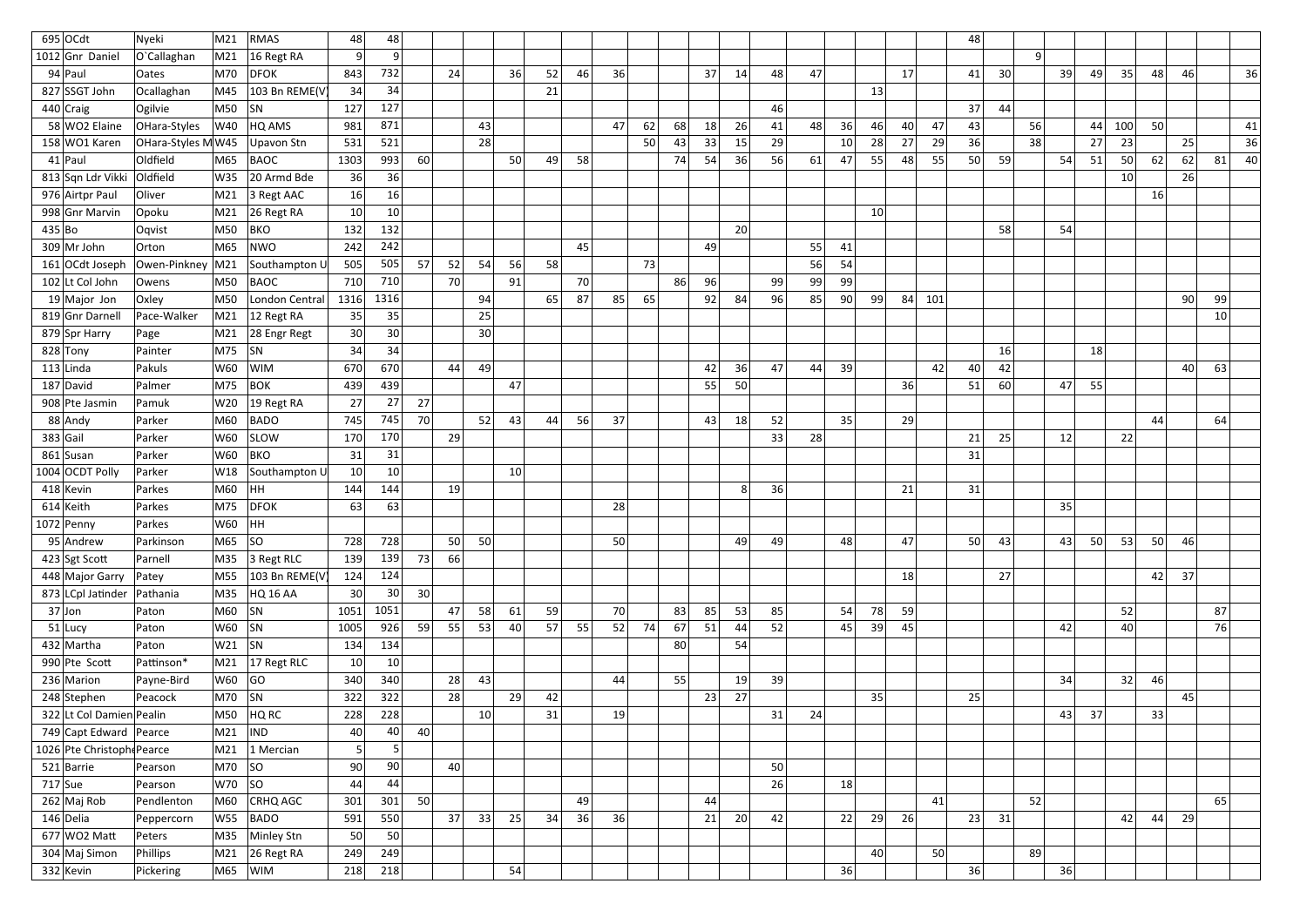| 525 Hilary                 | Pickering    | W65        | <b>WIM</b>                      | 89              | 89             |                 |    |    | 32 |    |    |    |    |    |    |    |    |                 |    |    |                 |    |    |    |    |    |                 |    |    |    |    |
|----------------------------|--------------|------------|---------------------------------|-----------------|----------------|-----------------|----|----|----|----|----|----|----|----|----|----|----|-----------------|----|----|-----------------|----|----|----|----|----|-----------------|----|----|----|----|
| 288 Capt Eddie             | Pickersgill  | M45        | <b>BAOC</b>                     | 263             | 263            | 45              | 59 | 46 |    |    |    |    |    |    |    |    |    |                 |    |    |                 |    |    |    |    |    |                 |    |    |    |    |
| 362 Katherine              | Pike         | W55        | <b>WIM</b>                      | 188             | 188            |                 |    |    |    | 21 | 32 |    |    |    | 31 |    | 35 | 19              |    | 21 |                 |    | 3  |    |    |    |                 |    |    |    | 26 |
| $414$  Brian               | Pilling      | M70        | SN                              | 147             | 147            |                 | 23 |    | 25 |    |    |    |    |    |    | 15 | 29 |                 |    |    |                 |    | 27 |    |    |    |                 | 28 |    |    |    |
| $454$ Chris                | Poole        | M60        | <b>TVOC</b>                     | 121             | 121            |                 |    |    |    |    |    | 51 |    |    |    | 17 |    |                 |    |    |                 |    |    |    |    |    | 53              |    |    |    |    |
| 988 Clare                  | Povey        | <b>W50</b> | GO                              | 10              | 10             |                 |    |    |    |    |    |    |    |    |    |    |    |                 |    |    |                 |    |    |    |    |    | 10 <sup>1</sup> |    |    |    |    |
| $1005$ Edwin               | Povey        | M16        | GO                              | 10              | 10             |                 |    |    |    |    |    |    |    |    |    |    |    |                 |    |    |                 |    |    |    |    |    | 10 <sup>1</sup> |    |    |    |    |
| $1007$ Zoe                 | Povey        | W14        | GO                              | 10              | 10             |                 |    |    |    |    |    |    |    |    |    |    |    |                 |    |    |                 |    |    |    |    |    | 10              |    |    |    |    |
| 476 Roger                  | Powell       | M70        | $ $ SN                          | 112             | 112            |                 |    |    |    |    |    |    |    |    |    |    |    |                 | 30 |    |                 |    |    |    |    | 32 |                 |    |    |    |    |
| 576 Capt Ben               | Powell       | M35        | <b>Worthy Down S</b>            | 73              | 73             | 73              |    |    |    |    |    |    |    |    |    |    |    |                 |    |    |                 |    |    |    |    |    |                 |    |    |    |    |
| 1024 LCpl Colin            | Powell       | M21        | 1 Coldm Gds                     | 6               | 6 <sup>1</sup> | $6 \mid$        |    |    |    |    |    |    |    |    |    |    |    |                 |    |    |                 |    |    |    |    |    |                 |    |    |    |    |
| 709 Capt Sam               | Price-Turner | W35        | <b>Worthy Down S</b>            | 47              | 47             | 47              |    |    |    |    |    |    |    |    |    |    |    |                 |    |    |                 |    |    |    |    |    |                 |    |    |    |    |
| 365 Beryl                  | Pring        | W75        | SAX                             | 185             | 185            |                 | 11 | 16 |    |    |    |    |    |    |    |    | 27 | 27              | 24 |    |                 |    | 12 | 22 |    | 25 | 21              |    |    |    |    |
| 537 Roger                  | Pring        | M75        | <b>SAX</b>                      | 85              | 85             |                 | 6  | 18 |    |    |    |    |    |    |    |    | 20 | 20              |    |    |                 |    |    |    |    |    | 16              |    |    |    |    |
| 32 Christopher             | Pritchett    | M60        | <b>WIGHTO</b>                   | 1247            | 1129           |                 | 60 | 69 | 67 | 70 |    | 68 |    |    | 61 | 60 | 66 | 70              | 65 | 70 | 59              | 67 | 65 |    |    | 67 | 67              | 59 | 70 |    |    |
| $81$  lan                  | Prosser      | M60        | BAOC                            | 756             | 756            |                 |    | 47 |    |    |    |    | 43 |    |    | 47 | 47 | 48              | 37 |    | 36              | 49 | 54 | 29 | 54 | 40 | 48              |    |    | 57 | 72 |
| $101$ Carol                | Prosser      | W60        | <b>BAOC</b>                     | 710             | 710            |                 |    | 49 |    |    |    |    |    |    | 44 | 33 | 43 | 39              | 39 |    | 44              | 43 | 44 | 38 | 47 | 33 | 42              |    |    | 66 | 58 |
| $191$ Gill                 | Prowse       | W60        | SN                              | 429             | 429            | 33              |    | 37 |    |    |    |    |    |    | 31 | 33 | 44 |                 | 17 |    | 28              |    | 34 | 30 |    | 27 |                 | 37 | 39 | 26 |    |
| 883 Dennis                 | Prowse       | M70        | SN                              | 30 <sup>°</sup> | 30             |                 |    |    |    |    | 2  |    |    | 28 |    |    |    |                 |    |    |                 |    |    |    |    |    |                 |    |    |    |    |
| $78$ Jim                   | Prowting     | M75        | <b>TVOC</b>                     | 762             | 762            |                 | 47 | 52 |    | 50 |    |    |    |    |    | 29 | 46 | 37              | 40 | 46 | 43              |    |    | 42 |    | 47 | 50              | 35 | 45 | 52 |    |
| $505$ Tim                  | Pugh         | M75        | GO                              | 97              | 97             |                 |    | 20 |    |    |    | 22 |    |    |    |    | 28 |                 |    |    |                 |    |    |    |    |    |                 |    |    |    |    |
| $509$ Steve                | Pullen       | M65        | SOC                             | 96              | 96             |                 |    |    |    |    |    |    |    |    |    |    |    | 30 <sup>1</sup> | 36 |    | 30 <sup>°</sup> |    |    |    |    |    |                 |    |    |    |    |
| 945 LCpl Dhruba A Pun      |              | M21        | $9$ Regt RLC                    | 21              | 21             |                 | 21 |    |    |    |    |    |    |    |    |    |    |                 |    |    |                 |    |    |    |    |    |                 |    |    |    |    |
| 961 Pte Abhishek Purja     |              | M21        | 19 Regt RA                      | 20              | 20             | 20 <sup>2</sup> |    |    |    |    |    |    |    |    |    |    |    |                 |    |    |                 |    |    |    |    |    |                 |    |    |    |    |
| 21 Captain Garet Radcliffe |              | M40        | $ 3$ Regt AAC                   | 1274            | 1274           |                 | 85 | 96 |    |    |    | 88 |    |    | 86 | 85 |    | 93              |    |    | 89              |    | 85 | 93 |    |    | 188             |    | 96 | 93 | 97 |
| 114 Richard                | Rae          | M75        | <b>BKO</b>                      | 756             | 667            |                 |    | 33 | 34 | 35 | 38 | 17 | 65 | 55 | 39 | 10 | 40 |                 | 36 | 28 | 31              |    |    | 15 | 52 | 25 | 30              |    |    | 47 | 41 |
| $991$ LCpl Md              | Rahman       | M35        | 1 Mercian                       | 10              | 10             |                 |    |    |    |    |    |    |    |    |    |    |    | 10 <sup>1</sup> |    |    |                 |    |    |    |    |    |                 |    |    |    |    |
| 556 Cpl Bishwajit   Rai    |              | M21        | $1$ RGR                         | 79              | 79             | 43              |    | 36 |    |    |    |    |    |    |    |    |    |                 |    |    |                 |    |    |    |    |    |                 |    |    |    |    |
| 654 Cpl Mahesh   Rai       |              |            | $ M21 $ 3 Sig Regt              | 54              | 54             |                 |    |    |    |    |    |    |    |    |    |    |    |                 |    |    |                 |    | 15 |    | 15 | 24 |                 |    |    |    |    |
| 661 PTE Rijesh             | Rai          |            | M20 2 RANGER                    | 53              | 53             | 53              |    |    |    |    |    |    |    |    |    |    |    |                 |    |    |                 |    |    |    |    |    |                 |    |    |    |    |
| 675 SSgt Nabin             | Rai          |            | M45 RMAS                        | 50              | 50             | 50              |    |    |    |    |    |    |    |    |    |    |    |                 |    |    |                 |    |    |    |    |    |                 |    |    |    |    |
| 747 Cpl Shiwahang Rai      |              |            | $\vert$ M21 $\vert$ 12 Regt RA  | 40              | 40             |                 |    |    |    |    |    |    |    |    |    |    |    | 40              |    |    |                 |    |    |    |    |    |                 |    |    |    |    |
| 800 LCpl Sandesh Rai       |              |            | $\vert$ M21 $\vert$ 1 Sig Regt  | 37              | 37             |                 |    |    |    |    |    |    |    |    | 37 |    |    |                 |    |    |                 |    |    |    |    |    |                 |    |    |    |    |
| 831 LCpl Abinai            | Rai          |            | $\vert$ M21 $\vert$ 4 Rifles    | 34              | 34             | 34              |    |    |    |    |    |    |    |    |    |    |    |                 |    |    |                 |    |    |    |    |    |                 |    |    |    |    |
| 844 PTE Utshab             | Rai          |            | M21 2 RANGER                    | 33              | 33             | 33              |    |    |    |    |    |    |    |    |    |    |    |                 |    |    |                 |    |    |    |    |    |                 |    |    |    |    |
| 920 Pte Roshan             | Rai          |            | $\vert$ M21 $\vert$ 27 Regt RLC | 26              | 26             |                 |    |    |    |    |    |    |    |    |    |    |    |                 | 26 |    |                 |    |    |    |    |    |                 |    |    |    |    |
| 926 Pte Suryaman Rai       |              |            | $M21$ 1 RGR                     | 25              | 25             | 25              |    |    |    |    |    |    |    |    |    |    |    |                 |    |    |                 |    |    |    |    |    |                 |    |    |    |    |
| 935 LCpl Nishan Rai        |              |            | $\vert$ M21 26 Regt RA          | 23              | 23             | 23              |    |    |    |    |    |    |    |    |    |    |    |                 |    |    |                 |    |    |    |    |    |                 |    |    |    |    |
| 985 Rfn Sundar             | Rai          |            | $\mid$ M21 2 RANGER             | 12              | 12             |                 |    |    |    |    |    |    |    |    |    |    |    |                 |    |    |                 |    |    |    |    | 12 |                 |    |    |    |    |
| $1053$ Cpl Jitan           | Rai          |            | M21 2 RANGERS                   |                 |                |                 |    |    |    |    |    |    |    |    |    |    |    |                 |    |    |                 |    |    |    |    |    |                 |    |    |    |    |
| 1070 Pte Nisan             | Rai          |            | $\vert$ M21 $\vert$ 9 Regt RLC  |                 |                |                 |    |    |    |    |    |    |    |    |    |    |    |                 |    |    |                 |    |    |    |    |    |                 |    |    |    |    |
| 394 Major Huw              | Raikes       |            | M35 Army HQ                     | 164             | 164            |                 |    |    |    |    |    |    |    |    |    |    |    |                 |    | 70 |                 | 94 |    |    |    |    |                 |    |    |    |    |
| 305 LCpl Nabin             | Rana         |            | $M21$ 6 Bn REME                 | 249             | 249            |                 |    |    |    |    |    |    |    |    |    |    | 37 |                 |    | 24 | 37              |    | 29 |    | 61 | 32 | 29              |    |    |    |    |
| 858 LCpl Laxman            | Rana         |            | $\vert$ M21 $\vert$ 3 Sig Regt  | 31              | 31             |                 |    |    |    |    |    |    |    |    |    |    |    |                 |    |    |                 |    |    |    |    |    | 21              |    |    |    | 10 |
| 880 Pte Ashim              | Rana         |            | $\vert$ M21 $\vert$ 4 Rifles    | 30              | $30\,$         | 30              |    |    |    |    |    |    |    |    |    |    |    |                 |    |    |                 |    |    |    |    |    |                 |    |    |    |    |
| 734 LCpl Binod             | Rasaili      |            | $\vert$ M21 $\vert$ 19 Regt RA  | 41              | 41             |                 |    |    |    |    |    |    |    |    |    |    |    |                 |    |    |                 |    |    |    |    |    |                 |    |    |    |    |
| 911 Pte Rojan              | Rasaili BK   |            | $\vert$ M21 $\vert$ 9 Regt RLC  | 27              | 27             | 27              |    |    |    |    |    |    |    |    |    |    |    |                 |    |    |                 |    |    |    |    |    |                 |    |    |    |    |
| 643 Capt Marc              | Ravenhill    |            | $\vert$ M45 $\vert$ 16 Regt RA  | 56              | 56             |                 |    |    |    |    |    |    |    |    |    |    |    |                 |    |    |                 |    |    |    | 56 |    |                 |    |    |    |    |
| 981 Gnr Thomas   Read      |              |            | $\vert$ M21 $\vert$ 16 Regt RA  | 14              | 14             |                 |    |    |    |    |    |    |    |    |    |    |    |                 |    |    |                 |    |    |    | 14 |    |                 |    |    |    |    |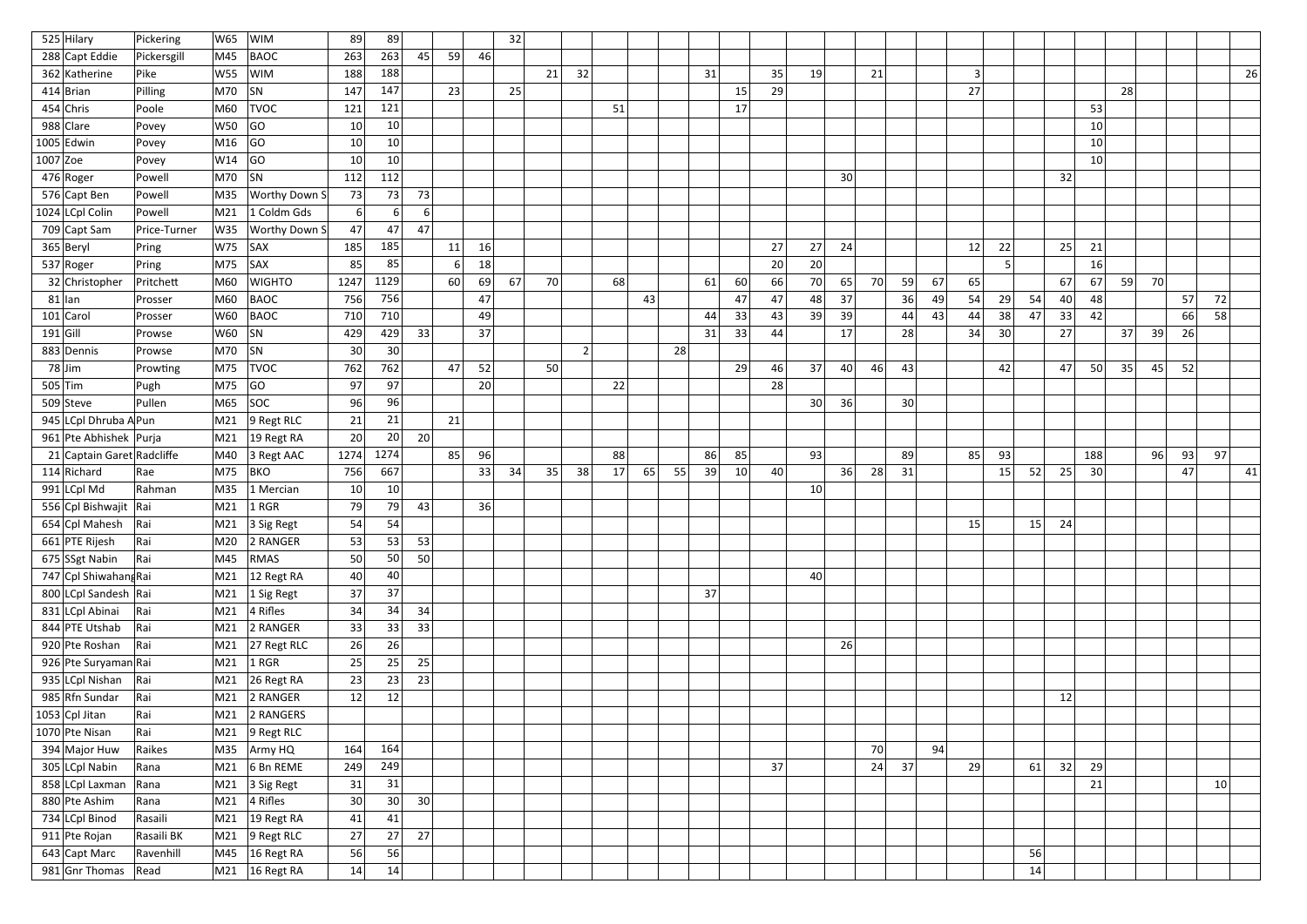|                 | 1046 CPL Micheal            | Reavell    | M45             | 103 Bn REME(V)       |                 |                 |    |    |    |                |    |    |    |    |    |    |                 |    |    |     |     |                 |    |    |     |    |                 |    |    |    |    |         |
|-----------------|-----------------------------|------------|-----------------|----------------------|-----------------|-----------------|----|----|----|----------------|----|----|----|----|----|----|-----------------|----|----|-----|-----|-----------------|----|----|-----|----|-----------------|----|----|----|----|---------|
|                 | $821$ Ocdt                  | Redpath    | M21             | RMAS                 | 35              | 35              |    |    |    |                |    |    |    |    |    |    |                 |    |    |     |     | 35              |    |    |     |    |                 |    |    |    |    |         |
|                 | 1003 Cfn Matthew Reeves     |            | M18             | REME                 | 10              | 10 <sup>1</sup> |    |    |    |                |    |    |    |    |    |    |                 |    |    |     |     |                 |    |    |     |    | 10 <sup>1</sup> |    |    |    |    |         |
|                 | 776 SSGT Necoleia Reid      |            | W45             | 2 RANGER             | 39              | 39              |    |    |    |                |    |    |    |    |    |    |                 |    |    |     |     |                 |    |    |     |    | 39              |    |    |    |    |         |
|                 | $1067$  2LT Sam             | Remer      | M21             | 1 Mercian            |                 |                 |    |    |    |                |    |    |    |    |    |    |                 |    |    |     |     |                 |    |    |     |    |                 |    |    |    |    |         |
|                 | $755$ Ocdt                  | Rex        | M <sub>21</sub> | RMAS                 | 40 <sup>°</sup> | 40              |    |    |    |                |    |    |    |    |    |    |                 |    |    |     |     | 40              |    |    |     |    |                 |    |    |    |    |         |
|                 | 545 Lt Col Edward Reynolds  |            | M40             | 2 RANGERS            | 83              | 83              |    |    |    |                |    |    |    |    |    |    |                 |    |    |     |     | 32              |    | 13 |     |    | 38              |    |    |    |    |         |
|                 | 27 Col James                | Rhodes     | M45             | Army HQ              | 1234            | 1234            | 73 |    | 86 |                | 81 | 83 | 84 | 87 |    | 80 |                 | 87 |    |     |     |                 |    |    |     |    |                 | 68 | 81 |    | 90 |         |
|                 | $338$ Ruth                  | Rhodes     | W75             | SO                   | 225             | 212             |    | 14 | 14 | 13             | 8  | 6  |    |    |    | 19 |                 | 19 | 3  |     | 7   | 8 <sup>1</sup>  |    | 6  | 12  |    | $6 \mid$        | 12 |    | 20 | 8  | 18      |
|                 | 918 Cpl Karl                | Richards   | M35             | RMAS                 | 26              | 26              | 26 |    |    |                |    |    |    |    |    |    |                 |    |    |     |     |                 |    |    |     |    |                 |    |    |    |    |         |
|                 | $979$ Alan                  | Richards   | M75             | NGOC                 | 15              | 15              |    |    |    |                |    |    |    |    |    |    |                 |    |    |     |     |                 |    |    |     |    |                 |    |    |    |    |         |
|                 | 1063 Pte Chelsea            | Richards   | W21             | $9$ Regt RLC         |                 |                 |    |    |    |                |    |    |    |    |    |    |                 |    |    |     |     |                 |    |    |     |    |                 |    |    |    |    |         |
|                 | 373 Major Tony              | Richardson | M40             | $1$ RHA              | 181             | 181             |    |    |    |                |    |    |    |    |    |    |                 |    |    |     |     |                 | 40 | 40 | 40  | 61 |                 |    |    |    |    |         |
|                 | $225$ Peter                 | Riches     | M70             | <b>TVOC</b>          | 365             | 365             | 53 |    | 22 | $\overline{3}$ |    | 23 |    |    | 55 |    |                 |    | 22 |     | 22  | 1               |    | 10 | 100 |    | 13              | 15 |    |    | 10 |         |
|                 | 620 SSgt Dave               | Riches     | M60             | 37 Sigs Regt         | 62              | 62              |    |    |    |                |    |    |    |    |    |    |                 | 62 |    |     |     |                 |    |    |     |    |                 |    |    |    |    |         |
|                 | 290 Major Jonatha Rider     |            | M50             | 12 Regt RA           | 261             | 261             |    | 42 | 41 | 40             | 38 |    |    |    |    |    |                 |    |    |     | 100 |                 |    |    |     |    |                 |    |    |    |    |         |
|                 | $601$ Col T                 | Ridgeway   | M45             | Army HQ              | 67              | 67              |    |    |    | 67             |    |    |    |    |    |    |                 |    |    |     |     |                 |    |    |     |    |                 |    |    |    |    |         |
|                 | 997 Cfn Alex                | Ridley     | M20             | <b>DSEME</b>         | 10              | 10 <sup>°</sup> |    |    |    |                |    |    |    |    |    |    |                 |    |    |     |     |                 |    |    |     |    | 10              |    |    |    |    |         |
|                 | $216$ Helen                 | Rivers     | W65             | GO                   | 373             | 373             |    |    |    |                |    |    |    |    | 48 |    | 15              | 35 | 32 | 28  | 37  |                 |    |    |     |    | 29              |    | 36 | 39 | 42 |         |
|                 | $405$ Ben                   | Rivers     | M75             | GO                   | 152             | 152             |    |    |    |                |    |    |    |    |    |    | 10              | 39 | 27 |     | 17  |                 |    |    |     |    |                 |    |    | 34 | 12 |         |
|                 | 628 Capt Nathan             | Rixson     | M21             | <b>Worthy Down S</b> | 60              | 60              | 60 |    |    |                |    |    |    |    |    |    |                 |    |    |     |     |                 |    |    |     |    |                 |    |    |    |    |         |
|                 | 149 Lt Col Andrew Robertson |            | M40             | Upavon Stn           | 546             | 546             |    |    |    |                |    | 60 |    |    | 77 | 58 | 31              |    |    |     |     | 44              |    |    |     |    |                 |    | 31 | 54 | 44 | 46      |
|                 | 444 Maj Cecily              | Robertson  | W45             | Upavon Stn           | 126             | 126             |    |    |    |                |    |    |    |    | 31 |    | 10 <sup>1</sup> |    |    |     |     | 10              | 12 |    |     |    |                 |    |    | 34 |    |         |
|                 | $664$ Sarah                 | Robertson  | W45             | SARUM                | 52              | 52              |    |    |    |                |    |    |    |    |    | 18 |                 |    |    |     |     |                 | 34 |    |     |    |                 |    |    |    |    |         |
|                 | $699$ Steve                 | Robertson  | M65             | QO                   | 47              | 47              |    |    |    |                |    |    |    |    |    |    |                 |    |    |     |     |                 | 47 |    |     |    |                 |    |    |    |    |         |
|                 | $251$ Gavin                 | Robinson   | M55             | <b>BAOC</b>          | 319             | 319             |    |    |    |                |    |    |    |    |    |    | 39              | 49 |    |     |     |                 | 51 |    |     |    | 47              | 48 | 39 | 46 |    |         |
|                 | 579 Debra                   | Robinson   | W55             | <b>SN</b>            | 72              | 72              |    |    |    |                |    |    | 41 |    |    |    |                 |    |    | 31  |     |                 |    |    |     |    |                 |    |    |    |    |         |
|                 | 1057 Bdr Dean               | Robinson   | M35             | 26 Regt RA           |                 |                 |    |    |    |                |    |    |    |    |    |    |                 |    |    |     |     |                 |    |    |     |    |                 |    |    |    |    |         |
|                 | 341 WO2 Mark                | Robson     | M35             | Army HQ              |                 | $210$ 210       | 69 |    |    |                |    |    |    |    |    |    |                 |    |    |     |     |                 |    |    |     |    |                 |    | 45 | 47 |    |         |
|                 | $31$ Sarah                  | Rollins    | $W45$ SN        |                      | 1149            | 1149            |    |    |    | 95             | 90 |    | 94 |    | 83 |    | 70              | 98 | 93 | 100 |     | 70              |    | 94 | 95  |    |                 |    | 70 |    | 97 |         |
|                 | $395$ David                 | Rollins    | M55             | <b>BAOC</b>          | 164             | 164             |    |    |    |                |    |    | 94 |    |    |    |                 | 70 |    |     |     |                 |    |    |     |    |                 |    |    |    |    |         |
|                 | $411$ Thomas                | Rollins    | $M14$ SN        |                      | 150             | 150             |    |    |    |                |    |    |    |    | 89 |    |                 |    |    |     |     | 61              |    |    |     |    |                 |    |    |    |    |         |
|                 | $47$ Alan                   | Rosen      | M65             | HH                   | 1079            | 947             | 83 | 50 | 48 |                | 50 |    | 50 |    | 80 | 50 | 48              | 43 |    | 42  |     | 48              | 50 | 50 | 50  |    | 50              | 61 | 50 |    | 70 |         |
|                 | $77$ Janet                  | Rosen      | $W65$ $ HH$     |                      | 865             | 767             | 57 | 36 | 42 |                | 36 |    | 46 |    | 64 | 46 | 34              | 49 | 39 | 37  |     | 43              | 46 | 37 | 46  |    | 28              |    | 47 |    | 43 |         |
|                 | 885 David                   | Rosen      | M65             | SROC                 | 29              | 29              |    |    | 29 |                |    |    |    |    |    |    |                 |    |    |     |     |                 |    |    |     |    |                 |    |    |    |    |         |
|                 | 891 Miriam                  | Rosen      | W70             | SROC                 | 28              | 28              |    |    | 28 |                |    |    |    |    |    |    |                 |    |    |     |     |                 |    |    |     |    |                 |    |    |    |    |         |
|                 | 511 SSgt Calvin             | Routledge  | M50             | <b>CRHQ AGC</b>      | 95              | 95              |    |    |    |                |    |    |    |    |    |    |                 |    |    |     |     |                 | 95 |    |     |    |                 |    |    |    |    |         |
|                 | 580 Lance Bombar Rowe       |            | W21             | $1$ RHA              | 72              | 72              |    |    |    |                |    |    |    |    |    |    |                 |    |    |     |     |                 |    | 39 |     | 33 |                 |    |    |    |    |         |
|                 | 846 Gunner Kriste Rutter    |            | W20             | $1$ RHA              | 33              | 33              |    |    |    |                |    |    |    |    |    |    |                 |    |    |     |     |                 |    |    |     | 33 |                 |    |    |    |    |         |
|                 | $657$ Dave                  | Ryder      | $M60$ SN        |                      | 53              | 53              |    |    |    |                |    |    |    |    |    |    |                 |    |    |     |     |                 |    |    | 53  |    |                 |    |    |    |    |         |
|                 | 410 Sgt Mamat               | Saine      |                 | M35 2 LANCS/3 RAN    | 150             | 150             |    | 25 | 27 | 18             |    |    |    |    |    |    |                 |    |    |     |     |                 |    |    |     |    |                 |    |    |    |    |         |
|                 | $285$ Nigel                 | Saker      | M70             | <b>SLOW</b>          | 267             | 267             |    |    | 17 |                |    |    |    |    | 49 |    |                 | 21 | 22 | 37  |     | 20 <sup>1</sup> |    | 27 |     |    | 17              |    | 14 | 43 |    |         |
|                 | $227$ Tim                   | Sands      | M70             | $ $ BOK              | 356             | 356             |    |    | 56 | 51             |    | 51 | 49 |    |    | 57 | 36              |    |    |     |     |                 |    |    |     |    |                 |    |    |    |    |         |
|                 | 303 Carol                   | Sands      | W70             | $ $ BOK              | 249             | 249             |    | 29 | 44 | 39             |    | 46 | 29 |    |    | 39 | 23              |    |    |     |     |                 |    |    |     |    |                 |    |    |    |    |         |
|                 | $46$ Maj CJ                 | Sapwell    | W50             | <b>RCHQ</b>          | 990             | 955             |    | 44 |    | 48             |    |    | 36 |    |    | 69 | 39              | 60 | 62 | 70  | 66  | 52              | 73 | 63 |     |    | 58              | 46 | 47 | 59 |    |         |
|                 | 79 David                    | Saunders   | M60             | HH.                  | 760             | 760             |    | 48 | 44 |                | 49 |    | 48 |    | 74 |    | 36              | 51 |    | 46  |     |                 |    | 49 | 44  |    | 53              |    | 39 | 62 | 60 |         |
|                 | $264$ Mark                  | Saunders   | M60             | BOK                  | 299             | 299             |    |    |    |                |    |    |    |    |    |    | 62              | 87 |    | 67  |     | 83              |    |    |     |    |                 |    |    |    |    |         |
|                 | 711 Alison                  | Saunders   | $W60$ HH        |                      | 46              | 46              |    |    |    |                |    |    |    |    | 46 |    |                 |    |    |     |     |                 |    |    |     |    |                 |    |    |    |    |         |
| 346 Lt Col Gary |                             |            |                 | M40   Army HQ        | 205             | 205             |    |    |    |                |    |    |    | 66 |    |    |                 |    |    |     |     |                 |    |    |     |    |                 |    |    |    |    | $85$ 54 |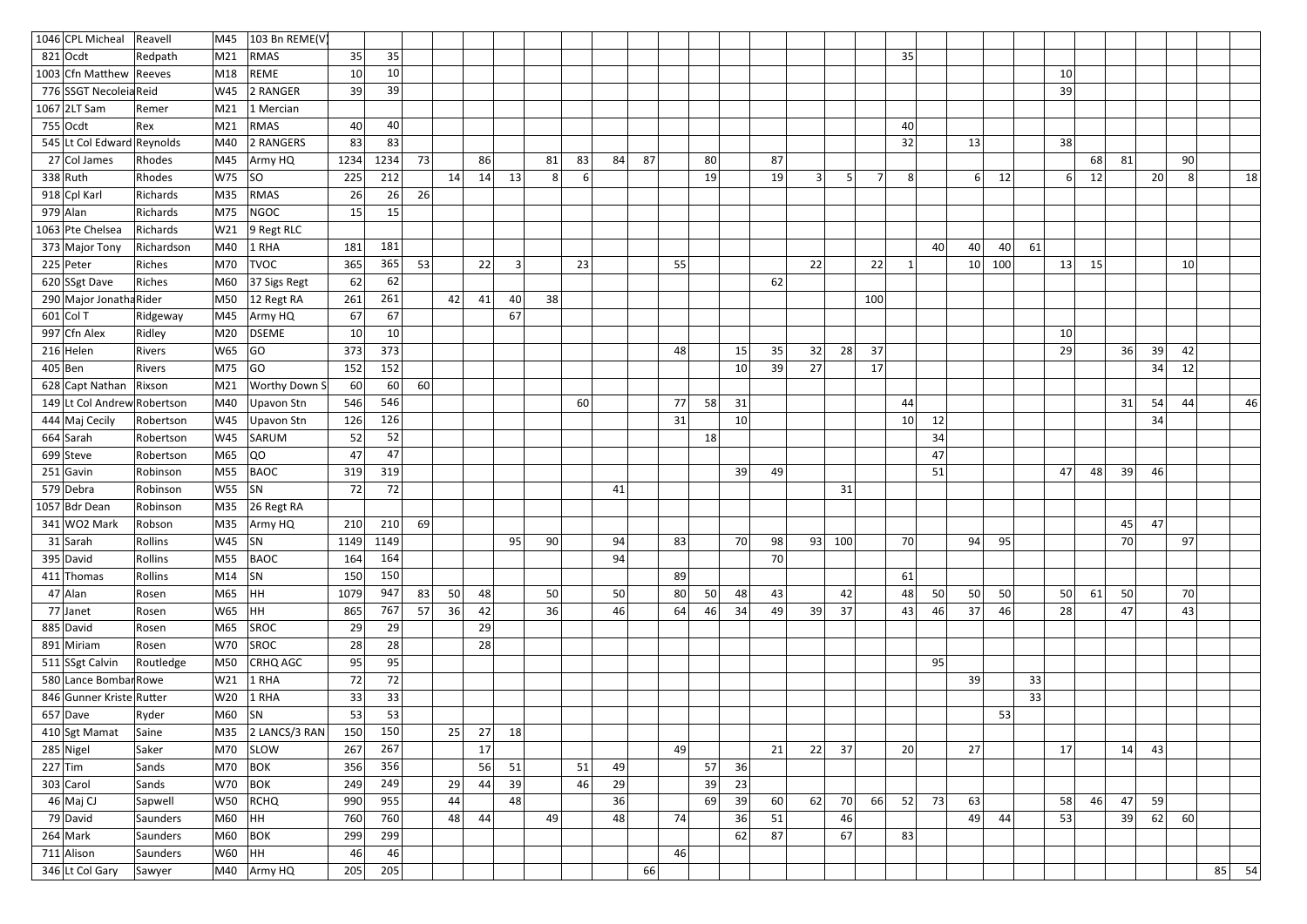|            | 246 WO1 Brian                 | Saxton               | M45             | 15 Sig Regt     | 324       | 324          |                 |                 |    |     |    | 34 |    |    |    | 40 | 28 |    |          |    |    | 45             |    |    |           |    |                |                 |    |    | 46 | 79 |          |
|------------|-------------------------------|----------------------|-----------------|-----------------|-----------|--------------|-----------------|-----------------|----|-----|----|----|----|----|----|----|----|----|----------|----|----|----------------|----|----|-----------|----|----------------|-----------------|----|----|----|----|----------|
| $481$  lan |                               | Sayer                | M70             | <b>WSX</b>      | 108       | 108          |                 |                 |    |     |    | 51 |    |    |    | 57 |    |    |          |    |    |                |    |    |           |    |                |                 |    |    |    |    |          |
|            | $121$ Sarah                   | Scarbrough           | W35             | MV              | 643       | 643          |                 | 56              |    |     | 70 |    |    |    |    |    | 56 | 65 |          | 59 |    | 57             |    | 64 | <b>66</b> |    | 88             | 62              |    |    |    |    |          |
|            | 863 Hugh And Ral Scarbrough   |                      | M10             | $\vert$ MV      | 31        | 31           |                 |                 |    |     |    |    |    |    | 31 |    |    |    |          |    |    |                |    |    |           |    |                |                 |    |    |    |    |          |
|            | $1022$ Ralph                  | Scarbrough           | M12             | MV              | 6         | 6            |                 |                 |    |     |    |    |    |    |    |    |    |    |          |    |    | 6              |    |    |           |    |                |                 |    |    |    |    |          |
|            | 662 Antony                    | Schofield            | M60             | MV              | 53        | 53           |                 |                 |    |     |    |    |    |    |    |    |    |    |          |    |    |                |    |    |           |    |                |                 |    | 53 |    |    |          |
|            | 364 Malcolm                   | Scott                | M65             | SN              | 186       | 186          |                 | 18 <sup>1</sup> | 32 | 13  | 29 |    |    |    |    |    | 18 |    | 27       | 22 | 27 |                |    |    |           |    |                |                 |    |    |    |    |          |
|            | 962 Martin                    | Sellens              | M70             | SOS             | 20        | 20           |                 |                 |    |     |    |    |    |    |    |    |    |    | 20       |    |    |                |    |    |           |    |                |                 |    |    |    |    |          |
|            | $1015$ Hilary                 | Sellens              | W65             | <b>SOS</b>      | 8         | 8            |                 |                 |    |     |    |    |    |    |    |    |    |    | 8        |    |    |                |    |    |           |    |                |                 |    |    |    |    |          |
|            | $409$  Brian                  | Sewell               | M65             | BKO             | 151       | 151          |                 |                 |    |     |    |    |    |    |    |    |    |    |          |    |    |                |    | 27 | 31        |    | 21             |                 | 12 | 33 | 27 |    |          |
|            | $679$ Sgt Jay                 | Seymour              | M21             | 2 RANGER        | 50        | 50           |                 |                 |    |     |    |    |    |    |    |    |    |    |          |    |    |                |    |    |           |    | 50             |                 |    |    |    |    |          |
|            | 64 WO2 Carl                   | Shackleton           | M40             | <b>IND</b>      | 840       | 820          | 57              |                 | 48 | 45  |    | 50 | 51 |    |    | 51 | 20 | 52 | 54       | 47 |    | 48             | 55 | 39 | 44        |    |                | 47              | 47 |    |    |    | 45       |
|            | 74 Nicholas                   | Shanahan             | M45             | <b>BAOC</b>     | 780       | 780          |                 | 56              | 64 | 43  |    |    |    |    | 71 | 60 | 37 |    |          |    |    | 27             | 70 | 48 |           |    |                |                 | 49 | 68 | 64 |    | 70       |
|            | $172$ Gabi                    | Shanahan             | W60             | <b>BAOC</b>     | 470       | 470          |                 | 16              | 60 | 44  |    |    |    |    |    |    |    |    |          |    |    | 13             | 43 | 40 |           |    |                |                 | 39 | 61 | 44 |    | 55       |
| $186$ Gill |                               | Sharp                | W60             | <b>SN</b>       | 445       | 443          |                 | 16              | 30 | 27  |    | 18 | 12 |    |    | 34 | 16 | 36 |          |    | 33 | 34             | 20 | 25 |           |    | 26             | 35              |    |    |    |    |          |
|            | 314 Gnr Liam                  | Sharpe               | M18             | 12 Regt RA      | 236       | 236          |                 |                 | 22 | 40  | 37 |    |    |    |    |    | 37 |    |          |    |    |                |    |    |           |    |                |                 |    |    |    | 63 |          |
|            | 754 Pte Bikal                 | Sherpa               | M21             | 27 Regt RLC     | 40        | 40           |                 |                 |    |     |    |    |    |    |    |    |    | 14 |          | 26 |    |                |    |    |           |    |                |                 |    |    |    |    |          |
|            | 877 LCpl Migur                | Sherpa               | M21             | $ 4$ Rifles     | 30        | 30           | 30 <sup>1</sup> |                 |    |     |    |    |    |    |    |    |    |    |          |    |    |                |    |    |           |    |                |                 |    |    |    |    |          |
|            | 768 Cpl Melanie               | Shorter              | W21             | 2 RANGER        | 39        | 39           |                 |                 |    |     |    |    |    |    |    |    |    |    |          |    |    |                |    |    |           |    | 39             |                 |    |    |    |    |          |
|            | $92$ John                     | Simmons              | M70             | BOK             | 738       | 738          |                 |                 |    |     |    | 64 | 62 |    |    | 60 | 35 | 64 |          |    |    |                |    | 62 | 57        |    |                | 54              | 55 |    |    |    | 60       |
|            | 159 Alison                    | Simmons              | W65             | BOK             | 512       | 512          |                 |                 |    |     | 50 |    |    |    |    | 59 |    |    |          |    |    | 57             |    |    |           |    | 56             | 59              | 55 |    |    |    | 62       |
|            | $297$ Chris                   | Simpson              | M75             | SO              | 255       | 255          |                 | 24              | 27 | 33  | 14 |    | 19 |    |    |    | 18 | 29 |          |    |    | 21             |    | 28 | 19        |    |                |                 |    |    |    |    |          |
|            | 760 Travis                    | Sims                 | M20             | <b>REME</b>     | 40<br>194 | 40<br>194    |                 |                 |    |     |    |    |    |    |    |    | 57 |    |          |    |    |                |    |    |           |    | 40             |                 |    |    |    |    |          |
|            | 355 Capt Tom                  | Skelding<br>Skillman | M21<br>M65      | 1 Mercian<br>GO | 342       | 342          |                 |                 |    |     |    |    |    |    |    |    |    | 44 |          | 32 |    | 63<br>29       |    | 34 | 26        |    | 36             |                 | 19 | 60 | 51 |    |          |
|            | $233$ Danny<br>$344$ Cpl Jack | Skilton              | M21             | 12 Regt RA      | 205       | 205          |                 |                 |    | 45  |    |    |    |    |    |    |    |    | 11<br>50 | 49 | 61 |                |    |    |           |    |                |                 |    |    |    |    |          |
|            | 25 Maj Melanie                | Slade                | W50             | London Central  | 1274      | 1249         |                 |                 | 87 |     |    |    | 74 |    | 73 |    | 25 | 64 | 70       | 79 |    | 57             |    | 62 | 83        | 98 | 83             | 34              | 59 |    | 91 |    | 83       |
|            | 389 Charlotte                 | Slade                | W14             | <b>SN</b>       | 168       | 168          |                 |                 |    |     |    |    |    |    | 76 |    |    |    |          |    |    |                |    |    |           |    |                |                 | 45 |    |    |    | 47       |
|            | $35 R$ obin                   | Smith                | M65             | SO              | 1390      | 1067         |                 | 57              | 58 | 100 | 31 | 68 | 65 |    |    | 57 | 43 | 63 | 60       |    | 50 | 52             | 60 | 46 | 60        |    | 52             | 57              |    | 62 | 62 |    | 49       |
|            | $116$ Mick                    | Smith                | M70  HH         |                 | 658       | 658          | 67              |                 |    |     | 67 | 53 |    |    |    |    | 30 | 57 |          |    | 40 | 47             |    | 48 | 43        |    | 50             |                 | 44 |    | 60 |    |          |
|            | $164$ Terry                   | Smith                | $ M70 $ $ SOC $ |                 | 490       | 490          |                 |                 |    | 36  |    |    | 32 |    |    | 46 | 32 | 43 | 40       | 37 | 36 | 28             |    | 27 |           |    |                | 38              |    | 46 | 49 |    |          |
|            | 275 Frederick                 | Smith                | M60             | GO              | 287       | 287          |                 | 53              | 26 |     |    |    |    |    |    |    | 25 | 24 |          | 24 |    | 7 <sup>1</sup> |    | 13 | 39        |    | 7 <sup>1</sup> |                 |    | 36 |    |    |          |
|            | 278 Peter                     | Smith                | M55             | SN              | 280       | 280          |                 |                 | 23 |     |    |    | 13 |    |    |    |    |    |          | 22 | 26 | 28             | 25 | 26 | 26        |    |                | 30 <sup>2</sup> | 20 | 41 |    |    |          |
|            | 464 Christine                 | Smith                | W75             | BADO            | 118       | 118          |                 |                 | 17 | 19  |    |    |    |    |    |    |    |    |          |    |    |                |    |    |           |    | 15             |                 |    |    | 39 |    |          |
|            | 834 Flt Lt R                  | Smith                | M55             | Surrey Wing AT  | 34        | 34           |                 |                 |    |     |    |    |    |    |    |    |    | 15 |          | 19 |    |                |    |    |           |    |                |                 |    |    |    |    |          |
|            | $1031$ Diana                  | Smith                | W70             | SOC             |           | $\mathbf{1}$ |                 |                 |    |     |    |    |    |    |    |    |    |    |          |    |    |                |    | 1  |           |    |                |                 |    |    |    |    |          |
|            | 76 Maj Andrew                 | Snell                | M45             | Army HQ         | 774       | 774          |                 |                 |    |     |    |    | 77 |    |    | 93 | 84 | 91 |          |    |    |                |    |    |           |    |                |                 | 87 |    |    |    | 89       |
|            | $75$ Bruce                    | Snelling             | M60             | SN              | 779       | 779          |                 | 55              | 64 | 53  | 61 |    | 64 | 47 | 67 |    | 40 |    | 60       |    |    | 41             |    | 58 | 61        |    |                |                 |    | 60 |    |    |          |
|            | 564 Alexander                 | Soulsby              | M40             | HH              | 76        | 76           |                 |                 |    |     |    |    |    |    | 76 |    |    |    |          |    |    |                |    |    |           |    |                |                 |    |    |    |    |          |
|            | $571$ Alice                   | Soulsby              | $ W14 $ $ HH$   |                 | 74        | 74           |                 |                 |    |     |    |    |    |    | 74 |    |    |    |          |    |    |                |    |    |           |    |                |                 |    |    |    |    |          |
|            | 573 Maggie                    | Soulsby              | W16  HH         |                 | 74        | 74           |                 |                 |    |     |    |    |    |    | 74 |    |    |    |          |    |    |                |    |    |           |    |                |                 |    |    |    |    |          |
|            | 48 Maj Andy                   | Southby              | M55             | War Gar         | 944       | 944          | 47              |                 |    |     |    |    |    | 79 |    |    |    | 48 | 63       | 42 | 62 |                | 60 |    |           | 75 |                | 63              | 42 |    | 27 |    | $71$ 100 |
|            | $790$ Barry                   | Sowerbutts           | M65             | SOC             | 38        | 38           |                 |                 |    |     |    |    |    |    |    |    |    |    |          |    |    |                |    |    |           |    |                |                 |    |    |    |    |          |
|            | 352 Charles                   | Spence               | M60             | LOK             | 199       | 199          |                 |                 |    |     |    |    |    |    |    |    |    |    |          |    | 69 |                |    | 63 | 67        |    |                |                 |    |    |    |    |          |
|            | 245 Capt Ben                  | Spoors               | M21             | $ 3$ RSME       | 326       | 326          |                 |                 |    |     |    |    |    |    |    |    | 36 | 43 |          |    | 49 | 61             |    | 62 | 75        |    |                |                 |    |    |    |    |          |
|            | 616 Pte Adam                  | Stanley              | M20             | $ 1$ Mercian    | 63        | 63           |                 |                 |    |     |    |    |    |    |    |    | 24 |    | 10       |    |    | 10             |    |    |           | 19 |                |                 |    |    |    |    |          |
|            | $174$ Stefan                  | Stasiuk              | M70             | BKO             | 468       | 468          | 55              |                 | 53 | 48  |    |    | 53 |    |    |    | 22 | 54 |          | 47 |    |                |    | 43 |           |    | 46             |                 |    |    |    |    |          |
|            | 283 Kirsty                    | Staunton             | W65             | WIM             | 270       | 270          |                 |                 |    | 32  |    |    |    |    |    | 40 |    |    |          |    |    | 37             |    | 40 | 40        |    |                |                 |    |    | 39 |    |          |
|            | 358 Eamon                     | Staunton             |                 | $ M65 $ WIM     | 192       | 192          |                 |                 |    | 36  |    |    |    |    |    | 51 |    |    |          |    |    |                | 41 |    |           |    |                |                 |    |    |    |    |          |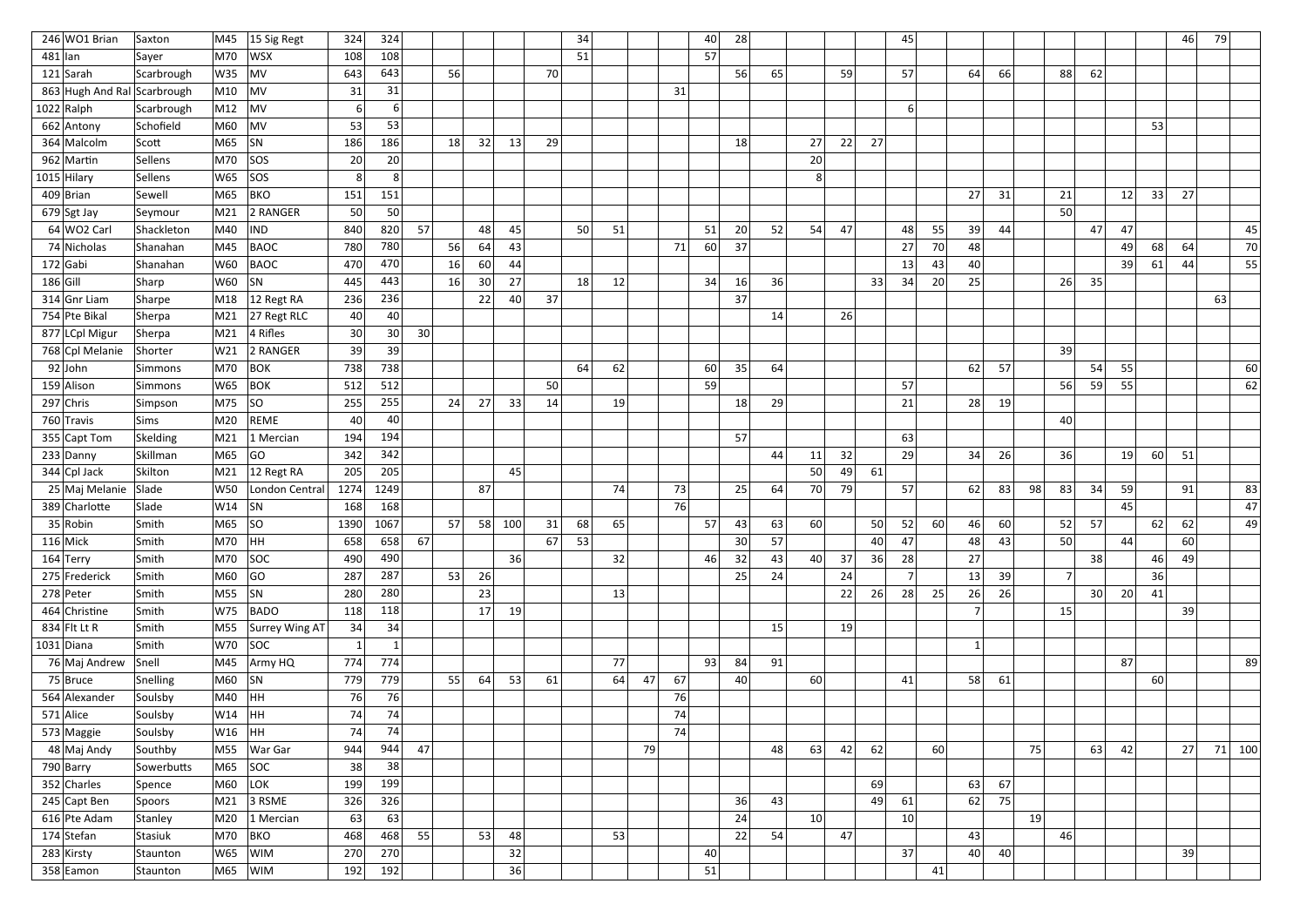| 767 LCpl Chris                    | Stead                            | M21         | 103 Bn REME(V                    | 39              | 39             |                 |    |    |    |    |    |    |    |          |    |    |    |                |    |    |    |    |    | 39 |    |    |    |    |    |    |
|-----------------------------------|----------------------------------|-------------|----------------------------------|-----------------|----------------|-----------------|----|----|----|----|----|----|----|----------|----|----|----|----------------|----|----|----|----|----|----|----|----|----|----|----|----|
| $630$ Jon                         | Steed                            | M55         | BADO                             | 59              | 59             |                 |    |    |    |    |    |    |    |          |    |    |    |                |    |    |    |    |    |    | 59 |    |    |    |    |    |
| 532 Sgt Thomas                    | Steele                           | M21         | DSEME                            | 87              | 87             | 87              |    |    |    |    |    |    |    |          |    |    |    |                |    |    |    |    |    |    |    |    |    |    |    |    |
| 506 Cpl Colin                     | Stevens                          | M35         | $ 42$ Engr Regt                  | 97              | 97             |                 |    | 29 |    |    |    |    |    |          |    |    |    |                |    | 35 |    |    |    |    |    |    |    |    |    |    |
| 893 Bdr James                     | Stewart                          | M21         | $26$ Regt RA                     | 28              | 28             |                 |    |    |    |    |    |    |    |          |    |    |    |                |    |    |    |    |    | 28 |    |    |    |    |    |    |
| $513$ Ken                         | Stimson                          | M75         | NWO                              | 95              | 95             |                 |    |    |    |    | 31 |    |    | $6 \mid$ |    |    |    |                |    |    |    |    |    | 33 |    |    |    |    |    |    |
| $1030$ Nina                       | Stimson                          | W75         | NWO                              |                 | $\overline{3}$ |                 |    |    |    |    |    |    |    | 3        |    |    |    |                |    |    |    |    |    |    |    |    |    |    |    |    |
| $247$ Liz                         | Stradling                        | W65         | BKO                              | 324             | 324            |                 | 23 | 30 | 27 |    |    | 35 |    |          | 17 | 20 |    | $\overline{3}$ |    | 21 |    | 30 |    |    |    | 24 | 36 |    |    |    |
| 331 Lt Col Sarah                  | Streete                          | <b>W55</b>  | London Central                   | 219             | 219            |                 |    | 32 | 39 | 21 |    |    |    |          | 27 |    |    |                | 22 |    |    |    |    |    |    |    |    |    |    |    |
| 900 Maj Bijayhang Subba           |                                  |             | M45 HQ 3 UK Div                  | 27              | 27             | 27              |    |    |    |    |    |    |    |          |    |    |    |                |    |    |    |    |    |    |    |    |    |    |    |    |
| 680 LCpl Ganesh Subba Khebang M21 |                                  |             | 101 Op Sust Bde                  | 50              | 50             | 50              |    |    |    |    |    |    |    |          |    |    |    |                |    |    |    |    |    |    |    |    |    |    |    |    |
| 682 Wg Cdr Rache Sullivan         |                                  | W40         | RAFO                             | 50              | 50             |                 |    |    |    |    |    |    |    |          |    |    |    | 50             |    |    |    |    |    |    |    |    |    |    |    |    |
| 694 Flt/Lt Ray                    | Sullivan                         | M60         | RAFO                             | 48              | 48             |                 | 2  | 30 |    |    |    | 4  |    |          |    |    |    |                |    |    |    |    |    |    |    |    |    |    |    |    |
| 723 Pte Deepraj                   | Sunuwar                          | M21         | 30 Sig Regt                      | 43              | 43             | 43              |    |    |    |    |    |    |    |          |    |    |    |                |    |    |    |    |    |    |    |    |    |    |    |    |
| 586 Cpl Daniel                    | Sutton                           | M35         | $12$ Regt RA                     | 70              | 70             |                 |    |    | 28 |    |    |    |    |          |    |    |    |                |    |    |    |    |    | 42 |    |    |    |    |    |    |
| $543$ Emese                       | Svab                             | W45         | HH                               | 84              | 84             |                 |    |    |    |    |    |    |    |          |    |    |    |                |    |    |    | 22 | 37 | 14 | 11 |    |    |    |    |    |
| $131$ Colin                       | Swallow                          | M60         | SN                               | 600             | 600            |                 | 34 | 44 | 31 | 39 | 36 | 43 |    |          | 16 | 37 | 38 |                | 44 |    | 37 | 42 | 37 | 29 | 50 |    |    |    |    |    |
| $157$ lan                         | Tait                             | M70         | SARUM                            | 524             | 524            |                 |    |    | 45 |    | 37 |    | 62 | 39       |    |    |    |                |    | 39 | 41 | 40 |    |    |    |    |    |    | 61 | 39 |
| 590 Tuomas                        | Tala                             | M50         | <b>TVOC</b>                      | 70              | 70             |                 |    |    |    |    |    |    |    |          |    |    |    | 70             |    |    |    |    |    |    |    |    |    |    |    |    |
| 994 Bdr Peni                      | Talanimataka                     | M21         | $26$ Regt RA                     | 10 <sup>1</sup> | 10             |                 |    |    |    |    |    |    |    |          |    |    |    |                | 10 |    |    |    |    |    |    |    |    |    |    |    |
| 374 Maj Suzanne                   | Talbot                           | W35         | HQ 3 UK Div                      | 177             | 177            |                 |    |    |    |    |    |    |    |          |    |    |    |                |    |    |    | 42 |    | 27 |    | 31 |    |    | 77 |    |
| 491 SSgt Shivasha Tamang          |                                  | M45         | 101 Op Sust Bde                  | 102             | 102            | 31              |    |    |    |    |    |    |    |          |    |    |    |                |    |    |    |    |    |    |    |    |    | 15 | 56 |    |
| 636 Pte Satish                    | Tamang                           | M21         | $ 1$ RGR                         | 58              | 58             | 58              |    |    |    |    |    |    |    |          |    |    |    |                |    |    |    |    |    |    |    |    |    |    |    |    |
| 786 SIG Pradip                    | Tamang                           | M21         | $ 1$ Sig Regt                    | 38              | 38             |                 |    | 38 |    |    |    |    |    |          |    |    |    |                |    |    |    |    |    |    |    |    |    |    |    |    |
| 959 Pte Pratic                    | Tamang                           | M21         | 19 Regt RA                       | 20              | 20             | 20              |    |    |    |    |    |    |    |          |    |    |    |                |    |    |    |    |    |    |    |    |    |    |    |    |
| 1038 CSgt Pratap                  | Tamang                           | M35         | 2 RANGERS                        |                 |                |                 |    |    |    |    |    |    |    |          |    |    |    |                |    |    |    |    |    |    |    |    |    |    |    |    |
| $789$ Paul                        | Taunton                          | M70         | NGOC                             | 38              | 38             |                 |    |    |    |    |    |    |    |          |    |    |    |                |    |    | 38 |    |    |    |    |    |    |    |    |    |
| $822$ Ros                         | Taunton                          | W70         | NGOC                             | 35              | 35             |                 |    |    |    |    |    |    |    |          |    |    |    |                |    |    | 35 |    |    |    |    |    |    |    |    |    |
| $348$ Carol                       | Taverner                         |             | W60 WIGHTO                       | 204             | 204            |                 | 12 |    | 28 | 22 |    |    |    | 33       | 10 | 36 | 32 |                | 25 |    |    |    |    |    |    |    |    |    |    |    |
| 560 Steve                         | Taverner                         | M65         | <b>WIGHTO</b>                    | 78              | 78             |                 |    | 13 |    |    |    |    |    |          |    |    |    |                | 31 |    |    |    |    |    |    |    |    |    |    |    |
| 1066 Gunner Viliam Tawaketulu     |                                  |             | $\vert$ M21 $\vert$ 1 RHA        |                 |                |                 |    |    |    |    |    |    |    |          |    |    |    |                |    |    |    |    |    |    |    |    |    |    |    |    |
| 40 Lcpl Ryan                      | Taylor                           |             | $\vert$ M35 $\vert$ 17 Regt RLC  | 1087            | 1015           | 67              | 46 | 65 |    | 65 | 56 | 39 | 76 | 76       | 33 | 55 | 57 | 48             |    | 41 |    |    |    |    |    |    | 65 | 57 |    |    |
| $1058$ Spr Ryan                   | Taylor-Beecroft M21 22 Engr Regt |             |                                  |                 |                |                 |    |    |    |    |    |    |    |          |    |    |    |                |    |    |    |    |    |    |    |    |    |    |    |    |
| 727 Lt Col Andrew Teeton          |                                  |             | M50 Upavon Stn                   | 42              | 42             |                 |    |    |    |    |    |    |    |          |    |    |    |                |    |    |    | 42 |    |    |    |    |    |    |    |    |
| 973 Pte Binod                     | Thakali                          | M35         | ROG                              | 17              | 17             | 17              |    |    |    |    |    |    |    |          |    |    |    |                |    |    |    |    |    |    |    |    |    |    |    |    |
| $1054$ Cpl Alex                   | Thakuri                          | M21         | 22 Engr Regt                     |                 |                |                 |    |    |    |    |    |    |    |          |    |    |    |                |    |    |    |    |    |    |    |    |    |    |    |    |
| 753 LCpl Starsun                  | Thamsuhang                       |             | $\vert$ M21 30 Sig Regt          | 40              | 40             | 40              |    |    |    |    |    |    |    |          |    |    |    |                |    |    |    |    |    |    |    |    |    |    |    |    |
| 750 LSgt Binaya                   | Thapa                            | M21         | Household Cava                   | 40              | 40             | 40              |    |    |    |    |    |    |    |          |    |    |    |                |    |    |    |    |    |    |    |    |    |    |    |    |
| 836 Sgt Kanaiyalal Thapa          |                                  | M40         | $4$ Rifles                       | 33              | 33             | 33              |    |    |    |    |    |    |    |          |    |    |    |                |    |    |    |    |    |    |    |    |    |    |    |    |
| 869 LCpl Rajeev                   | Thapa                            |             | $\vert$ M21 $\vert$ 4 Scots      | 30 <sup>°</sup> | 30             | 30 <sup>2</sup> |    |    |    |    |    |    |    |          |    |    |    |                |    |    |    |    |    |    |    |    |    |    |    |    |
| 995 Pte Sujan                     | Thapa                            |             | $\vert$ M21 27 Regt RLC          | 10              | 10             |                 |    |    |    |    |    |    |    |          |    | 10 |    |                |    |    |    |    |    |    |    |    |    |    |    |    |
| 1020 LCpl Tharendr Thapa          |                                  |             | M21 HQ 16 AA                     |                 |                | 7 <sup>1</sup>  |    |    |    |    |    |    |    |          |    |    |    |                |    |    |    |    |    |    |    |    |    |    |    |    |
| 1044 LCpl Sandip                  | Thapa                            |             | $\vert$ M40 $\vert$ 22 Engr Regt |                 |                |                 |    |    |    |    |    |    |    |          |    |    |    |                |    |    |    |    |    |    |    |    |    |    |    |    |
| $1064$ Sig Sanam                  | Thapa                            |             | $\vert$ M21 $\vert$ 3 Sig Regt   |                 |                |                 |    |    |    |    |    |    |    |          |    |    |    |                |    |    |    |    |    |    |    |    |    |    |    |    |
| 324 Cpl Sagar                     | Thapa Magar                      |             | $\vert$ M21 $\vert$ 3 Sig Regt   | 227             | 227            |                 |    |    |    |    |    |    |    |          |    |    |    |                |    |    |    |    |    | 63 |    |    | 79 |    | 85 |    |
| 479 Sig Nelson                    | Thapa Magar                      |             | $\vert$ M21 3 Sig Regt           | 110             | 110            |                 |    |    |    |    |    |    |    |          |    |    |    |                |    |    |    |    |    |    |    |    |    | 43 | 67 |    |
| 700 Sgt Ajit                      | Thebe                            |             | $\vert$ M21 $\vert$ 9 Regt RLC   | 47              | 47             | 47              |    |    |    |    |    |    |    |          |    |    |    |                |    |    |    |    |    |    |    |    |    |    |    |    |
| $512$ Ocdt                        | Thetford                         |             | M21 RMAS                         | 95              | 95             |                 |    |    |    |    |    |    |    |          |    |    |    |                |    | 46 |    | 49 |    |    |    |    |    |    |    |    |
| $274$ Howard                      | Thomas                           | $ M75 $ BOK |                                  | 289             | 289            |                 | 17 |    | 31 |    |    |    |    | 28       | 18 |    |    |                |    | 18 |    | 13 |    |    | 16 | 20 | 28 |    |    |    |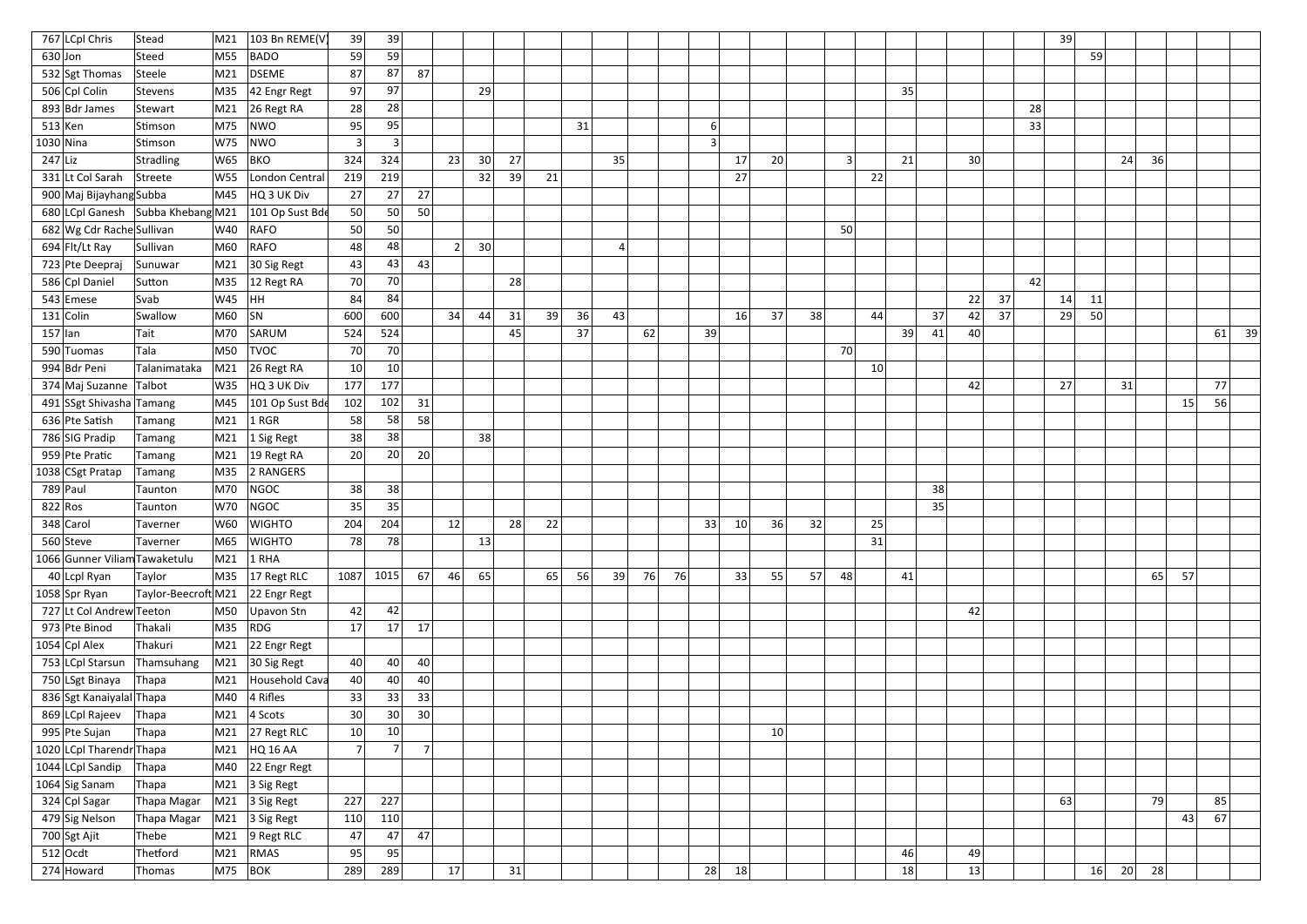|           | $315$ Sally                     | Thomas                   | W75     | <b>BOK</b>                        | 236       | 236 |    | 21 |    | 24 |                 |    |    |    | 29 | 15              |    |    |    |    | 21 |    |    | 33  |    |                 |    |     | 21 |    |    |    |
|-----------|---------------------------------|--------------------------|---------|-----------------------------------|-----------|-----|----|----|----|----|-----------------|----|----|----|----|-----------------|----|----|----|----|----|----|----|-----|----|-----------------|----|-----|----|----|----|----|
|           | $443$ Glyn                      | Thomas                   | M60     | <b>BKO</b>                        | 126       | 126 |    | 22 |    |    |                 | 36 |    |    |    |                 |    |    |    |    |    |    |    |     |    |                 |    |     |    |    |    |    |
|           | 501 Alastair                    | Thomas                   | M21     | <b>EUOC</b>                       | 99        | 99  |    |    |    |    |                 |    |    |    |    |                 |    |    |    |    |    |    |    |     |    |                 |    | -99 |    |    |    |    |
|           | $203$ Mark                      | Thompson                 | M65     | <b>TVOC</b>                       | 398       | 398 |    |    |    |    | 36              |    | 16 |    | 25 |                 |    |    |    |    |    |    | 30 | 100 |    | 32              | 38 | 33  |    | 50 |    |    |
|           | 345 LBdr Luke                   | Thompson                 | M21     | $ 47$ Regt RA                     | 205       | 205 |    |    | 46 |    |                 |    |    |    |    |                 |    |    | 10 |    |    | 38 |    |     | 61 |                 |    |     |    |    |    |    |
|           | $391$ John                      | Thompson                 | M85     | <b>TVOC</b>                       | 165       | 165 |    |    | 21 |    |                 |    |    |    |    |                 | 29 |    |    |    |    |    | 16 | 6   |    |                 |    | 23  | 18 | 29 |    |    |
|           | 446 Gdsm Ewan                   | Thompson                 | M21     | <b>BAOC</b>                       | 125       | 125 | 48 | 20 |    |    |                 |    |    |    |    |                 |    |    |    |    |    |    |    |     |    |                 |    |     |    |    |    |    |
|           | $652$ Jenny                     | Thompson                 | W80     | <b>TVOC</b>                       | 54        | 54  |    |    | 15 |    |                 |    |    |    |    |                 |    |    |    |    |    |    | 13 |     |    |                 |    | 26  |    |    |    |    |
|           | 469 Mrs Carolyn                 | Thomson Easte W55        |         | SARUM                             | 115       | 115 |    |    |    |    |                 |    |    |    |    |                 |    |    | 34 | 10 | 21 |    |    |     |    |                 |    |     | 36 | 14 |    |    |
|           | 889 Carolyn                     | Thomson Easte W55        |         | SARUM                             | 29        | 29  |    |    |    |    |                 |    |    |    |    |                 |    |    |    |    |    |    | 9  |     |    |                 | 20 |     |    |    |    |    |
|           | $412$ Cliff                     | Thorne                   | M65     | <b>BKO</b>                        | 149       | 149 |    |    |    |    |                 |    |    |    |    |                 |    |    |    |    |    |    |    |     |    | 30 <sup>2</sup> | 22 | 27  | 33 | 37 |    |    |
|           | 909 Spr Joshiua                 | Thornton                 | M21     | 42 Engr Regt (G                   | 27        | 27  |    |    |    |    |                 |    |    |    |    |                 |    |    |    |    | 27 |    |    |     |    |                 |    |     |    |    |    |    |
|           | 950 James                       | Thornton                 | M55     | GO                                | <b>20</b> | 20  |    |    |    |    |                 |    |    |    |    |                 |    |    |    |    |    |    | 20 |     |    |                 |    |     |    |    |    |    |
|           | $156$ Paul                      | Thwaites                 | M60     | <b>SOC</b>                        | 527       | 527 |    |    |    |    |                 |    |    |    |    |                 | 65 | 64 | 43 |    | 50 | 50 | 59 | 66  |    |                 | 61 |     | 69 |    |    |    |
|           | 496 LCpl Toby                   | Tibbitts                 | M35     | 3 Regt AAC                        | 100       | 100 |    |    | 63 |    |                 |    |    |    |    |                 |    |    |    |    |    |    |    |     |    |                 |    |     |    |    | 37 |    |
|           | $528$ Col T                     | Till                     | M45     | Army HQ                           | 89        | 89  |    |    |    |    |                 |    |    |    |    |                 |    |    |    |    |    | 89 |    |     |    |                 |    |     |    |    |    |    |
|           | 336 Ashley                      | Tilling                  | M65     | MV                                | 213       | 213 |    |    |    |    |                 |    |    |    |    |                 |    | 54 | 50 |    | 55 |    |    |     |    | 54              |    |     |    |    |    |    |
|           | 980 SSgt Marc                   | Todd                     | M40     | 36 Engr Regt                      | 14        | 14  |    |    |    |    |                 |    |    |    |    |                 |    |    |    |    |    |    |    |     |    | 14              |    |     |    |    |    |    |
|           | 966 Gnr Sogovava Togacoa        |                          | M21     | Artillery Centre                  | 19        | 19  |    |    |    |    |                 |    |    |    |    |                 |    |    |    |    |    |    |    |     | 19 |                 |    |     |    |    |    |    |
|           | $291$ David                     | Tookey                   | M65     | HH                                | 261       | 261 |    |    |    |    |                 |    |    |    |    | 28              | 46 | 54 |    |    |    |    | 42 | 46  |    | 45              |    |     |    |    |    |    |
|           | 403 CSM Adam                    | Townsend                 | M40     | 1 Mercian                         | 154       | 154 |    |    |    |    |                 |    |    |    |    |                 |    |    |    |    |    |    |    |     |    |                 |    |     |    | 46 | 58 | 50 |
| $242$ Jan |                                 | Travnicek                | M45     | <b>TVOC</b>                       | 329       | 329 | 85 |    |    |    |                 |    |    |    |    | 77              |    |    |    |    | 82 |    |    |     |    |                 | 85 |     |    |    |    |    |
|           | 67 Cpl Paul                     | <b>Truss</b>             | M35     | <b>RAF Brize Norto</b>            | 806       | 806 |    |    |    |    |                 | 40 | 37 |    | 40 | 27              | 45 | 63 | 60 | 74 | 53 |    |    |     |    | 76              | 66 | 28  | 78 | 76 | 43 |    |
|           | 104 Charlie                     | Turner                   | M65     | <b>SLOW</b>                       | 700       | 700 |    | 50 | 62 |    | 36              |    | 63 |    |    | 45              | 54 |    | 45 |    | 53 |    | 54 | 54  |    |                 | 49 |     | 46 | 36 |    |    |
|           | $125$ Mike                      | Turner                   | M70     | SO                                | 623       | 623 |    | 25 |    |    | 32              |    | 50 | 60 |    | 46              | 43 | 41 | 43 | 37 | 44 |    | 45 | 45  |    | 37              |    | 36  |    |    |    | 39 |
|           | 204 Teresa                      | Turner                   | W70     | <b>SLOW</b>                       | 394       | 394 |    | 21 | 23 |    |                 |    | 26 |    |    | 24              | 36 |    | 25 |    | 29 |    | 30 | 29  |    | 41              | 25 |     | 33 | 32 |    |    |
|           | $211$ Chris                     | Turner                   | M55     | <b>WIM</b>                        | 379       | 379 |    |    |    |    |                 | 70 |    |    | 83 |                 |    |    |    |    |    | 86 |    |     |    |                 |    |     |    |    |    |    |
| 212 Di    |                                 | Turner                   | W70     | SO                                | 378       | 378 |    | 16 |    |    | 29              |    | 20 | 24 |    | 15              | 36 | 21 | 28 | 32 | 25 |    | 25 | 27  |    | 22              | 25 |     |    |    |    | 33 |
|           | $377$ John                      | Turner                   | M65     | <b>TVOC</b>                       | 175       | 175 |    |    |    |    |                 |    |    | 58 |    |                 |    |    |    |    |    | 31 |    |     |    | 25              | 20 |     | 38 |    |    |    |
|           | 578 Capt Sam                    | Turner                   | M21     | HQ 1 (UK) Armd                    | 72        | 72  |    |    |    |    |                 |    |    |    |    |                 |    |    |    |    |    |    |    |     |    |                 |    | 72  |    |    |    |    |
|           | 607 Kathryn                     | Turner                   | W65     | <b>TVOC</b>                       | 65        | 65  |    |    |    |    |                 |    |    | 37 |    |                 |    |    |    |    |    | 14 |    |     |    | 10 <sup>1</sup> | 4  |     |    |    |    |    |
|           | 430 Pte Sam                     | Turney                   |         | M21 1 Mercian                     | 135       | 135 |    |    |    |    |                 | 35 |    |    |    |                 |    |    |    |    |    |    |    |     |    |                 | 37 |     |    |    | 57 |    |
|           | $136$ Anne                      | Tynegate                 | W60     | <b>BADO</b>                       | 592       | 592 |    | 41 | 46 | 38 | 36              |    | 40 |    |    |                 | 41 |    | 29 | 40 |    |    |    |     |    | 38              | 32 | 22  |    | 42 | 59 |    |
|           | $301$ John                      | Tzanetis                 | M50  SN |                                   | 251       | 251 |    | 31 |    | 34 |                 |    | 25 | 52 |    | 29              | 38 |    |    |    |    |    |    |     |    |                 | 42 |     |    |    |    |    |
|           | 627 Cpl Sudan                   | Uchai                    | M21     | $2$ PARA                          | 60        | 60  | 60 |    |    |    |                 |    |    |    |    |                 |    |    |    |    |    |    |    |     |    |                 |    |     |    |    |    |    |
|           | 207 SSgt Michael                | Upton                    |         | $\vert$ M35 $\vert$ 15 Sig Regt   | 390       | 390 |    |    |    | 23 | 30 <sup>2</sup> | 41 | 34 |    | 44 | 39              |    |    |    |    |    |    |    |     |    |                 |    |     |    | 60 | 80 |    |
|           | $612$ Leianne                   | Upton                    | W60     | MV                                | 64        | 64  |    |    |    |    |                 |    | 22 |    |    |                 |    |    |    |    |    |    |    |     |    |                 |    | 42  |    |    |    |    |
|           | 941 Sgt Lauren                  | Vanderbrink              | W21     | $ 19$ Regt RA                     | 22        | 22  | 22 |    |    |    |                 |    |    |    |    |                 |    |    |    |    |    |    |    |     |    |                 |    |     |    |    |    |    |
|           | 296 Col Scott                   | Vardy                    | M45     | Army HQ                           | 256       | 256 | 60 |    |    | 46 |                 |    |    |    | 40 |                 |    |    |    |    |    | 48 |    |     |    |                 |    |     |    |    |    |    |
| $217$ Jon |                                 | Vaughan                  | M45     | BKO                               | 373       | 373 |    |    |    |    |                 |    | 49 | 71 |    |                 | 54 |    |    |    | 45 |    | 45 | 52  |    |                 |    |     |    |    |    |    |
|           | $659$ Elliot                    | Vaughan                  | M12     | BKO                               | 53        | 53  |    |    |    |    |                 |    |    | 18 |    |                 |    |    |    |    |    |    |    |     |    |                 |    | 35  |    |    |    |    |
|           | $523$ Alan                      | Velecky                  | M55     | SO                                | 90        | 90  |    |    |    |    |                 |    |    |    |    |                 |    |    |    |    |    |    |    |     |    |                 | 90 |     |    |    |    |    |
|           | $115$ WO2 Sean                  | Venables                 | M45     | CRHQ AGC                          | 659       | 659 |    | 40 | 54 | 53 |                 |    |    |    |    | 33              | 60 | 60 |    |    | 31 | 55 | 53 | 59  |    |                 |    | 43  | 67 |    |    |    |
|           | 531 Major Christia Voce Russell |                          | M35     | HQ RC                             | 88        | 88  |    |    |    |    |                 |    |    |    |    |                 | 47 |    | 41 |    |    |    |    |     |    |                 |    |     |    |    |    |    |
|           | $312$ Maj J                     | Walker                   | M40     | MoD London                        | 237       | 237 |    |    |    |    |                 |    |    |    |    |                 |    |    |    | 50 |    |    | 52 | 67  |    |                 |    |     | 68 |    |    |    |
|           | $783$ Bdr Sam                   | Wallace                  | M35     | $16$ Regt RA                      | 38        | 38  |    |    |    |    |                 |    |    |    |    |                 |    |    |    |    |    |    |    |     | 38 |                 |    |     |    |    |    |    |
|           | $135$ Paul                      | Wallace-Stock   M75   SN |         |                                   | 593       | 593 |    | 31 | 31 | 33 | 34              |    |    |    | 33 | 30 <sup>2</sup> | 38 |    | 31 | 38 |    |    | 26 |     |    |                 | 32 | 39  | 34 | 47 |    |    |
|           | 108 Lt Col Eddie                | Walsh                    |         | M50   APC Glasgow                 | 689       | 689 | 67 |    |    |    |                 | 57 | 56 |    |    |                 |    |    |    |    |    | 47 | 40 | 58  | 29 | 58              | 48 | 43  | 69 | 62 |    | 55 |
|           | 642 Capt Mike                   | Ward                     |         | $\vert$ M50 $\vert$ 12 FS Engr Gp | 56        | 56  |    |    |    |    |                 |    |    |    |    |                 | 56 |    |    |    |    |    |    |     |    |                 |    |     |    |    |    |    |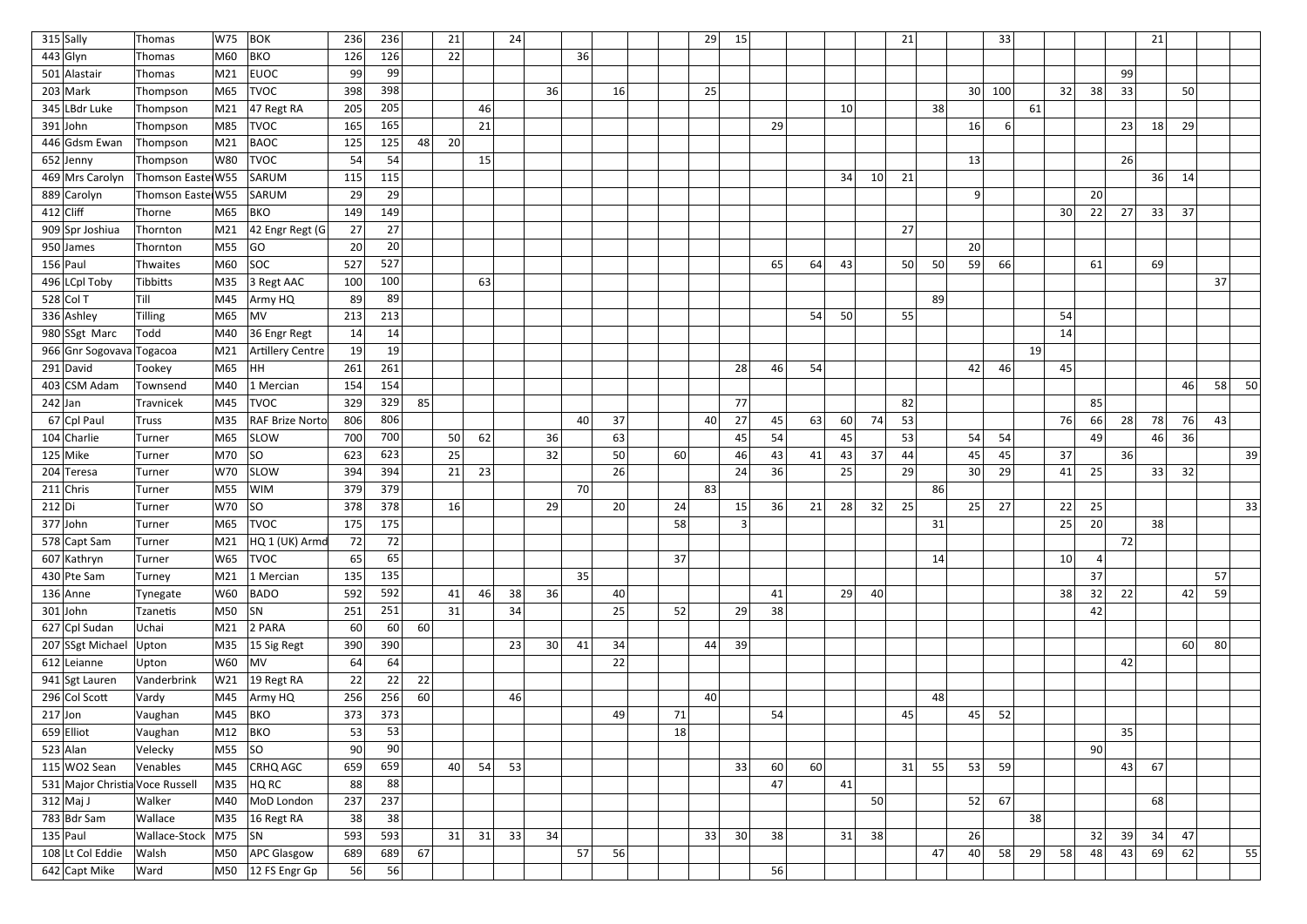| $307$ Phil |                           | Warry       | M65     | <b>BOK</b>           | 245             | 245              |                 |     |    | 30               |    | 33 |    |    |     | 35        | 51 |                |                |    |                 |    |    |    |    |    |                 |    |    |    |    |    |
|------------|---------------------------|-------------|---------|----------------------|-----------------|------------------|-----------------|-----|----|------------------|----|----|----|----|-----|-----------|----|----------------|----------------|----|-----------------|----|----|----|----|----|-----------------|----|----|----|----|----|
|            | 316 David                 | Watkins     | M60     | BADO                 | 236             | 236              |                 |     |    |                  |    |    |    |    |     | 39        |    |                |                |    |                 |    |    |    |    |    |                 | 49 | 48 |    |    |    |
|            | 49 Sqn Ldr Paul           | Watson      | M40     | 78 Sqn Swanwic       | 942             | 942              |                 | 85  | 81 |                  | 83 |    | 83 |    | 89  | 79        | 92 |                | 91             |    |                 |    |    |    |    |    |                 | 84 | 84 | 91 |    |    |
| $463$ lan  |                           | Watson      | M55     | <b>SN</b>            | 119             | 119              |                 | 24  |    | 28               |    |    |    |    |     |           |    |                |                |    |                 |    |    |    |    |    |                 | 29 | 38 |    |    |    |
|            | $1061$ Lt Dair            | Watson      | M21     | 1 Mercian            |                 |                  |                 |     |    |                  |    |    |    |    |     |           |    |                |                |    |                 |    |    |    |    |    |                 |    |    |    |    |    |
| $276$ Neil |                           | Watts       | M60     | SO                   | 287             | 287              |                 |     |    |                  | 40 |    | 40 |    |     |           | 59 | 45             |                | 48 |                 |    | 55 |    |    |    |                 |    |    |    |    |    |
|            | 746 Maj D                 | Watts       | M35     | HQ AMS               | 40              | 40               |                 |     |    |                  |    |    |    |    |     | 40        |    |                |                |    |                 |    |    |    |    |    |                 |    |    |    |    |    |
|            | 368 Cpl Stephen           | Weatherall  | M21     | 15 Sig Regt          | 183             | 183              |                 |     |    | 23               | 10 |    |    | 54 | 27  |           |    |                |                |    |                 |    |    |    |    |    |                 |    |    |    | 30 |    |
|            | 456 LCpl Hallam           | Webb        | M21     | $ 3$ RMP             | 120             | 120              |                 |     |    |                  |    | 35 | 36 | 49 |     |           |    |                |                |    |                 |    |    |    |    |    |                 |    |    |    |    |    |
|            | 982 Pte Harvey            | Webb        | M20     | 1 Mercian            | 14              | 14               |                 |     |    |                  |    |    |    |    |     |           |    |                |                |    |                 |    |    |    | 14 |    |                 |    |    |    |    |    |
|            | 797 Capt Ruraidh          | Wedgwood    | M40     | <b>Worthy Down S</b> | 37              | 37               | 37              |     |    |                  |    |    |    |    |     |           |    |                |                |    |                 |    |    |    |    |    |                 |    |    |    |    |    |
|            | $1059$ 2Lt George         | Weil        | M21     | $1$ RHA              |                 |                  |                 |     |    |                  |    |    |    |    |     |           |    |                |                |    |                 |    |    |    |    |    |                 |    |    |    |    |    |
|            | 167 Maj John              | Wells       | M21     | DSEME                | 485             | 485              |                 |     |    |                  |    |    |    |    |     |           |    | 23             | 46             | 44 | 34              | 61 | 55 |    |    |    |                 |    | 59 | 60 |    |    |
| $851$  lan |                           | Wells       | M60     | SOC                  | 32              | 32               |                 |     |    |                  |    |    |    |    |     |           |    |                |                |    |                 |    |    |    |    |    |                 |    |    |    |    |    |
|            | 867 CPL Lisa              | Welsh       | W40     | $ 9$ Regt RLC        | 30              | 30 <sup>°</sup>  | 30 <sup>2</sup> |     |    |                  |    |    |    |    |     |           |    |                |                |    |                 |    |    |    |    |    |                 |    |    |    |    |    |
| 416 D      |                           | Wetherill   | M55     | <b>WAOC</b>          | 145             | 145              |                 |     |    |                  |    |    |    | 80 |     |           |    |                |                |    |                 |    |    | 65 |    |    |                 |    |    |    |    |    |
| $162$ Jon  |                           | Wheatcroft  | M65     | <b>TVOC</b>          | 504             | 504              |                 |     | 32 | 39               |    |    | 30 |    | 33  |           |    | 18             | 34             |    | 36              |    |    | 30 |    | 34 |                 |    | 33 | 41 |    |    |
|            | 582 Helen                 | Wheelwright | W60     | SOC                  | 71              | 71               |                 |     |    | 31               |    |    |    |    |     |           |    |                |                |    |                 |    |    |    |    |    |                 |    |    |    |    |    |
|            | 1073 Michael              | White       | M80     | MV                   |                 |                  |                 |     |    |                  |    |    |    |    |     |           |    |                |                |    |                 |    |    |    |    |    |                 |    |    |    |    |    |
|            | 460 Capt Aaron            | Whiting     | M35     | RAF High Wyco        | 119             | 119              |                 |     |    |                  |    |    |    |    |     |           |    |                |                |    |                 |    |    | 44 | 75 |    |                 |    |    |    |    |    |
| 360 Toni   |                           | Whittle     | W50     | <b>BKO</b>           | 190             | 190              |                 |     |    |                  |    | 42 |    |    |     |           |    |                |                |    |                 |    |    |    |    | 38 |                 | 25 |    |    |    |    |
|            | 585 WO1 Andrew Widdup     |             | M40     | Army HQ              | 70              | 70               |                 |     |    |                  |    |    |    |    | 70  |           |    |                |                |    |                 |    |    |    |    |    |                 |    |    |    |    |    |
|            | 184 Major Lee             | Wildey      | M45     | 2 LANCS/3 RAN        | 446             | 446              |                 | 62  | 73 |                  |    |    | 33 |    |     |           |    |                |                |    |                 |    |    |    |    |    |                 |    |    |    |    |    |
|            | $223$ Martin              | Wiles       | M55     | SN                   | 367             | 367              |                 |     | 40 | 43               | 37 |    | 16 |    |     | 32        | 38 |                |                |    | 31              |    |    | 26 |    |    | 32              | 27 | 45 |    |    |    |
|            | 715 Eoghan                | Wiles       | M21     | SO                   | 44              | 44               |                 |     |    |                  |    |    |    |    |     |           |    |                |                |    |                 |    |    |    |    | 44 |                 |    |    |    |    |    |
|            | $719$ Alain               | Wilkes      | M70     | <b>BKO</b>           | 43              | 43               | 43              |     |    |                  |    |    |    |    |     |           |    |                |                |    |                 |    |    |    |    |    |                 |    |    |    |    |    |
|            | 795 Susan                 | Wilkes      | W65     | <b>BKO</b>           | 37              | 37               | 37              |     |    |                  |    |    |    |    |     |           |    |                |                |    |                 |    |    |    |    |    |                 |    |    |    |    |    |
|            | 1001 Pte Danie            | Wilkins     | M18     | 1 Mercian            | 10 <sub>l</sub> | 10 <sup>1</sup>  |                 |     |    |                  |    |    |    |    |     |           |    |                |                |    | 10 <sup>1</sup> |    |    |    |    |    |                 |    |    |    |    |    |
|            | 763 Col Matthew Wilkinson |             | M45     | War Gar              | 40              | 40               |                 |     |    |                  |    |    |    |    |     |           |    |                |                |    |                 |    |    |    |    |    |                 |    |    |    |    | 40 |
|            | 705 Pte Jordan            | Wilks       | M21     | 4 Rifles             | 47              | 47               | 47              |     |    |                  |    |    |    |    |     |           |    |                |                |    |                 |    |    |    |    |    |                 |    |    |    |    |    |
|            | 270 Oliver                | Williams    | M21     | SPOOK                | 292             | 292              |                 | 100 |    |                  |    |    |    |    |     |           |    | 95             |                |    |                 |    |    |    |    |    |                 |    |    |    |    |    |
|            | $272$ Glyn                | Williams    | M65     | <b>WIGHTO</b>        | 291             | 291              |                 |     |    | 29               |    |    | 28 |    | 34  |           |    | 22             |                |    |                 | 41 | 35 |    |    | 22 | 30 <sup>2</sup> |    | 50 |    |    |    |
| $353$ Ken  |                           | Williams    | M80     | BAOC                 | 197             | 197              |                 |     |    |                  |    |    | 16 |    |     | $\vert$ 9 | 19 | $\overline{5}$ | 11             |    | 20              |    | 20 | 26 |    |    |                 |    | 25 | 46 |    |    |
|            | 461 LCpl David            | Williams    | M21     | 12 Regt RA           | 119             | 119              |                 |     |    |                  |    |    |    |    |     |           |    | 24             |                | 42 |                 | 53 |    |    |    |    |                 |    |    |    |    |    |
| $922$ Lulu |                           | Williams    | W50     | <b>SLOW</b>          | 26              | 26               |                 |     |    |                  |    |    |    |    |     |           |    |                |                |    | 26              |    |    |    |    |    |                 |    |    |    |    |    |
|            | 1023 Cpl Emily            | Williams    | W21     | BAOC                 | 6               | $6 \overline{6}$ |                 |     |    |                  |    |    |    |    |     |           |    |                | 6 <sup>1</sup> |    |                 |    |    |    |    |    |                 |    |    |    |    |    |
|            | 52 SSgt Luke              | Williamson  |         | M35 3 Regt AAC       | 915             | 915              |                 | 74  |    |                  |    |    |    |    | 85  |           |    | 81             |                |    | 80              |    | 80 | 81 |    |    | 77              |    | 80 | 93 | 92 | 92 |
|            | $940$ Alan                | Williamson  | M70     | SO                   | 22              | 22               |                 |     |    |                  |    |    |    |    |     |           |    |                |                |    |                 |    |    | 22 |    |    |                 |    |    |    |    |    |
|            | $317$ Martin              | Wilson      | M70 BKO |                      | 234             | 234              |                 |     |    |                  |    |    | 47 |    |     | 31        | 62 |                |                |    |                 |    |    |    |    |    | 44              | 50 |    |    |    |    |
|            | 441 Norman                | Wilson      | M70 SOC |                      | 127             | 127              |                 |     |    | 42               | 12 | 39 |    |    |     |           |    |                |                |    | 34              |    |    |    |    |    |                 |    |    |    |    |    |
|            | 843 Gunner Ethan Wilson   |             | M20     | $1$ RHA              | 33              | 33               |                 |     |    |                  |    |    |    |    |     |           |    |                |                |    |                 |    |    |    | 33 |    |                 |    |    |    |    |    |
|            | $507$ Helen               | Wise        | W65     | SO                   | 97              | 97               |                 |     |    |                  |    |    |    |    |     |           | 18 |                | 12             | 10 |                 |    | 25 |    |    | 32 |                 |    |    |    |    |    |
|            | $939$ Gnr N               | Wong *      | M18     | Artillery Centre     | 23              | 23               |                 |     |    |                  |    |    |    |    |     |           |    |                |                |    |                 |    |    | 23 |    |    |                 |    |    |    |    |    |
|            | 449 2Lt Andrew            | Woodhouse   | M35     | 170 Engineer G       | 124             | 124              |                 |     |    |                  | 64 |    |    | 60 |     |           |    |                |                |    |                 |    |    |    |    |    |                 |    |    |    |    |    |
|            | $350$ Gp Capt R           | Woods       | M50     | RAFO                 | 203             | 203              |                 |     |    |                  |    |    |    |    | 60  |           |    |                |                |    |                 |    |    |    |    |    | 55              |    |    |    |    | 88 |
|            | 853 Esther                | Woods       | W21     | RAFO                 | 32              | 32               |                 |     |    |                  |    |    |    |    | 32  |           |    |                |                |    |                 |    |    |    |    |    |                 |    |    |    |    |    |
|            | 529 Capt D                | Worthington |         | $W40$ 27 Regt RLC    | 89              | 89               |                 |     |    |                  |    |    |    |    |     | 28        | 29 | 32             |                |    |                 |    |    |    |    |    |                 |    |    |    |    |    |
|            | $238$ Geoff               | Wright      | M75     | GO                   | 335             | 335              |                 |     |    |                  |    |    |    |    |     |           | 39 |                | 39             |    | 41              |    | 42 |    |    | 47 |                 | 45 | 46 | 36 |    |    |
| $340$ Liz  |                           | Yeadon      |         | W75 SARUM            | 211             | 211              |                 |     |    | $6 \overline{6}$ |    | 14 |    | 21 | 100 |           | 17 |                |                |    |                 |    |    |    | 23 | 15 |                 |    |    |    |    | 15 |